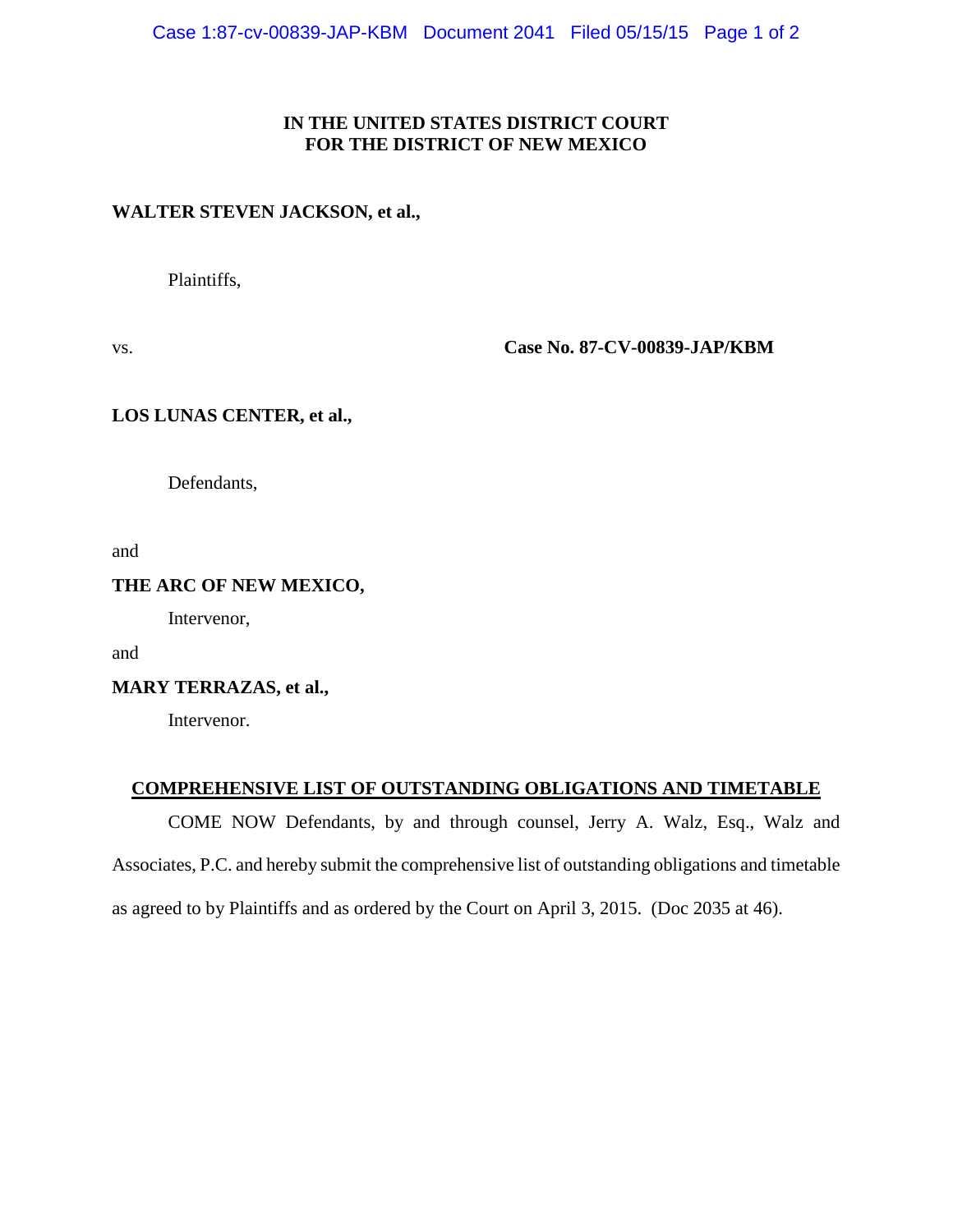Respectfully Submitted,

*/s/ Jerry A. Walz\_\_\_\_\_\_\_\_\_\_\_\_\_\_\_\_\_\_\_\_\_\_\_\_*

Jerry A. Walz, Esq. James J. Grubel, Esq. *Attorney for Defendants* Walz and Associates, P.C. 133 Eubank NE Albuquerque NM 87123 505-275-1800 Email: [jerryawalz@walzandassociates.com](mailto:jerryawalz@walzandassociates.com)

I HEREBY CERTIFY that on the 15th day of May 2015, I filed the foregoing pleading electronically through the CM/ECF system, which caused all counsel of record and interested parties be served by electronic means as more fully reflected in the Notice of Electronic Filing.

/s/Jerry A. Walz Jerry A. Walz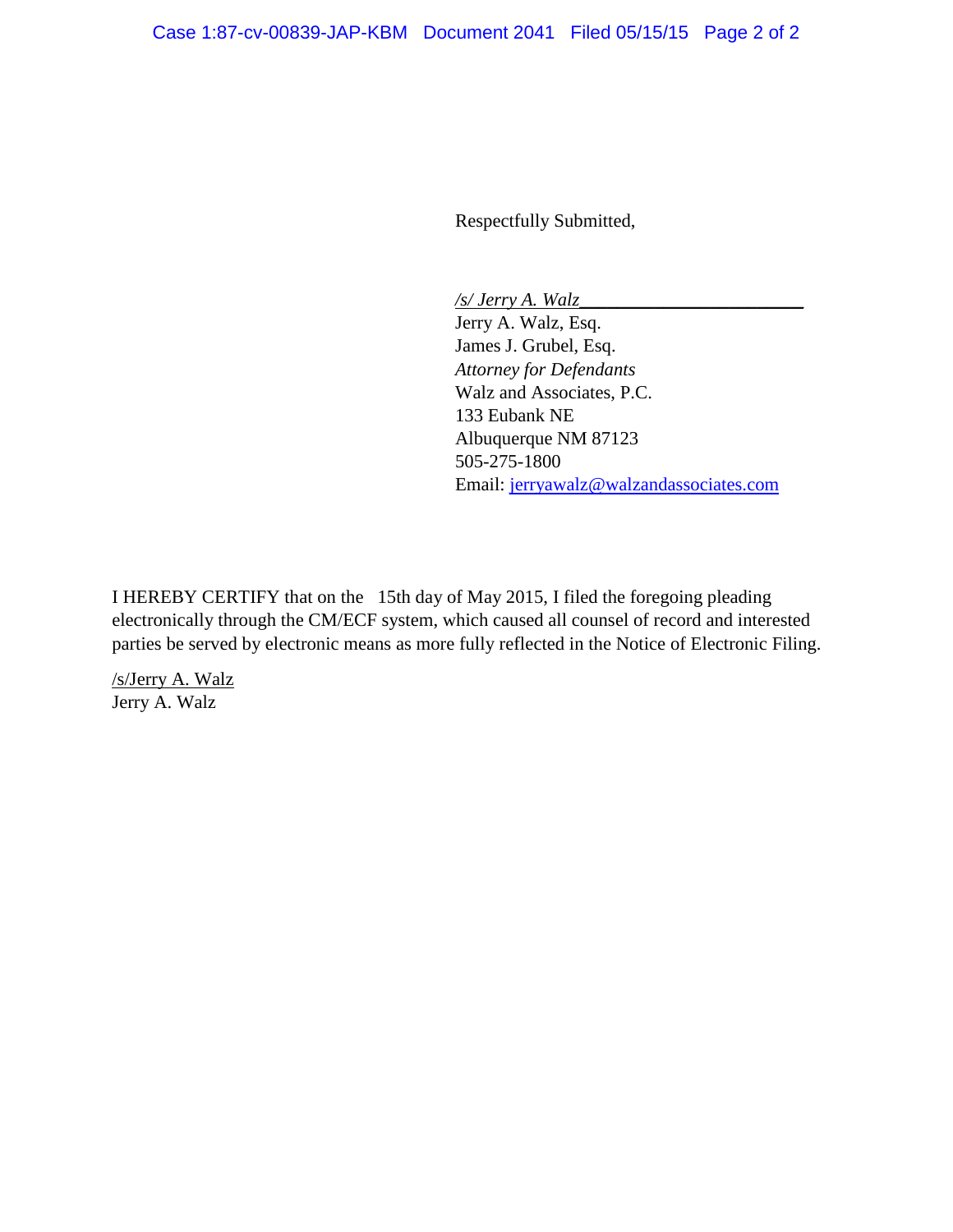## Case 1:87-cv-00839-JAP-KBM Document 2041-1 Filed 05/15/15 Page 1 of 51

| 2015 Objectives for Health, Safety and Supported                                                   | Date of          |                                                            |
|----------------------------------------------------------------------------------------------------|------------------|------------------------------------------------------------|
| <b>Employment Plans with Evaluative Components and All Other</b><br><b>Outstanding Obligations</b> | Completion       | <b>Comments</b>                                            |
| <b>HEALTH PLAN</b>                                                                                 |                  |                                                            |
| <b>Health Objective H1.1 Expectations for healthcare coordination</b>                              |                  |                                                            |
| are appropriate as evidenced by well-defined roles and                                             |                  |                                                            |
| responsibilities that are carried out and measured at the                                          |                  |                                                            |
| provider, region and state level.                                                                  |                  |                                                            |
| H1.1a The Department of Health (DOH) must define healthcare                                        |                  |                                                            |
| coordination roles and responsibilities at the provider, regional,                                 | 9/30/15          |                                                            |
| and state levels in DOH policies, procedures, and standards.                                       |                  |                                                            |
| H1.1b The DOH must disseminate the definitions referred to in                                      | 9/30/15          |                                                            |
| H1.1a to all pertinent providers.                                                                  |                  |                                                            |
| H1.1c The definitions of healthcare coordination roles and                                         |                  |                                                            |
| responsibilities must contain measurable performance indicators so                                 | 9/30/15          |                                                            |
| that the DOH can assess whether the assigned responsibilities are                                  |                  |                                                            |
| carried out at the provider, regional, and state levels.                                           |                  |                                                            |
| H1.1d The DOH must annually evaluate the performance of                                            |                  | <b>Agreed to Revised Language: The DOH must annually</b>   |
| healthcare coordination roles and responsibilities consistent with                                 | 12/31/15         | evaluate the performance of healthcare coordination roles  |
| the measurable performance indicators through the use of field                                     |                  | and responsibilities consistent with the measurable        |
| surveys or other appropriate tools.                                                                |                  | performance indicators through the use of the health field |
|                                                                                                    |                  | survey tool or other appropriate tools.                    |
| H1.1e The DOH must take prompt corrective action for healthcare                                    | $4/30/16$ -first | <b>Agreed to Revised Language: The DOH must take</b>       |
| coordination performance that does not meet the measurable                                         | quarter data     | prompt action to address healthcare coordination           |
| performance indicators.                                                                            | collected and    | performance that does not meet the measurable              |
|                                                                                                    | reported         | performance indicators.                                    |
| <b>Health Objective H1.2 Nurses routinely monitor Jackson Class</b>                                |                  |                                                            |
| Members' individual health needs through (1) oversight, (2)                                        |                  |                                                            |
| communication with DSP (Direct Support Professionals), and                                         |                  |                                                            |
| (3) corrective actions in order to implement the Jackson Class                                     |                  |                                                            |
| Members' health plans, to ensure that the Jackson Class                                            |                  |                                                            |
| Members' health needs are being met, and to timely respond to                                      |                  |                                                            |
| changes in Jackson Class Members' health status.                                                   |                  |                                                            |
| H1.2a Defendants must ensure that each JCM's healthcare needs,                                     | 10/31/15-first   | <b>Agreed to Revised Language: Defendants must ensure</b>  |
| conditions, and risk factors are accurately documented in the                                      | quarter data     | that each JCM's healthcare needs, conditions, and risk     |
| JCM's healthcare plan.                                                                             | collected and    | factors are accurately documented in the JCM's healthcare  |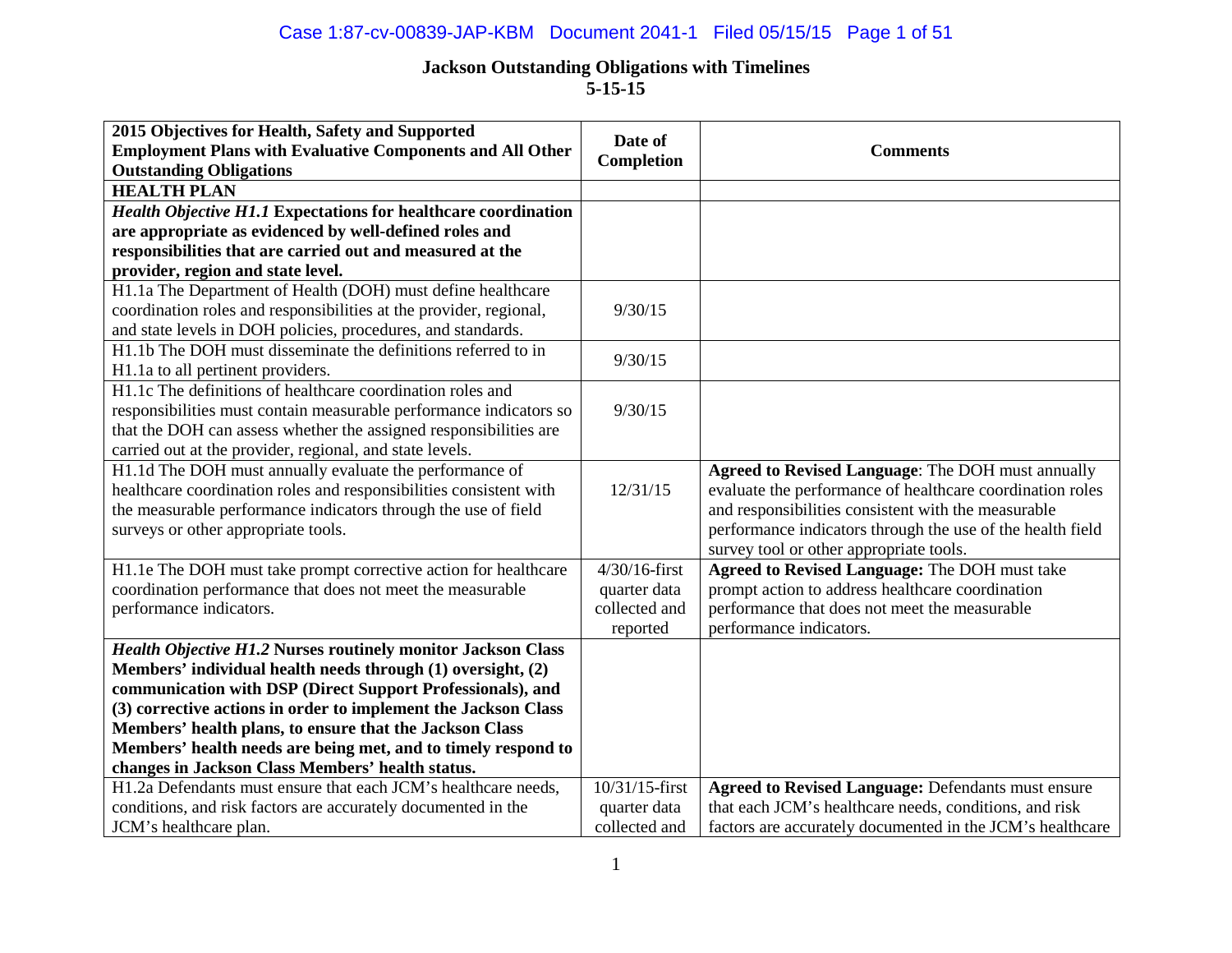## Case 1:87-cv-00839-JAP-KBM Document 2041-1 Filed 05/15/15 Page 2 of 51

|                                                                     | reported          | record.                                                    |
|---------------------------------------------------------------------|-------------------|------------------------------------------------------------|
| H1.2b DSP and their supervisors must receive training by nurses in  | $10/31/15$ -first |                                                            |
| order to competently and correctly implement each JCM's             | quarter data      |                                                            |
| healthcare plan.                                                    | collected and     |                                                            |
|                                                                     | reported          |                                                            |
| H1.2c Nurses must visit each JCM in accordance with DOH             | $10/31/15$ -first |                                                            |
| requirements.                                                       | quarter data      |                                                            |
|                                                                     | collected and     |                                                            |
|                                                                     | reported          |                                                            |
| H1.2d Nurses must meet with DSP as needed to monitor each           | 10/31/15-first    | Agreed to Revised Language: Nurses must meet with          |
| JCM's health status.                                                | quarter data      | DSP's as needed based upon the JCM's ECHAT acuity          |
|                                                                     | collected and     | level and any significant change in health status to       |
|                                                                     | reported          | monitor the individual.                                    |
| H1.2e Defendants must ensure prompt revision of a JCM's             | 10/31/15-first    |                                                            |
| healthcare plan if there is a change in the JCM's health status.    | quarter data      |                                                            |
|                                                                     | collected and     |                                                            |
|                                                                     | reported          |                                                            |
| Health Objective H1.3 Teams use accurate health records for         |                   |                                                            |
| <b>Jackson Class Members.</b>                                       |                   |                                                            |
| H1.3a Defendants must monitor the accuracy of each JCM's            | 10/31/15-first    |                                                            |
| healthcare plan, including the JCM's current health records.        | quarter data      | <b>Agreed to Revised Language: Defendants must monitor</b> |
|                                                                     | collected and     | the accuracy of each JCM's health record, including the    |
|                                                                     | reported          | JCM's current healthcare plans.                            |
| H1.3b Each JCM's "Therap eCHATs" ("Electronic                       | 10/31/15-first    |                                                            |
| Comprehensive Assessment Tool") must be updated within 45           | quarter data      |                                                            |
| days before an IDT (Interdisciplinary Team) Meeting at which the    | collected and     |                                                            |
| JCM's annual ISP (Individual Service Plan) is created.              | reported          |                                                            |
| Health Objective H1.4 Teams (including the individual) have         |                   |                                                            |
| information (education, consultant and technical assistance)        |                   |                                                            |
| needed to achieve goals stated in individual Healthcare Plans,      |                   |                                                            |
| <b>MERPs [Medical Emergency Response Plans], CARMPs</b>             |                   |                                                            |
| [Comprehensive Aspiration Risk Management Plans] and                |                   |                                                            |
| written direct support instructions as appropriate to the           |                   |                                                            |
| individual.                                                         |                   |                                                            |
| H1.4a DDSD must identify healthcare professionals with              | First issued by   | Agreed to Revised Language: Upon request, DDSD will        |
| specialized skills to provide needed information, consultation, and | 7/31/15           | assist IDT's to identify professionals with specialized    |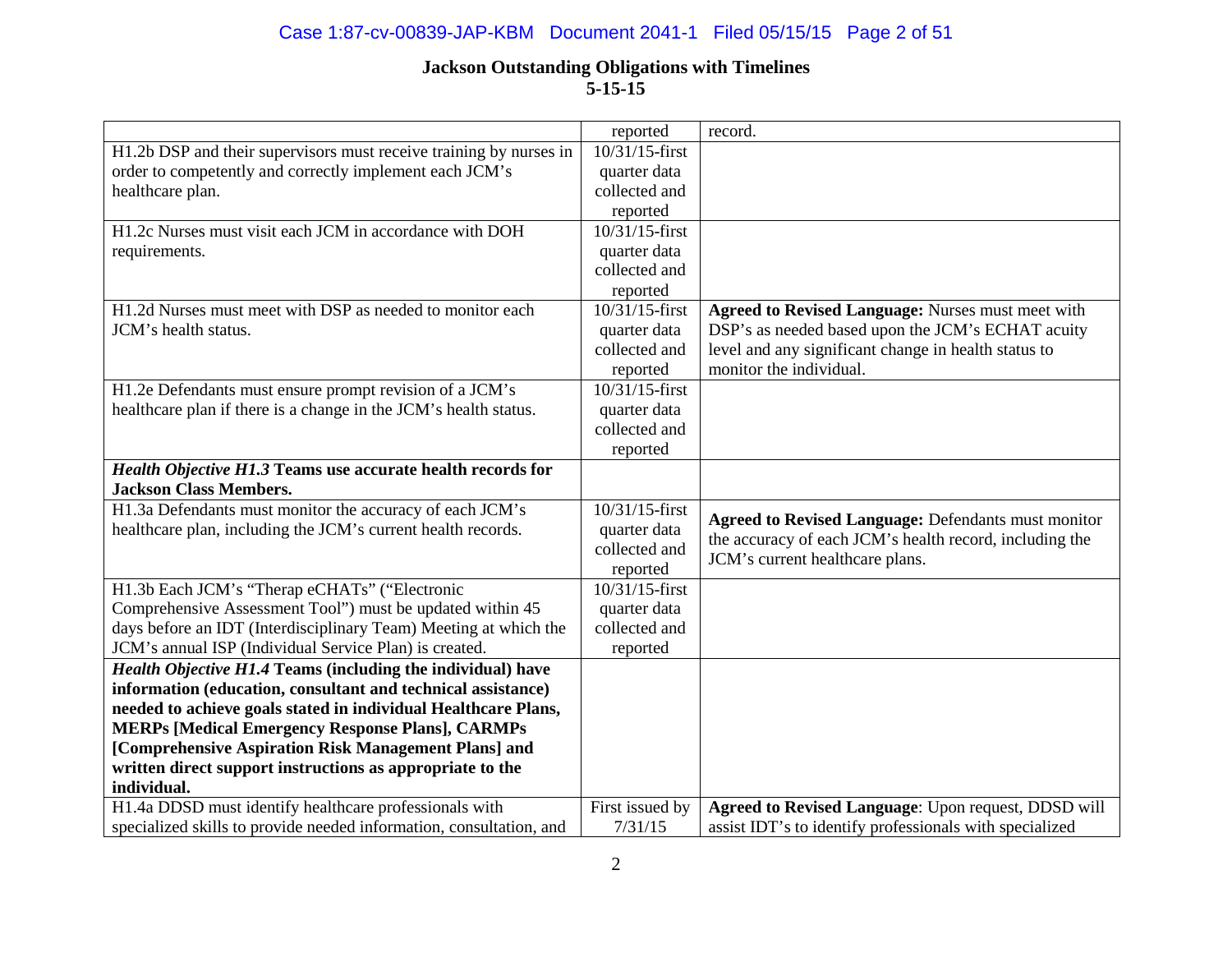## Case 1:87-cv-00839-JAP-KBM Document 2041-1 Filed 05/15/15 Page 3 of 51

| technical assistance to IDTs, based on an accurate assessment of<br>the JCM's healthcare needs.                                                                                                                                                                                                                                                                                                     |                                                                               | skills to provide needed information, consultation, and<br>technical assistance. DDSD will inform IDT's of the<br>availability of their assistance.                                                                                                                                                                                                                        |
|-----------------------------------------------------------------------------------------------------------------------------------------------------------------------------------------------------------------------------------------------------------------------------------------------------------------------------------------------------------------------------------------------------|-------------------------------------------------------------------------------|----------------------------------------------------------------------------------------------------------------------------------------------------------------------------------------------------------------------------------------------------------------------------------------------------------------------------------------------------------------------------|
| H1.4b Each JCM must have access to healthcare professionals<br>with specialized skills, as needed.                                                                                                                                                                                                                                                                                                  | 12/31/15                                                                      |                                                                                                                                                                                                                                                                                                                                                                            |
| <b>Health Objective H1.5 Identified health needs for Jackson Class</b><br>Members, including daily medical considerations, are<br>addressed in individualized healthcare plans, MERPs,<br><b>CARMPs, and written direct support instructions as</b><br>appropriate to the Jackson Class Members. Healthcare plans<br>are reviewed and promptly modified in response to changes in<br>health status. |                                                                               |                                                                                                                                                                                                                                                                                                                                                                            |
| H1.5a Defendants must prepare quarterly reports on a sample of<br>the JCMs to monitor the accuracy of the JCMs' individual<br>healthcare plans.                                                                                                                                                                                                                                                     | 10/31/15-first<br>quarter data<br>collected and<br>reported                   | <b>Agreed to Revised Language: Defendants must prepare</b><br>quarterly reports on a sample of the JCMs to monitor the<br>accuracy of the JCMs' individual healthcare record.                                                                                                                                                                                              |
| H1.5b Defendants must take action to correct inaccuracies in the<br>JCMs' individual healthcare plans.                                                                                                                                                                                                                                                                                              | 10/31/15-first<br>quarter data<br>collected and<br>reported                   | <b>Agreed to Revised Language: Defendants must take</b><br>action to correct inaccuracies in the JCMs' individual<br>healthcare record.                                                                                                                                                                                                                                    |
| Health Objective H1.6 Current and complete information is<br>provided to the healthcare professionals treating or evaluating<br>the individual.                                                                                                                                                                                                                                                     |                                                                               |                                                                                                                                                                                                                                                                                                                                                                            |
| H1.6a Healthcare professionals, who treat or evaluate a JCM, must<br>have a copy of the JCM's accurate "Health Passport."                                                                                                                                                                                                                                                                           | 12/31/15-first<br>quarter data<br>collected and<br>reported                   |                                                                                                                                                                                                                                                                                                                                                                            |
| H1.6b Each JCM's healthcare plan must indicate that the JCM's<br>accurate and up-to-date Health Passport is to be provided to<br>treating or evaluating healthcare professionals.<br>H1.6c A JCM's provider or case manager must ensure that a                                                                                                                                                      | 12/31/15-first<br>quarter data<br>collected and<br>reported<br>12/31/15-first | Agreed to Revised Language: DOH will revise and<br>distribute the Health Passport policy and procedure clearly<br>mandating the DDW provider's responsibility to provide<br>the accurate and up to date Health Passport and Physicians<br>Consultation form to treating health care professionals in<br>all settings.<br>Agreed to Revised Language: A JCM's provider must |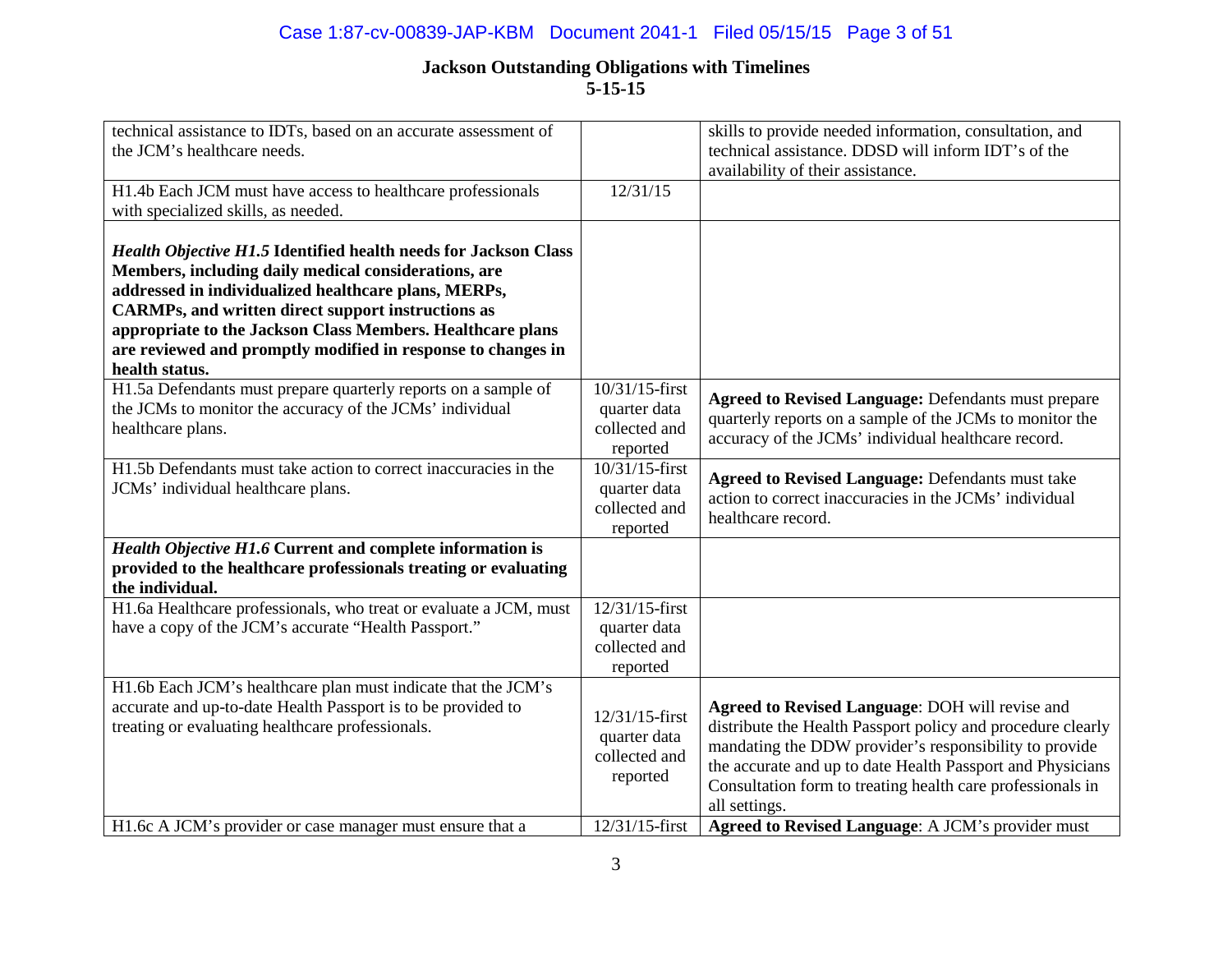## Case 1:87-cv-00839-JAP-KBM Document 2041-1 Filed 05/15/15 Page 4 of 51

| JCM's accurate Health Passport is provided to treating and          | quarter data   | ensure a JCM's current healthcare information is provided   |
|---------------------------------------------------------------------|----------------|-------------------------------------------------------------|
| evaluating healthcare professionals.                                | collected and  | to treating and evaluating healthcare professionals and the |
|                                                                     | reported       | case manager must verify that through review of the         |
|                                                                     |                | Physician Consultation Form.                                |
| <b>Health Objective H1.7 The team assures recommendations</b>       |                |                                                             |
| from healthcare professionals are reviewed with the individual      |                |                                                             |
| and guardian in a manner that supports informed decision            |                |                                                             |
| making and [are] either implemented, or documented in a             |                |                                                             |
| Decision Consultation Form if recommendation is declined.           |                |                                                             |
| H1.7a A JCM's IDT must ensure that a healthcare professional's      |                | Agreed to Revised Language: A JCM's IDT must ensure         |
| recommendations and assessments (1) are promptly communicated       |                | that a healthcare professional's recommendations and        |
| to the nurse, guardian, DSP, and entire healthcare team, as needed, | 10/31/15-first | assessments (1) are promptly communicated to the nurse,     |
| and (2) are implemented, unless the IDT declines the healthcare     | quarter data   | guardian, DSP, and entire healthcare team, as needed, and   |
| professional's recommendations by completing a Decision             | collected and  | (2) are implemented, unless the individual or their         |
| <b>Consultation Form.</b>                                           | reported       | healthcare decision maker declines the healthcare           |
|                                                                     |                | professional's recommendations by completing a Decision     |
|                                                                     |                | <b>Consultation Form.</b>                                   |
| H1.7b A JCM's healthcare records must accurately identify and       | 10/31/15-first |                                                             |
| reflect any recommendations and assessments of the JCM's            | quarter data   |                                                             |
| treating and evaluating healthcare professionals.                   | collected and  |                                                             |
|                                                                     | reported       |                                                             |
| H1.7c Defendants, through appropriate personnel, e.g., provider     | 10/31/15-first |                                                             |
| agencies and case managers, must ensure that a healthcare           | quarter data   |                                                             |
| professional's recommendations are implemented within the           | collected and  |                                                             |
| prescribed timeframe.                                               | reported       |                                                             |
| H1.7d The JCM's IDT must complete a Decision Consultation           | 10/31/15-first | Agreed to Revised Language: The JCM's Case Manager          |
| Form, as appropriate, for use by the JCM's healthcare               | quarter data   | must complete a Decision Consultation Form, as              |
| professionals. The Decision Consultation Form must be kept in the   | collected and  | appropriate, for use by the JCM's healthcare                |
| JCM's healthcare records.                                           |                | professionals. The Decision Consultation Form must be       |
|                                                                     | reported       | kept in the JCM's healthcare records                        |
| Health Objective H1.8 Each Jackson Class Member will receive        |                |                                                             |
| the Jackson Class Member's medications (1) in the doses             |                |                                                             |
| prescribed, (2) in the manner and frequency prescribed, and         |                |                                                             |
| (3) at the times prescribed.                                        |                |                                                             |
| H1.8a Defendants must monitor the accuracy of dispensation of       | 10/31/15-first | <b>Agreed to Revised Language: Defendants must monitor</b>  |
| prescription medications to each JCM.                               | quarter data   | the accuracy of administration of prescription medications  |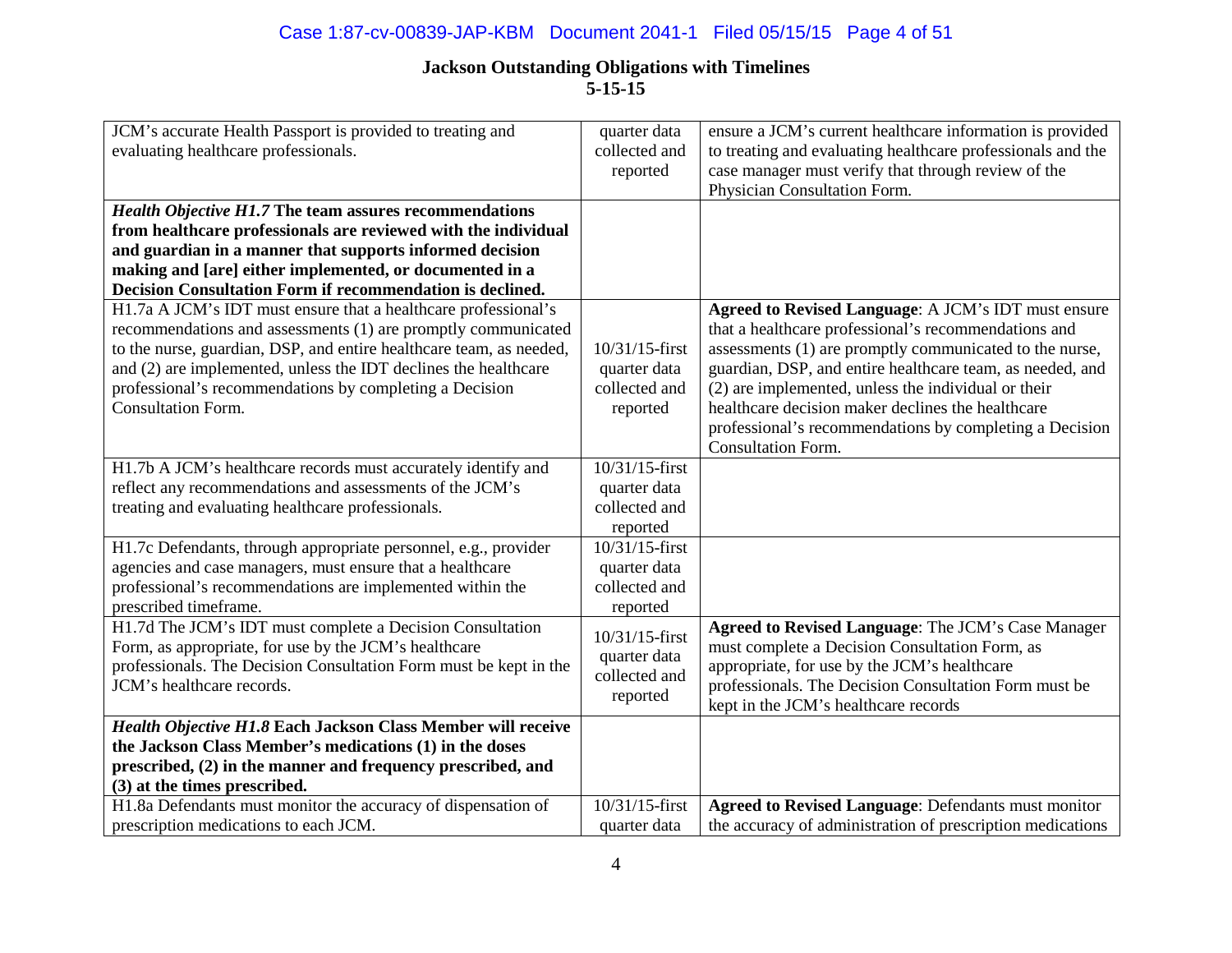## Case 1:87-cv-00839-JAP-KBM Document 2041-1 Filed 05/15/15 Page 5 of 51

|                                                                    | collected and<br>reported | to each JCM.                                                |
|--------------------------------------------------------------------|---------------------------|-------------------------------------------------------------|
| H1.8b Defendants must take prompt action to correct any failure to | 10/31/15-first            |                                                             |
| properly dispense medications to a JCM in accordance with          | quarter data              | <b>Agreed to Revised Language: Defendants must take</b>     |
| prescriptions.                                                     | collected and             | prompt action to correct any failure to properly administer |
|                                                                    | reported                  | medications to a JCM in accordance with prescriptions.      |
| Health Objective H2.1 Jackson Class Members receive age            |                           |                                                             |
| appropriate preventive/early detection                             |                           |                                                             |
| screening/immunizations for health risk factors.                   |                           |                                                             |
| H2.1a The DOH must publish and implement routine preventive        |                           |                                                             |
| and early detection healthcare screening standards, adjustable for |                           | Agreed to Language: The DOH must publish and                |
| the age and the specific condition of each JCM. Defendants may     |                           | promote routine preventive and early detection healthcare   |
| adopt, if appropriate for a JCM, the national screening and        | 9/30/15                   | screening standards guidelines that are consistent with     |
| immunization standards, that Defendants refer to as the "US        |                           | national standards and adjustable for the age and the       |
| Preventive Services Task Force A and B Recommendations" and        |                           | specific condition of each JCM.                             |
| the "Immunization Practices clinical preventive services."         |                           |                                                             |
| H2.1b Each JCM must receive routine preventive screening and       |                           | Agreed to Language: Each JCM must receive routine           |
| immunizations consistent with the DOH's standards unless the       | 12/31/15-first            | preventive screening and immunizations consistent with      |
| JCM, in conjunction with the JCM's guardian and primary            | quarter data              | the national standards unless the JCM, in conjunction with  |
| healthcare provider, makes an informed choice to reject the        | collected and             | the JCM's guardian and primary healthcare provider,         |
| recommended screening and immunization standards.                  | reported                  | makes an informed choice to reject the recommended          |
|                                                                    |                           | screening and immunization standards.                       |
| Health Objective H3.1 Jackson Class Members receive                |                           |                                                             |
| increased intensity of services during acute episodes or           |                           |                                                             |
| illnesses.                                                         |                           |                                                             |
| H3.1a A nurse's monitoring, including nursing assessments and      | 10/31/15-first            |                                                             |
| oversight, must increase during a JCM's acute episodes or          | quarter data              |                                                             |
| illnesses.                                                         | collected and             |                                                             |
|                                                                    | reported                  |                                                             |
| H3.1b Face-to-face visits by a nurse must occur and must be        |                           | Agreed to Language: Prompt face to face visits by a         |
| documented in response to a JCM's acute episodes or illnesses.     | 10/31/15-first            | Nurse must occur with significant change of condition       |
|                                                                    | quarter data              | unless the Nurse directs and the JCM receives care from a   |
|                                                                    | collected and             | Healthcare Practitioner, urgent care or emergency           |
|                                                                    | reported                  | services. This visit will include a nursing assessment,     |
|                                                                    |                           | monitoring and management of JCMs acute illness or          |
|                                                                    |                           | episodes. If the JCM receives care from a Healthcare        |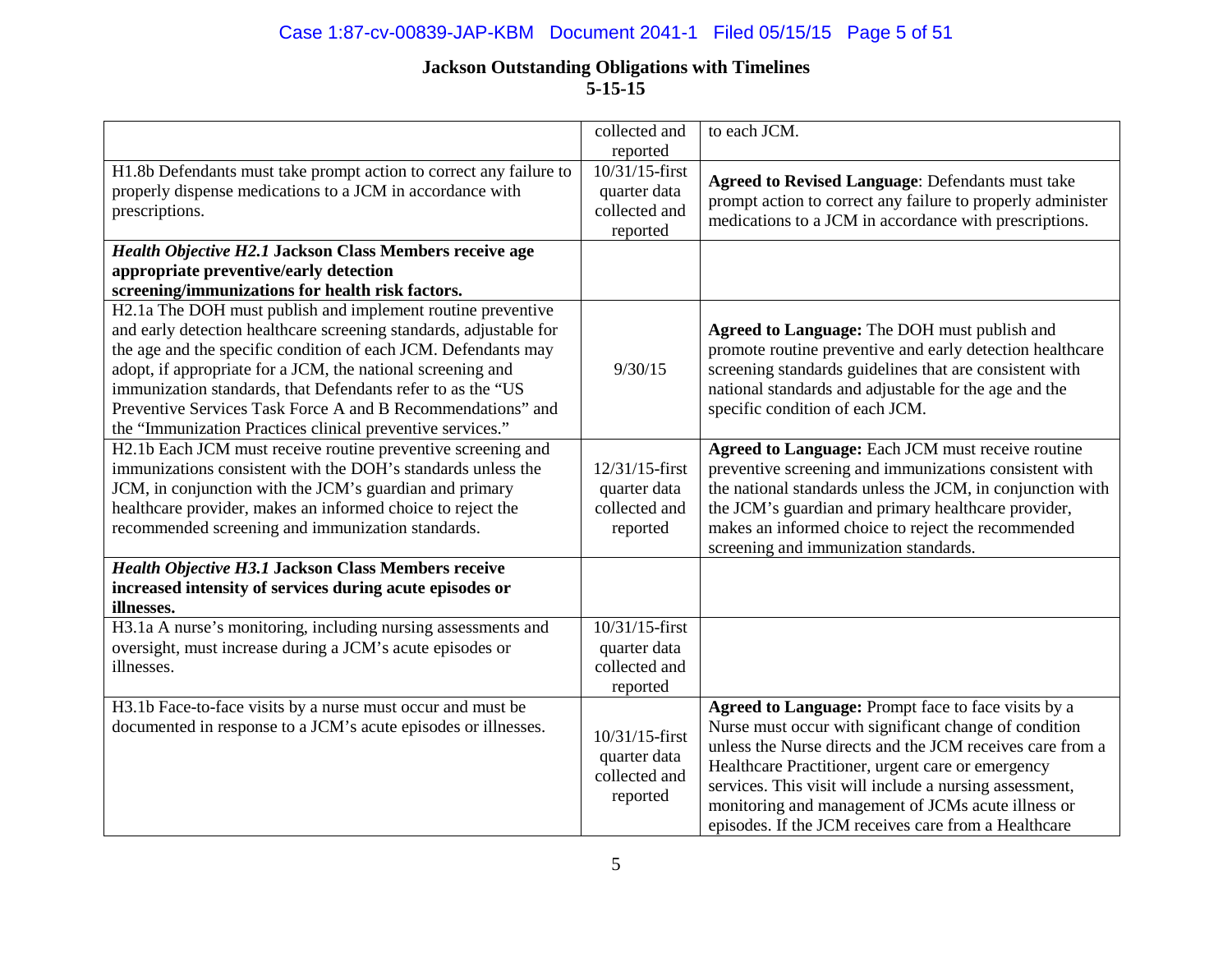## Case 1:87-cv-00839-JAP-KBM Document 2041-1 Filed 05/15/15 Page 6 of 51

| H3.1c The failure of a nurse to monitor a JCM's acute episodes or                                                                                                                                                                                                                                                                                                                                                                                                                                                                                       |                                                              | Practitioner, urgent care or emergency services the nurse<br>will promptly assess the JCM at the conclusion of the<br>care.<br>Agreed to Language: In each individual case where there                                                                                                                                                                                                                                                                                                                                                                |
|---------------------------------------------------------------------------------------------------------------------------------------------------------------------------------------------------------------------------------------------------------------------------------------------------------------------------------------------------------------------------------------------------------------------------------------------------------------------------------------------------------------------------------------------------------|--------------------------------------------------------------|-------------------------------------------------------------------------------------------------------------------------------------------------------------------------------------------------------------------------------------------------------------------------------------------------------------------------------------------------------------------------------------------------------------------------------------------------------------------------------------------------------------------------------------------------------|
| illnesses must be promptly corrected.                                                                                                                                                                                                                                                                                                                                                                                                                                                                                                                   | 10/31/15-first<br>quarter data<br>collected and<br>reported  | is a failure of a nurse to comply with DOH requirements<br>in regards to significant health status change, the provider<br>will report to IMB. IMB will investigate and take<br>appropriate action and DOH will also review patterns and<br>trends via the health field tool and identify nurse<br>performance issues and take corrective action.                                                                                                                                                                                                     |
| Health Objective H3.2 Direct Service Personnel/supervisors are<br>able to identify subtle signs of change/acute symptoms.                                                                                                                                                                                                                                                                                                                                                                                                                               |                                                              |                                                                                                                                                                                                                                                                                                                                                                                                                                                                                                                                                       |
| H3.2a The DOH must issue and must implement healthcare<br>guidelines for use by healthcare provider staff about the timely<br>identification of and response to changes in the health status of a<br>JCM so that a JCM does not experience unnecessary pain, loss of<br>optimal function, or regression. The DOH may develop "fact<br>sheets" that define a specific health condition, related signs and<br>symptoms, and recommended actions, or the DOH may develop<br>other pertinent policies and procedures that provide the required<br>guidance. | First issue by<br>10/31/15                                   | Agreed to Language: The DOH must issue healthcare<br>guidelines for use by healthcare provider staff about the<br>timely identification of and response to changes in the<br>health status of a JCM so that a JCM does not experience<br>unnecessary pain, loss of optimal function, or regression.<br>The DOH may develop "fact sheets" that define a specific<br>health condition, related signs and symptoms, and<br>recommended actions, or the DOH may develop other<br>pertinent policies and procedures that provide the required<br>guidance. |
| H3.2b Each JCM's ISP must contain individual-specific<br>information on how to identify subtle signs of change or acute<br>symptoms.                                                                                                                                                                                                                                                                                                                                                                                                                    | 12/31/15 first<br>quarter data<br>collected and<br>reported  | Agreed to Language: Each JCM's healthcare plans and<br>MERP's must contain individual specific information on<br>how to identify subtle signs of change or acute symptoms.                                                                                                                                                                                                                                                                                                                                                                            |
| H3.2c DSP and supervisors must receive and must complete<br>appropriate training on how to timely identify signs of change or<br>acute symptoms in a JCM.                                                                                                                                                                                                                                                                                                                                                                                               | 10/31/15-first<br>quarter data<br>collected and<br>reported. |                                                                                                                                                                                                                                                                                                                                                                                                                                                                                                                                                       |
| H3.2d DSP and supervisors must promptly document in the ISP or<br>Healthcare Plan any acute symptoms and any signs of change in a<br>JCM's health status.                                                                                                                                                                                                                                                                                                                                                                                               | 10/31/15-first<br>quarter data<br>collected and<br>reported. | Agreed to Language: DSP and supervisors must<br>promptly notify the nurse and document any acute<br>symptoms and any signs of change in a JCM's health<br>status.                                                                                                                                                                                                                                                                                                                                                                                     |
| Health Objective H3.3 When informed of signs of change in<br>health status (including chronic and acute pain) agency nurses                                                                                                                                                                                                                                                                                                                                                                                                                             |                                                              |                                                                                                                                                                                                                                                                                                                                                                                                                                                                                                                                                       |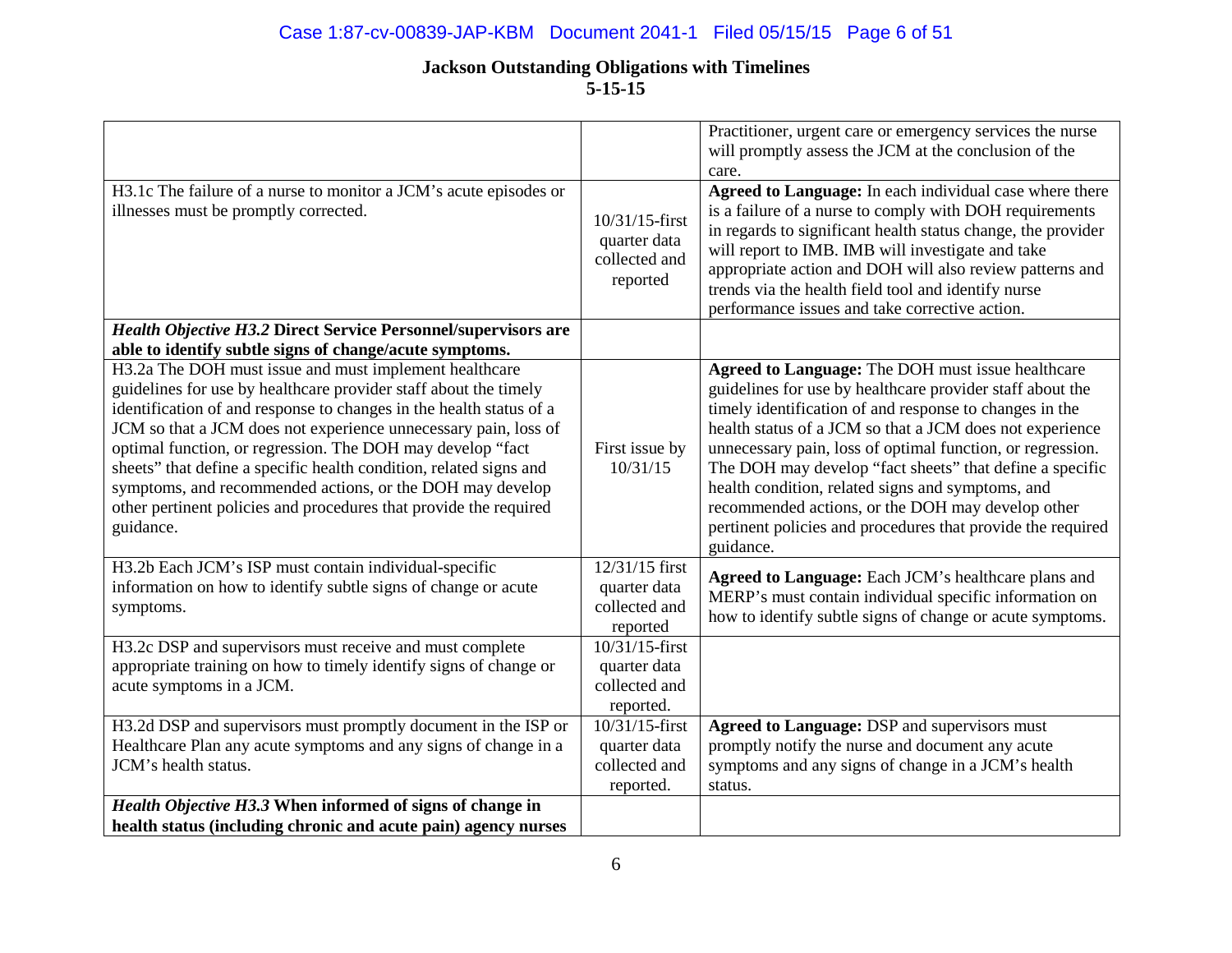## Case 1:87-cv-00839-JAP-KBM Document 2041-1 Filed 05/15/15 Page 7 of 51

| take immediate action.                                                                                                                                                                                |                                                                |                                                                                                                                                                                                                                                    |
|-------------------------------------------------------------------------------------------------------------------------------------------------------------------------------------------------------|----------------------------------------------------------------|----------------------------------------------------------------------------------------------------------------------------------------------------------------------------------------------------------------------------------------------------|
| H3.3a The DOH or pertinent agency must develop and must<br>publish effective pain management strategies for addressing a                                                                              | $1/31/16$ -first<br>quarter data                               | Agreed to Language: The pertinent DDW agency nurse                                                                                                                                                                                                 |
| JCM's chronic and acute pain.                                                                                                                                                                         | collected and<br>reported.                                     | must implement pain management strategies for<br>addressing a JCM's chronic and acute pain.                                                                                                                                                        |
| H3.3b The DOH or pertinent agency must communicate these<br>effective pain management strategies to the JCM's treating<br>healthcare professionals.                                                   | $1/31/16$ -first<br>quarter data<br>collected and              |                                                                                                                                                                                                                                                    |
|                                                                                                                                                                                                       | reported.                                                      |                                                                                                                                                                                                                                                    |
| H3.3c: The DOH must evaluate the effectiveness of pain<br>management strategies and must record the effectiveness of those<br>strategies in the JCM's e-CHAT, healthcare plan, and nursing<br>report. | $1/31/16$ -first<br>quarter data<br>collected and<br>reported. | Agreed to Language: The DDW Agency Nurse will<br>evaluative the effectiveness of pain management strategies<br>and record the effectiveness in nursing notes or on the<br>MAR. If needed, the JCM's healthcare record will be<br>promptly updated. |
| H3.3d Nurses must identify and must respond to signs of a JCM's                                                                                                                                       | $1/31/16$ -first                                               |                                                                                                                                                                                                                                                    |
| chronic and acute pain and must take prompt action to reduce or to<br>eliminate the JCM's pain.                                                                                                       | quarter data<br>collected and<br>reported.                     |                                                                                                                                                                                                                                                    |
| Health Objective H3.4 When an individual is receiving                                                                                                                                                 |                                                                |                                                                                                                                                                                                                                                    |
| healthcare in an out of home setting, critical health and<br>functional information will be provided and the individual's                                                                             |                                                                |                                                                                                                                                                                                                                                    |
| existing adaptive equipment that can be used in that setting<br>will be offered.                                                                                                                      |                                                                |                                                                                                                                                                                                                                                    |
| H3.4a The DOH must develop and must implement a procedure to                                                                                                                                          | 10/31/15-first                                                 | Agreed to Language Change: The DOH must develop                                                                                                                                                                                                    |
| ensure communication of a JCM's need for existing adaptive                                                                                                                                            | quarter data                                                   | and must implement a procedure to ensure communication                                                                                                                                                                                             |
| equipment and supports to an out-of-home provider.                                                                                                                                                    | collected and                                                  | of a JCM's need for existing AT, adaptive equipment and                                                                                                                                                                                            |
|                                                                                                                                                                                                       | reported.<br>12/31/15-first                                    | supports to an out-of-home provider.                                                                                                                                                                                                               |
| H3.4b The out-of-home provider must receive a JCM's Health<br>Passport, along with information concerning the JCM's mobility,                                                                         |                                                                |                                                                                                                                                                                                                                                    |
| comfort, safety, and sensory items within 24 hours of the JCM's                                                                                                                                       | quarter data<br>collected and                                  |                                                                                                                                                                                                                                                    |
| placement with an out-of home provider.                                                                                                                                                               | reported.                                                      |                                                                                                                                                                                                                                                    |
| H3.4c The necessary adaptive supports already used by a JCM                                                                                                                                           | 10/31/15-first                                                 |                                                                                                                                                                                                                                                    |
| must be offered to the out-of-home provider within 24 hours of the                                                                                                                                    | quarter data                                                   |                                                                                                                                                                                                                                                    |
| JCM's placement with an out-of-home provider.                                                                                                                                                         | collected and                                                  |                                                                                                                                                                                                                                                    |
|                                                                                                                                                                                                       | reported.                                                      |                                                                                                                                                                                                                                                    |
| Health Objective H3.5 When a JCM is receiving healthcare in                                                                                                                                           |                                                                |                                                                                                                                                                                                                                                    |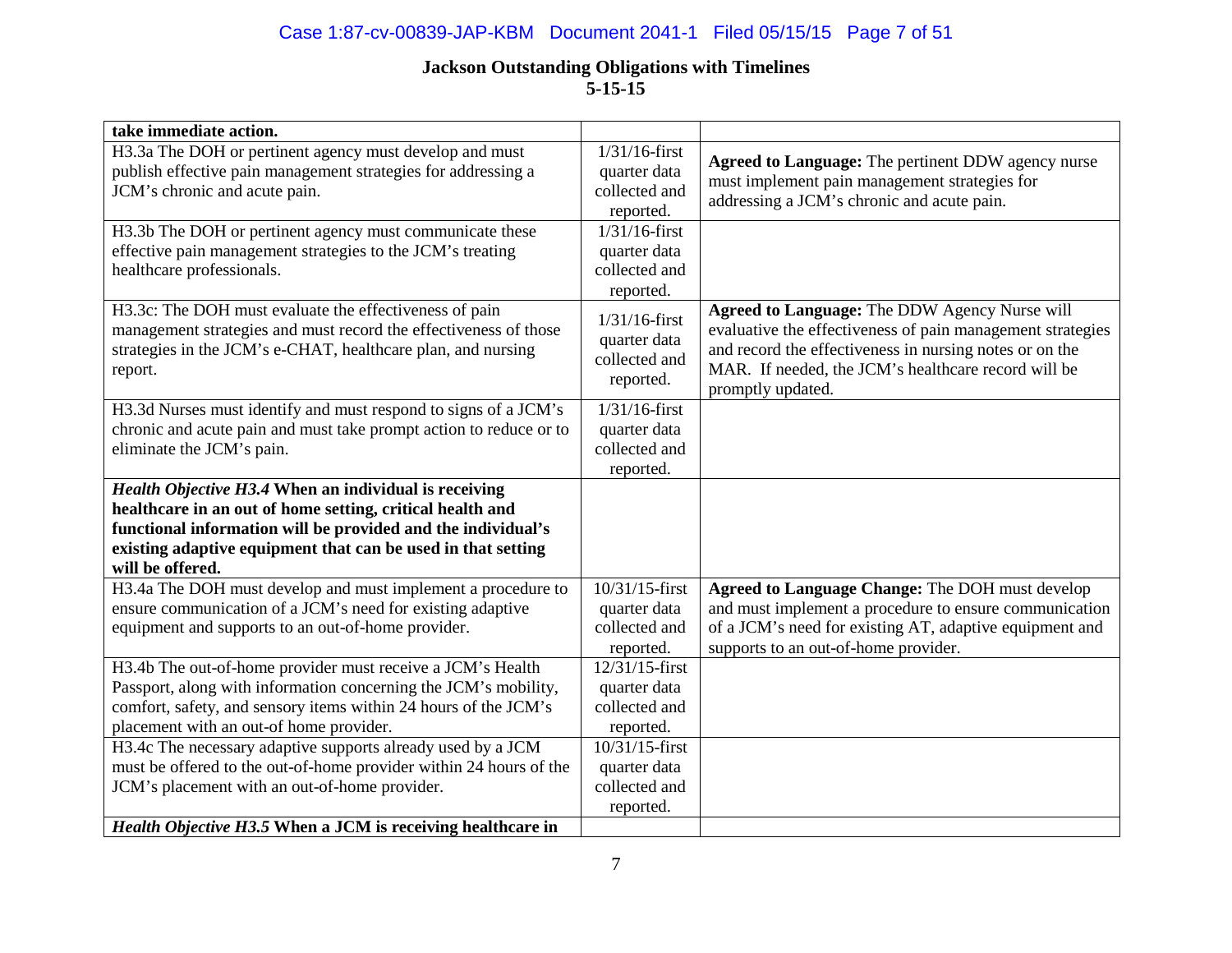## Case 1:87-cv-00839-JAP-KBM Document 2041-1 Filed 05/15/15 Page 8 of 51

| an out-of-home setting, the IDT will plan for a smooth<br>transition back to the JCM's home as soon as medically<br>feasible.                                                                                                                                                                                                                                     |                                                                                 |                                                                                                                                                                    |
|-------------------------------------------------------------------------------------------------------------------------------------------------------------------------------------------------------------------------------------------------------------------------------------------------------------------------------------------------------------------|---------------------------------------------------------------------------------|--------------------------------------------------------------------------------------------------------------------------------------------------------------------|
| H3.5a The JCM's IDT, case managers, and pertinent healthcare<br>staff (including Regional Office and Agency nurses), along with<br>the out-of home facility's discharge planners, must promptly meet<br>together to plan for a JCM's discharge as soon as it is medically<br>feasible to ensure a safe discharge, provided the guardian consents<br>to discharge. | 10/31/15-first<br>quarter data<br>collected and<br>reported.                    | Agreed to Language Change: The JCM's case managers,<br>Agency Nurses and pertinent Regional Office staff will<br>meet promptly to plan for a JCM's safe discharge. |
| H3.5b The JCM's e-CHAT and other healthcare records must be<br>promptly updated by appropriate healthcare providers to indicate<br>healthcare and adaptive supports that the JCM received from the<br>out-of-home provider in order to ensure a safe and smooth<br>transition back to the JCM's home.                                                             | 10/31/15-first<br>quarter data<br>collected and<br>reported.                    |                                                                                                                                                                    |
| Health Objective H4.1 Competent personnel (nurses, DSP,<br>front line supervisors, ancillary providers, and case managers),<br>who have received and passed competency based training<br>related to prevention and early identification, provide services<br>to Jackson Class Members. (Ashton #6, 7, 8)                                                          |                                                                                 |                                                                                                                                                                    |
| H4.1a The parties and the JCA must develop a mandatory<br>competency based training program.                                                                                                                                                                                                                                                                      | 10/31/15-first<br>quarter data<br>collected and<br>reported.                    |                                                                                                                                                                    |
| H4.1b Nurses, DSP, front-line supervisors, ancillary providers, and<br>case managers must satisfactorily complete the mandatory<br>competency based training program.                                                                                                                                                                                             | $1/31/16$ -first<br>quarter data<br>collected and<br>reported                   |                                                                                                                                                                    |
| H4.1c The DOH must independently measure compliance by<br>nurses, DSP, front-line supervisors, ancillary providers, and case<br>managers with mandatory competency based training.                                                                                                                                                                                | $1/31/16$ -first<br>quarter data<br>collected and<br>reported                   |                                                                                                                                                                    |
| H4.1d The DOH must take prompt remedial action for nurses,<br>DSP, frontline supervisors, ancillary providers, and case managers<br>who are found deficient in the mandatory competency based<br>training.                                                                                                                                                        | $1/31/16$ -first<br>quarter data<br>collected and<br>reported<br>First issue by |                                                                                                                                                                    |
| H4.1e Nurses, DSP, front-line supervisors, ancillary providers, and                                                                                                                                                                                                                                                                                               |                                                                                 |                                                                                                                                                                    |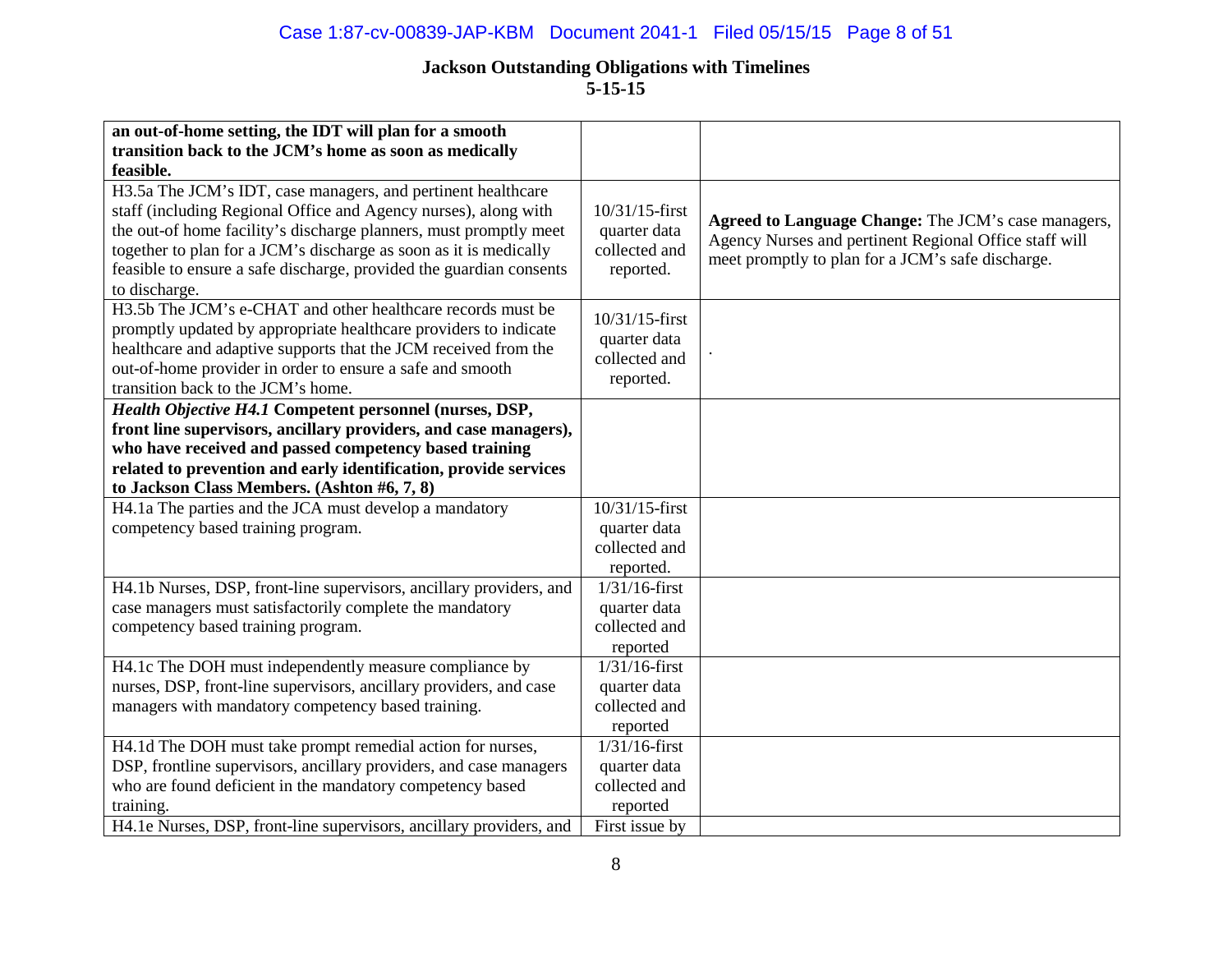## Case 1:87-cv-00839-JAP-KBM Document 2041-1 Filed 05/15/15 Page 9 of 51

| case managers must receive information specific to Ashton #6, 7,<br>and 8, as outlined in the Health Communications Matrix. | 10/31/15       |                                                        |
|-----------------------------------------------------------------------------------------------------------------------------|----------------|--------------------------------------------------------|
| Health Objective H4.2 IDTs provide for the changing health                                                                  |                |                                                        |
| supports class members need as they age including advanced                                                                  |                |                                                        |
| care planning and have access to palliative care consistent with                                                            |                |                                                        |
| their individual needs.                                                                                                     |                |                                                        |
| H4.2a Case managers and agency nurses must provide up-to-date                                                               |                |                                                        |
| information and resources to JCMs and their guardians about                                                                 | 10/31/15-first |                                                        |
| advanced care planning and palliative or end-of-life care so that                                                           | quarter data   |                                                        |
| the JCMs and their guardians can make informed choices.                                                                     | collected and  |                                                        |
|                                                                                                                             | reported.      |                                                        |
| H4.2b The DOH must identify, and must document on an annual                                                                 | 10/31/15-first |                                                        |
| basis in the pertinent healthcare records, those JCMs who want                                                              | quarter data   |                                                        |
| advanced care planning, including palliative care, and those JCMs                                                           | collected and  |                                                        |
| who decline advanced care planning.                                                                                         | reported.      |                                                        |
| H4.2c The DOH must provide advanced care planning and                                                                       | 10/31/15-first |                                                        |
| palliative care to those JCMs who choose to have advanced care                                                              | quarter data   |                                                        |
| planning and palliative care.                                                                                               | collected and  |                                                        |
|                                                                                                                             | reported.      |                                                        |
| Health Objective H4.3 Quality Assurance information is used to                                                              |                |                                                        |
| improve health outcomes.                                                                                                    |                |                                                        |
| H4.3a The DOH must identify gaps in healthcare services to JCMs                                                             |                |                                                        |
| and must develop strategies to improve healthcare services to                                                               |                | <b>Agreed to Strike</b>                                |
| JCMs.                                                                                                                       |                |                                                        |
| H4.3b The DOH must use existing quality assurance information                                                               |                | <b>Agreed to Language Change: The DOH must use</b>     |
| and tools – including the measurements found in the CPR                                                                     |                | existing quality assurance information and tools -     |
| (Community Practice Review), Out-of-Home Placement,                                                                         |                | including the measurements found in the CPR            |
| Emergency Services Utilization, ANE (Abuse, Neglect, and                                                                    | Issue first    | (Community Practice Review), Out-of-Home Placement,    |
| Exploitation) Reporting, and Provider QA (Quality Assurance)                                                                | report by      | Emergency Services Utilization, ANE (Abuse, Neglect,   |
| Reports – to improve healthcare services to JCMs and to fill in                                                             | 1/31/16        | and Exploitation) Reporting, and Provider QA (Quality  |
| gaps in healthcare services to JCMs.                                                                                        |                | Assurance) Reports to identify gaps in the healthcare  |
|                                                                                                                             |                | services to JCMs and to improve healthcare outcomes to |
|                                                                                                                             |                | JCMs.                                                  |
| <b>SAFETY PLAN</b>                                                                                                          |                |                                                        |
| Safety Objective S1.1.1 Define "Abuse, Neglect and                                                                          |                |                                                        |
| <b>Exploitation" (ANE) consistent with New Mexico Statutory</b>                                                             |                |                                                        |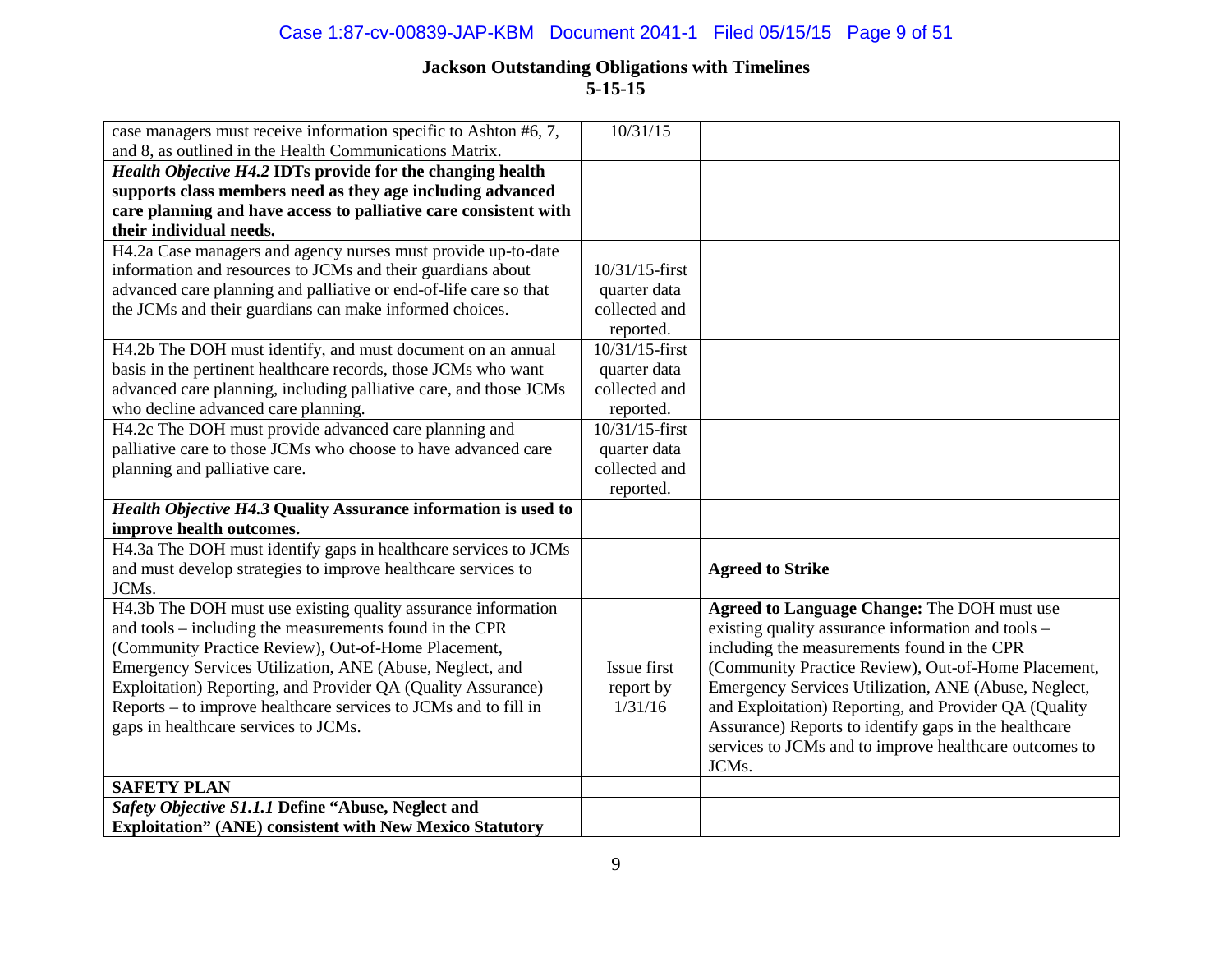## Case 1:87-cv-00839-JAP-KBM Document 2041-1 Filed 05/15/15 Page 10 of 51

| <b>Adult Protective Services (APS) definitions.</b>                 |                                 |                                                                                  |
|---------------------------------------------------------------------|---------------------------------|----------------------------------------------------------------------------------|
| S1.1a The DOH must promulgate revised regulations that define       | 7/2/14                          |                                                                                  |
| ANE consistent with APS definitions.                                | Complete and                    |                                                                                  |
|                                                                     | sustained                       |                                                                                  |
| Safety Objective S1.1.2 Provide educational information about       |                                 |                                                                                  |
| how to detect ANE.                                                  |                                 |                                                                                  |
| S1.2a The DOH must develop and must provide annually                | Proposed                        |                                                                                  |
| educational information to providers, physicians, clinicians,       | $7/1/15$ ,                      |                                                                                  |
| families, guardians, and law enforcement about detecting ANE.       | annually                        |                                                                                  |
|                                                                     | thereafter                      |                                                                                  |
| Safety Objective S1.1.3 The individuals listed in POA [Plan of      |                                 |                                                                                  |
| <b>Action] CIMS B [Community Incident Management System]</b>        |                                 |                                                                                  |
| [regional coordinators, agency coordinators, direct contact         |                                 |                                                                                  |
| staff, DD[S]D staff, case managers, agency executive staff, IMB     |                                 |                                                                                  |
| investigators, agency IMCs, agency direct service staff] will       |                                 |                                                                                  |
| receive the training described in the Eva Kutas                     |                                 |                                                                                  |
| Recommendations #7 and #8 and will pass a formal test of the        |                                 |                                                                                  |
| individuals' knowledge and understanding of IMB provider            |                                 |                                                                                  |
| policy requirements.                                                |                                 |                                                                                  |
| S1.3a All current and new staff as listed in POA CIMS B and the     |                                 | Agreed to Language Change All current and new staff as                           |
| DDSD staff (Regional Directors, Assistant Regional Office Bureau    |                                 | listed in POA CIMS B and the DDSD staff (Regional                                |
| Chief, and the DDSD Training Unit) must successfully complete       | 12/31/15-first                  | Directors, Assistant Regional Office Bureau Chief, and                           |
| competency based training that incorporates the principles of adult | quarter data                    | the DDSD Training Unit) must successfully complete                               |
| learning described in Kutas Recommendations #7 and #8.              | collected and                   | DHI's competency based training on ANE from a DHI                                |
|                                                                     | reported.                       | Trainer or a DHI approved trainer that incorporates the                          |
|                                                                     |                                 | principles of adult learning as described in Kutas                               |
|                                                                     |                                 | Recommendations #7 and #8 before working alone with<br>JCMs and their guardians. |
| S1.3b All current and new staff in POA CIMS B and the DDSD          |                                 |                                                                                  |
| staff must complete competency based training from a DHI trainer    |                                 | <b>Agreed to Strike</b>                                                          |
| before working alone with JCMs and their guardians.                 |                                 |                                                                                  |
| S1.3c All current and new staff in POA CIMS B and the DDSD          | 12/31/15-first                  |                                                                                  |
| staff must demonstrate a knowledge and understanding of the         | quarter data                    |                                                                                  |
| training received in S1.3a and S1.3b by passing a formal test.      | collected and                   |                                                                                  |
|                                                                     |                                 |                                                                                  |
| S1.3d All current and new staff listed in POA CIMS B and the        | reported.<br>$12/31/15$ - first |                                                                                  |
|                                                                     |                                 |                                                                                  |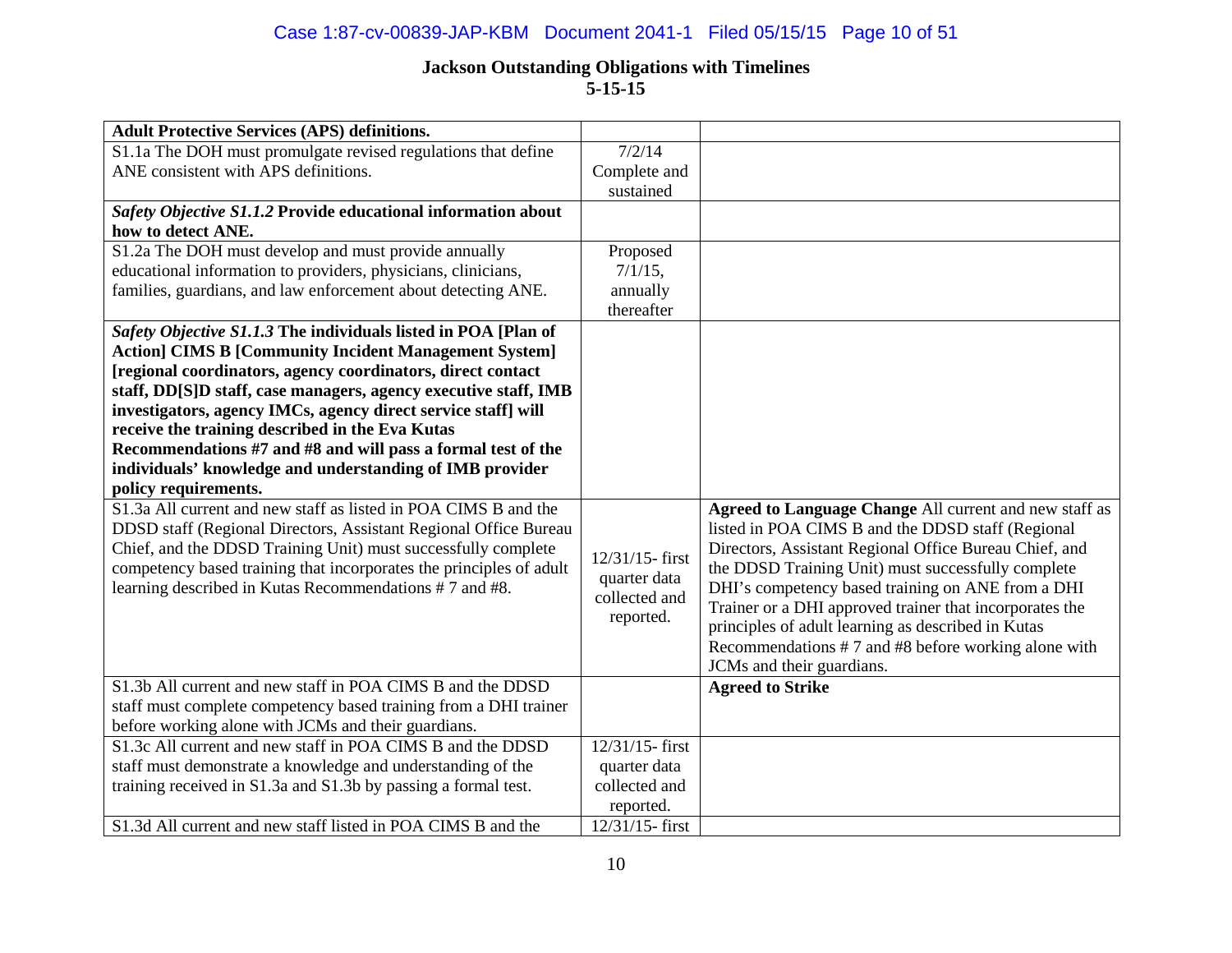### Case 1:87-cv-00839-JAP-KBM Document 2041-1 Filed 05/15/15 Page 11 of 51

| DDSD staff must receive refresher competency based training on<br>an annual basis.                                                                                                                                                                                                          | quarter data<br>collected and<br>reported. |                                                                                                                                                                                                                                                                                                                                            |
|---------------------------------------------------------------------------------------------------------------------------------------------------------------------------------------------------------------------------------------------------------------------------------------------|--------------------------------------------|--------------------------------------------------------------------------------------------------------------------------------------------------------------------------------------------------------------------------------------------------------------------------------------------------------------------------------------------|
| Safety Objective S1.1.4 ANE is reported immediately.                                                                                                                                                                                                                                        |                                            |                                                                                                                                                                                                                                                                                                                                            |
| S1.4a The DOH must maintain a toll-free 24 hour, 7 days a week,<br>telephone number to receive reports of ANE.                                                                                                                                                                              | 7/2/14                                     |                                                                                                                                                                                                                                                                                                                                            |
| S1.4b The DOH must communicate to its staff and the providers<br>who have contact with JCMs that ANE of JCMs must be reported<br>immediately.                                                                                                                                               | 7/2/14                                     |                                                                                                                                                                                                                                                                                                                                            |
| S1.4c IMB must formally document reports of ANE of JCMs and<br>must take corrective action when ANE is not reported<br>immediately.                                                                                                                                                         | 7/2/14                                     |                                                                                                                                                                                                                                                                                                                                            |
| Safety Objective S1.1.5. Providers will take immediate action to                                                                                                                                                                                                                            |                                            |                                                                                                                                                                                                                                                                                                                                            |
| develop a safety plan after an allegation of ANE to protect the                                                                                                                                                                                                                             |                                            |                                                                                                                                                                                                                                                                                                                                            |
| alleged victim(s) during the course of an investigation.                                                                                                                                                                                                                                    |                                            |                                                                                                                                                                                                                                                                                                                                            |
| S1.5a Providers for JCMs must immediately develop, with IMB<br>approval and monitoring, an Immediate Action and Safety Plan<br>(IASP) in all cases of reported ANE.                                                                                                                         | 7/2/14                                     |                                                                                                                                                                                                                                                                                                                                            |
| S1.5b The DOH must monitor providers for compliance with<br>IASPs and must take corrective action as needed.                                                                                                                                                                                | 7/2/14                                     |                                                                                                                                                                                                                                                                                                                                            |
| Safety Objective S1.1.6 Severity of the alleged ANE dictates the                                                                                                                                                                                                                            |                                            |                                                                                                                                                                                                                                                                                                                                            |
| investigation response.                                                                                                                                                                                                                                                                     |                                            |                                                                                                                                                                                                                                                                                                                                            |
| S1.6a The DOH must establish a priority of investigation<br>responses consistent with the applicable policy which requires<br>investigative responses be three hours or less for emergencies, 24<br>hours or less for Priority 1 incidents, and 5 days or less for Priority<br>2 incidents. | 4/7/14                                     | Agreed to Language Change The DOH must establish a<br>priority of investigation responses consistent with the<br>applicable policy and severity guidelines which requires<br>investigative responses be three hours or less for<br>emergencies, 24 hours or less for Priority 1 incidents, and<br>5 days or less for Priority 2 incidents. |
| Safety Objective S[Kutas]1.2.1 Competent ANE Investigators                                                                                                                                                                                                                                  |                                            |                                                                                                                                                                                                                                                                                                                                            |
| conduct professionally adequate investigations.                                                                                                                                                                                                                                             |                                            |                                                                                                                                                                                                                                                                                                                                            |
| S2.1a ANE Investigators must pass Core Competency and Field<br>Training before conducting investigations of ANE.                                                                                                                                                                            | 7/2/14                                     |                                                                                                                                                                                                                                                                                                                                            |
| S2.1b The Supervisory Review Tool must be used to assess an<br>ANE investigation in every case of ANE.                                                                                                                                                                                      | 7/2/14                                     | <b>Agreed to Language Change: The JCM Supervisory</b><br>Review Tool must be used to assess an ANE investigation<br>in every case of ANE.                                                                                                                                                                                                  |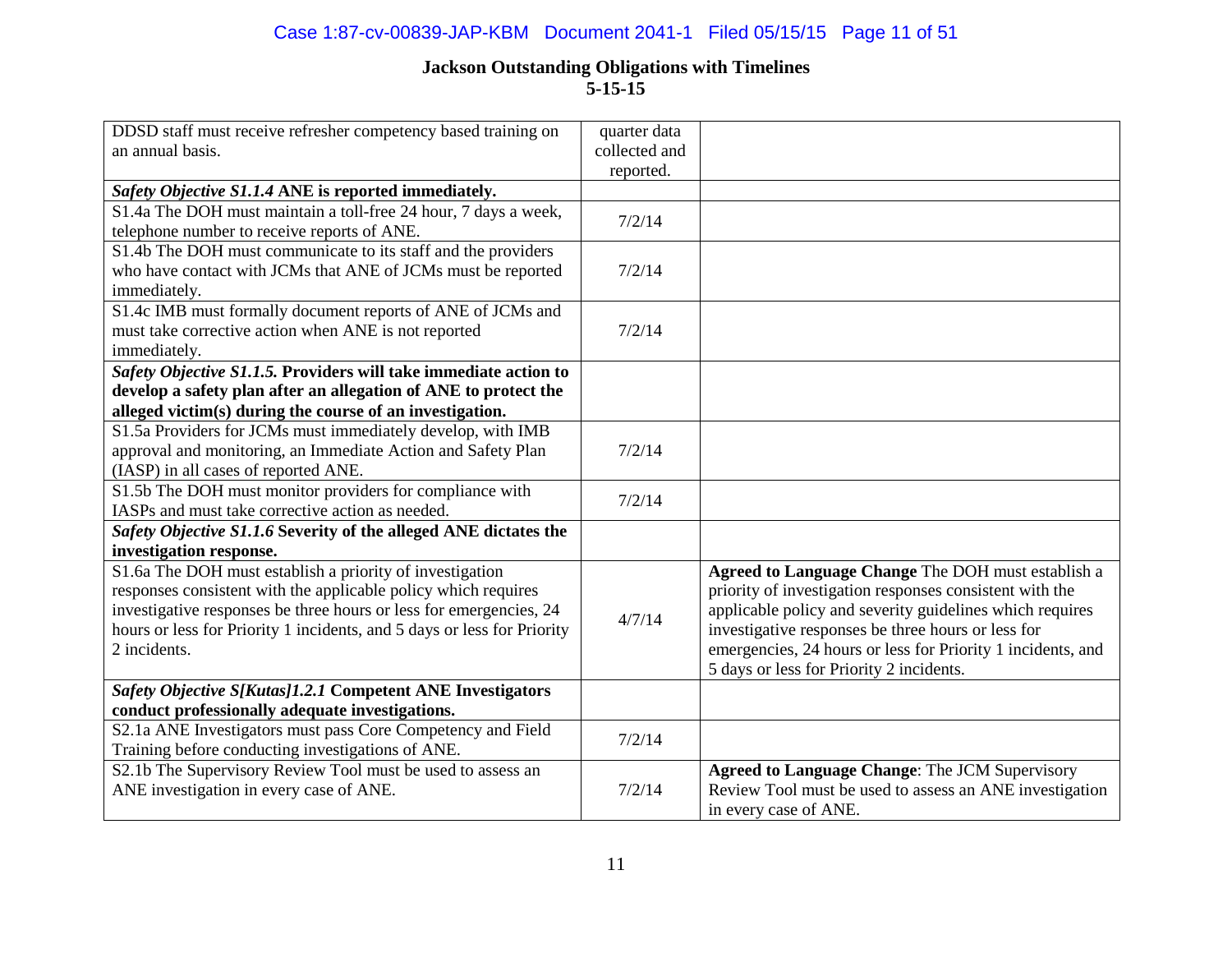## Case 1:87-cv-00839-JAP-KBM Document 2041-1 Filed 05/15/15 Page 12 of 51

| S2.1c ANE investigations must not be closed until they meet the<br>standards of the Supervisory Review Tool, which verifies whether<br>the investigation meets the standard for professionally adequate<br>investigations. | 7/2/14                  |                                                                                                                                                                                                               |
|----------------------------------------------------------------------------------------------------------------------------------------------------------------------------------------------------------------------------|-------------------------|---------------------------------------------------------------------------------------------------------------------------------------------------------------------------------------------------------------|
| S2.1d The DOH must review ANE intake and investigation                                                                                                                                                                     | 07/2015 and             |                                                                                                                                                                                                               |
| quality, consistent with the Kutas quality indicators, on a quarterly                                                                                                                                                      | quarterly               |                                                                                                                                                                                                               |
| basis.                                                                                                                                                                                                                     | thereafter              |                                                                                                                                                                                                               |
| Safety Objective S[Kutas]1.3.1 Consistent with the IGA (Inter-                                                                                                                                                             |                         |                                                                                                                                                                                                               |
| Governmental Agreement), IMB will be the primary authority                                                                                                                                                                 |                         |                                                                                                                                                                                                               |
| for ANE investigations.                                                                                                                                                                                                    |                         |                                                                                                                                                                                                               |
| S3.1a The DOH must promulgate administrative rules that<br>delineate the IMB's responsibilities as they relate to the IMB's<br>primary authority to conduct single ANE investigations.                                     | 7/2/14                  | <b>Agreed to Language Change The DOH must promulgate</b><br>administrative rules that delineate the IMB's<br>responsibilities as they relate to the IMB's primary<br>authority to conduct ANE investigations. |
| S3.1b The DOH must monitor the IMB's compliance with these                                                                                                                                                                 | 10/2014 and             | Agreed to Language Change: The DOH must monitor                                                                                                                                                               |
| administrative rules on a quarterly basis and must promptly correct                                                                                                                                                        |                         | the provider's compliance with these administrative rules                                                                                                                                                     |
| any deficiencies.                                                                                                                                                                                                          | quarterly<br>thereafter | on a quarterly basis and must promptly correct any                                                                                                                                                            |
|                                                                                                                                                                                                                            |                         | deficiencies.                                                                                                                                                                                                 |
| Safety Objective S[Kutas]1.4.1 Provide information regarding                                                                                                                                                               |                         |                                                                                                                                                                                                               |
| ANE reports/investigations to designated stakeholders.                                                                                                                                                                     |                         |                                                                                                                                                                                                               |
| S4.1a The DOH must provide timely information regarding ANE                                                                                                                                                                |                         |                                                                                                                                                                                                               |
| reports, investigations, and findings to JCMs, stakeholders                                                                                                                                                                |                         |                                                                                                                                                                                                               |
| (families, guardians, providers, case managers), and other                                                                                                                                                                 | 7/2/14                  |                                                                                                                                                                                                               |
| individuals or staff who need that information to ensure the safety                                                                                                                                                        |                         |                                                                                                                                                                                                               |
| of JCMs.                                                                                                                                                                                                                   |                         |                                                                                                                                                                                                               |
| S4.1b The reporter of ANE must receive information from the                                                                                                                                                                | 7/2/14                  |                                                                                                                                                                                                               |
| DOH about the status of the ANE report and any findings.                                                                                                                                                                   |                         |                                                                                                                                                                                                               |
| S4.1c Notification of substantiation of ANE reports must comply                                                                                                                                                            |                         |                                                                                                                                                                                                               |
| with New Mexico Administrative Code 7.1.14.12 (Notification of                                                                                                                                                             | 7/2/14                  |                                                                                                                                                                                                               |
| Investigation Results).                                                                                                                                                                                                    |                         |                                                                                                                                                                                                               |
| Safety Objective S[Kutas]1.5.1 Risk of ANE is reduced when                                                                                                                                                                 |                         |                                                                                                                                                                                                               |
| individual/systems issues are identified and prevent[ive] and                                                                                                                                                              |                         |                                                                                                                                                                                                               |
| remedial measures are taken.                                                                                                                                                                                               |                         |                                                                                                                                                                                                               |
| S5.1a When there is substantiated ANE, Defendants must take                                                                                                                                                                |                         | <b>Agreed to Language Change: When there is</b>                                                                                                                                                               |
| immediate preventive and remedial action at the individual,                                                                                                                                                                | 7/2/14                  | substantiated ANE, Defendants must take immediate                                                                                                                                                             |
| program, and system levels.                                                                                                                                                                                                |                         | preventive and remedial action at the individual and                                                                                                                                                          |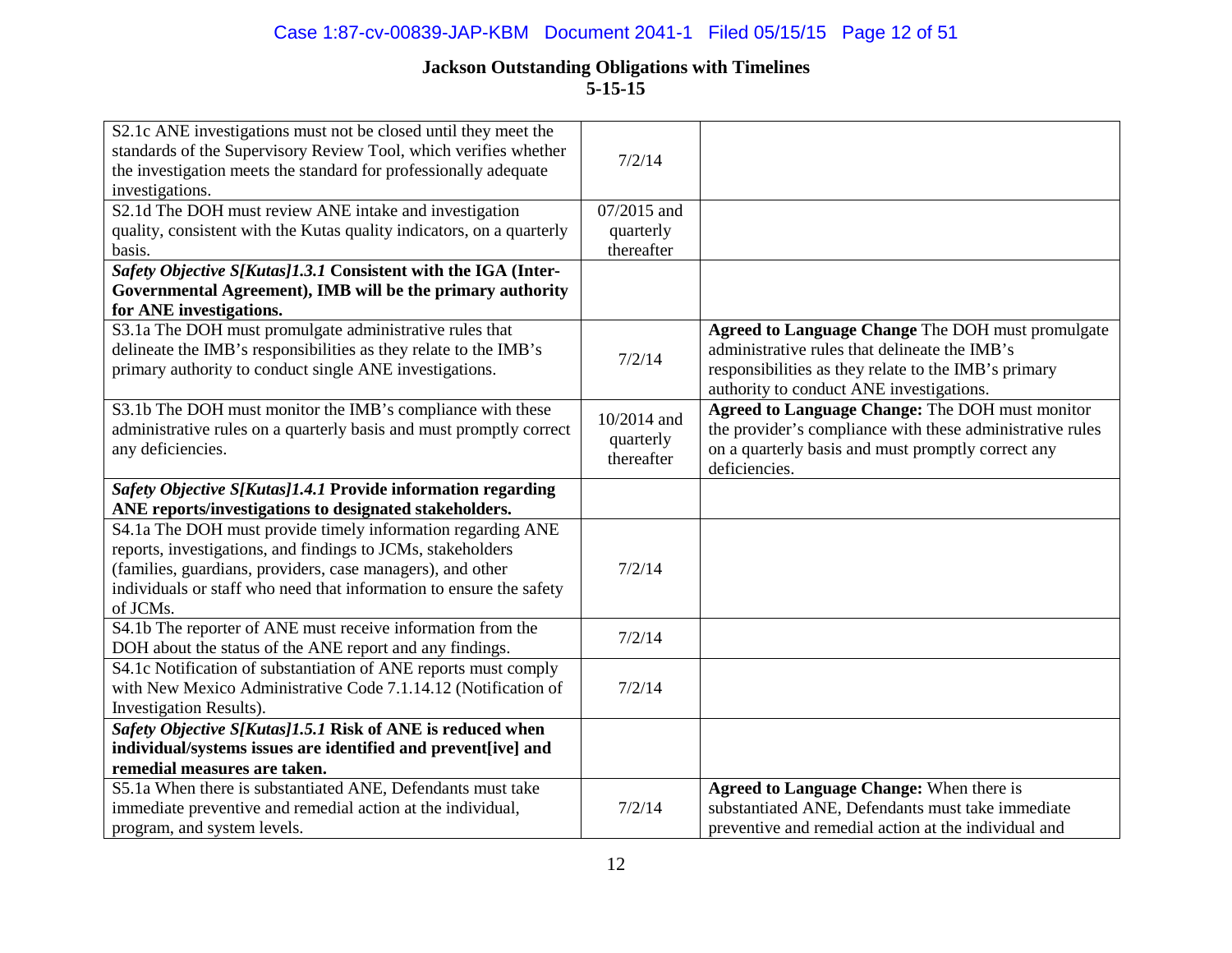## Case 1:87-cv-00839-JAP-KBM Document 2041-1 Filed 05/15/15 Page 13 of 51

|                                                                                                                                                                                                                                                                                                                   |                                                                  | provider levels and if indicated at the systems level.                                                                                                                                                                                                                                                                |
|-------------------------------------------------------------------------------------------------------------------------------------------------------------------------------------------------------------------------------------------------------------------------------------------------------------------|------------------------------------------------------------------|-----------------------------------------------------------------------------------------------------------------------------------------------------------------------------------------------------------------------------------------------------------------------------------------------------------------------|
| S5.1b When there is substantiated ANE, the appropriate case<br>managers must ensure that identified health and safety risks for a<br>JCM are addressed and remediated.                                                                                                                                            | 7/2/14                                                           | Agreed to Language Change: When there is<br>substantiated ANE, the case manager must ensure that<br>identified health and safety risks for a JCM are addressed<br>and remediated.                                                                                                                                     |
| S5.1c Providers and appropriate regional office staff must review<br>ANE investigations and findings to determine if responses to<br>substantiated ANE are timely, effective, and sustained.                                                                                                                      | 7/2/14                                                           | Agreed to Language Change: Providers and regional<br>office staff must review ANE investigations and findings<br>to determine if responses to substantiated ANE are timely,<br>effective, and sustained.                                                                                                              |
| S5.1d When there is substantiated ANE, the JCM's ISP must<br>include pertinent information about the ANE investigation and the<br>ANE report for purposes of reducing and preventing ANE.                                                                                                                         | 7/2/14                                                           | <b>Agreed to Language Change: When there is</b><br>substantiated ANE, the JCM's IDT must meet as required<br>by NMAC and pertinent information about the ANE<br>investigation and the ANE report must be properly<br>documented, including in the IDT meeting minutes for<br>purposes of reducing and preventing ANE. |
| Safety Objective S[Kutas]1.6.1 Use ANE information to improve<br>health/safety.                                                                                                                                                                                                                                   |                                                                  |                                                                                                                                                                                                                                                                                                                       |
| S6.1a The DOH must implement an integrated data system to<br>identify patterns concerning ANE at the individual, program, and<br>systems levels.                                                                                                                                                                  | 10/31/15-first<br>quarter data<br>collected and<br>reported.     | <b>Agreed to Language Change: The DOH must implement</b><br>the IMB database to identify patterns concerning ANE at<br>the individual, program, and systems levels.                                                                                                                                                   |
| S6.1b Quarterly, the DHI and DDSD must examine IMB data and<br>must identify patterns of ANE, indicated, for example, by multiple<br>reports of ANE by providers or JCMs, by substantiated cases of<br>ANE, by use of emergency services in response to ANE, and by<br>out-of-home placements resulting from ANE. | $10/31/15$ - first<br>quarter data<br>collected and<br>reported. |                                                                                                                                                                                                                                                                                                                       |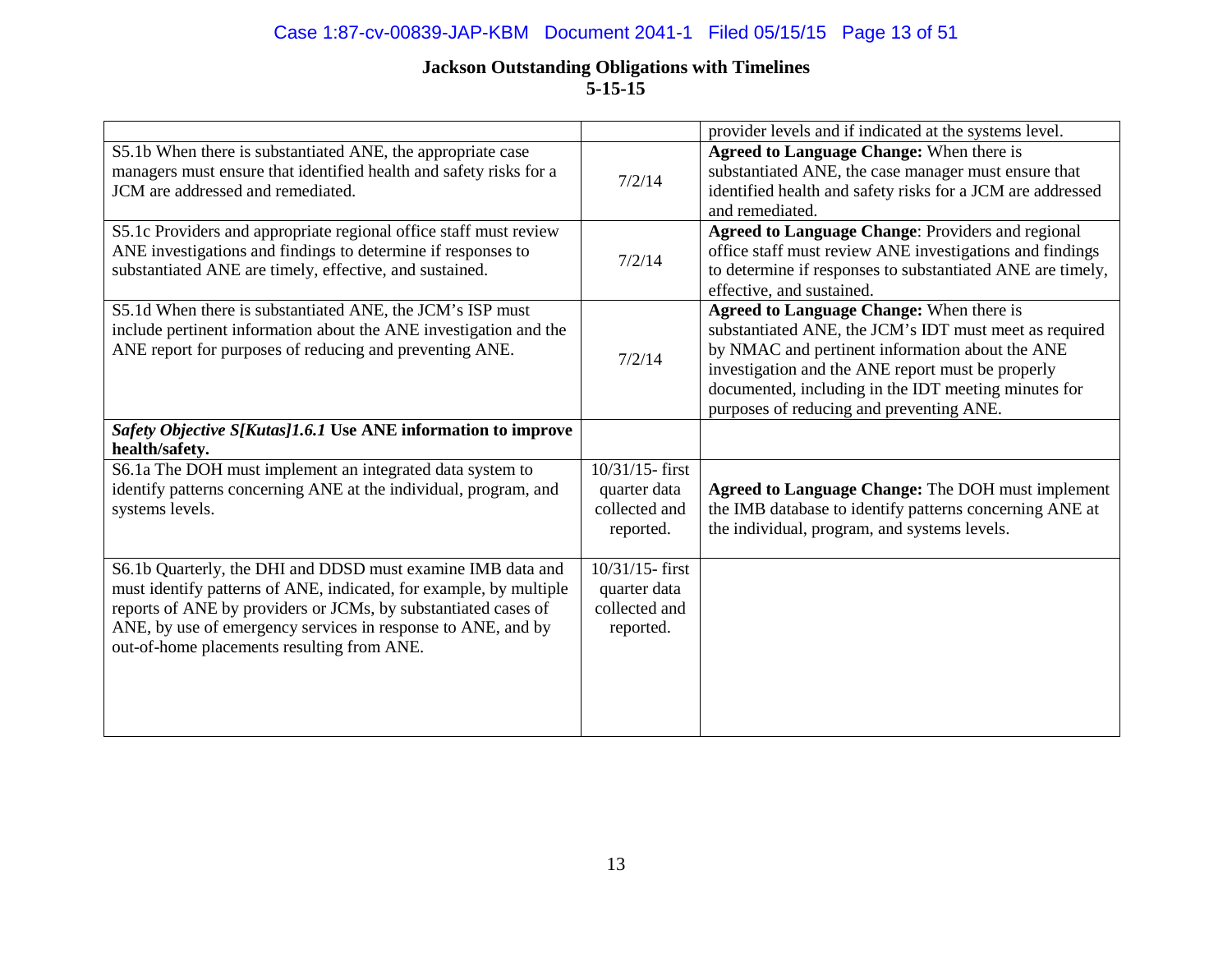| S6.1c The DOH must disseminate to providers and pertinent<br>personnel information about ANE, including patterns of ANE,<br>identified "systems" issues concerning ANE, and identified causes<br>and contributing factors of ANE.                               | 10/31/15-first<br>quarter data<br>collected and<br>reported. | <b>Agreed to Language Change: The DOH must</b><br>disseminate at least annually, to providers and<br>stakeholders, information about ANE, including patterns<br>of ANE, identified "systems" issues concerning ANE, and<br>identified causes and contributing factors of ANE.                                        |
|-----------------------------------------------------------------------------------------------------------------------------------------------------------------------------------------------------------------------------------------------------------------|--------------------------------------------------------------|----------------------------------------------------------------------------------------------------------------------------------------------------------------------------------------------------------------------------------------------------------------------------------------------------------------------|
| Safety Objective S2.1 All deaths are reviewed and a root cause<br>analysis is done of preventable deaths. The findings from the<br>root cause analysis will be used to strategically reduce the<br>likelihood of preventable deaths.                            |                                                              |                                                                                                                                                                                                                                                                                                                      |
| S2.1a Qualified independent healthcare professionals and relevant<br>administrative personnel must timely report and review all JCM<br>deaths.                                                                                                                  | 12/31/15-first<br>quarter data<br>collected and<br>reported. | Agreed to Language Change: Qualified independent<br>healthcare professionals must timely review and report to<br>the Mortality Review Committee (MRC) on all JCM<br>deaths. Relevant administrative personnel must timely<br>report to the MRC and review all JCM deaths.                                            |
| S2.1b The DOH must timely provide autopsy reports and<br>independent healthcare professionals' reports of JCMs' deaths to<br>the Mortality Review Committee (MRC), that then reviews and<br>analyzes all JCM deaths, and makes findings and<br>recommendations. | 12/31/15-first<br>quarter data<br>collected and<br>reported. | <b>Agreed to Language Change: The DOH must provide</b><br>autopsy reports and independent healthcare professionals'<br>reports of JCMs' deaths to the Mortality Review<br>Committee (MRC), promptly after their receipt that then<br>reviews and analyzes all JCM deaths, and makes findings<br>and recommendations. |
| S2.1c The DOH must identify and take appropriate remedial<br>actions in response to the MRC's findings and recommendations.                                                                                                                                     | 12/31/15-first<br>quarter data<br>collected and<br>reported. | <b>Agreed to Language Change: The DOH must identify</b><br>and take appropriate actions in response to the MRC's<br>findings and recommendations.                                                                                                                                                                    |
| S2.1d The DOH mortality review process must be consistent with<br>the components in the General Accounting Office Mortality<br>Review Report, GAO-08-529, as tailored for New Mexico's<br>population and demographics.                                          | Report issued<br>by $1/31/16$                                |                                                                                                                                                                                                                                                                                                                      |
| S2.1e In response to analysis of JCMs' deaths and the mortality<br>review process, the DOH must identify root causes of the JCM                                                                                                                                 | 12/31/15-first<br>quarter data                               | Agreed to Language Change: In response to analysis of<br>JCMs' deaths and the mortality review process, in the case                                                                                                                                                                                                  |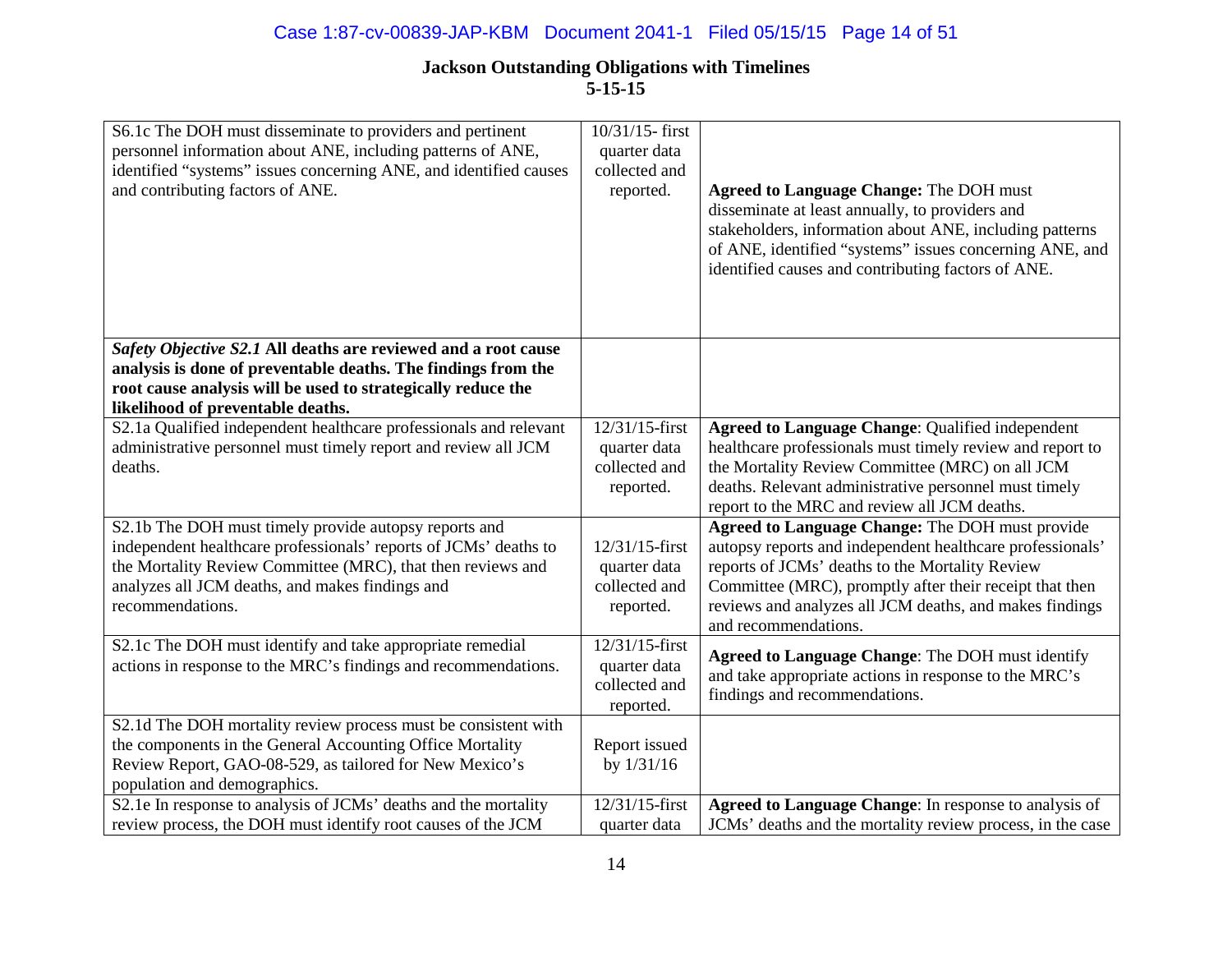### Case 1:87-cv-00839-JAP-KBM Document 2041-1 Filed 05/15/15 Page 15 of 51

| deaths and must remediate identified deficiencies in the mortality | collected and    | of preventable deaths the DOH must identify root causes    |
|--------------------------------------------------------------------|------------------|------------------------------------------------------------|
| review process so as to reduce the likelihood of preventable       | reported.        | of the JCM deaths and must remediate identified            |
| deaths.                                                            |                  | deficiencies so as to reduce the likelihood of preventable |
|                                                                    |                  | deaths.                                                    |
| Safety Objective S3.1 Establish and use indicators to measure      |                  |                                                            |
| quality of DD [Developmentally Disabled] Services in New           |                  |                                                            |
| Mexico.                                                            |                  |                                                            |
| S3.1a The DOH must establish "DD key indicators" at the            |                  |                                                            |
| individual, program, and systems levels that guide programs and    | 11/30/15         |                                                            |
| services for JCMs.                                                 |                  |                                                            |
| S3.1b The DOH must ensure that the DD key indicators are           |                  |                                                            |
| present in the DDW provider agreements, DDW (Developmentally       | 12/31/15         |                                                            |
| Disabled Waiver) standards, and the QMB (Quality Management        |                  |                                                            |
| Bureau) review tool.                                               |                  |                                                            |
| S3.1c The DOH must identify and must document a JCM's              |                  | Agreed to Language Change: Through the use of the          |
| preferences and needs, through the use of DD key indicators, the   | $3/31/16$ -first | CPR, QMB and other JCM data, the DOH will identify         |
| CPR (Community Practice Review), and other JCM data, with          | quarter data     | and document whether the JCM's preferences and needs,      |
| respect to gaining skills, increasing independence, and            | collected and    | with respect to gaining skills, increasing independence,   |
| participating in integrated community activities.                  | reported.        | and participating in integrated community activities are   |
|                                                                    |                  | met.                                                       |
| S3.1d The DOH and providers must respect a JCM's informed          | $3/31/16$ -first |                                                            |
| choices for program development and services to meet the JCM's     | quarter data     |                                                            |
| preferences and needs.                                             | collected and    |                                                            |
|                                                                    | reported.        |                                                            |
| S3.1e Providers must use information from the DD key indicators,   | $3/31/16$ -first |                                                            |
| the CPR, and the JCM to promptly correct deficiencies in           | quarter data     |                                                            |
| programs and services and to improve practice.                     | collected and    |                                                            |
|                                                                    | reported.        |                                                            |
| <b>Safety Objective S3.2 Community Practice Reviews are</b>        |                  |                                                            |
| provided by competent personnel as evidenced by reviewers          |                  |                                                            |
| who have passed competency based training.                         |                  |                                                            |
| S3.2a Community Practice Reviewers must satisfactorily complete    | Completed as     | <b>Agreed to New Language from Community Monitor:</b>      |
| the DOH mandatory competency-based training, including "Online     |                  | Community Practice Reviewers must satisfactorily           |
| Pre-Service Manual Part 1, person Centered Planning 2 day,         | per<br>Community | complete mandatory competency-based training as            |
| Health and Wellness Coordination, and Advocacy Strategies,"        |                  | identified by the Community Monitor before                 |
| before participating in the CPR.                                   | Monitor          | independently participating in the CPR.                    |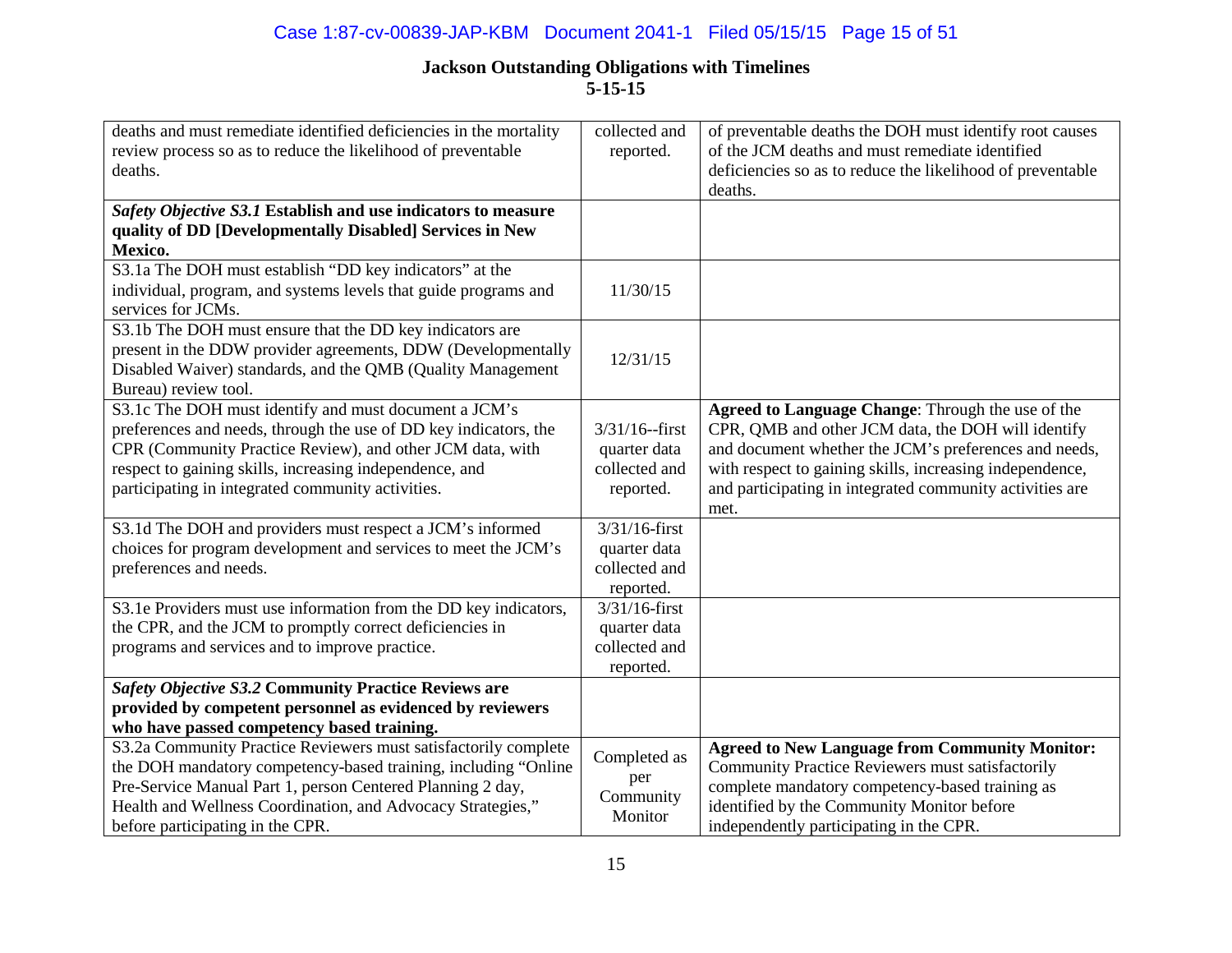## Case 1:87-cv-00839-JAP-KBM Document 2041-1 Filed 05/15/15 Page 16 of 51

| S3.2b The Community Monitor must be satisfied with the                                                                                                                                                                                                                                              | Completed as                                                 | <b>Agreed to New Language from Community Monitor:</b> |
|-----------------------------------------------------------------------------------------------------------------------------------------------------------------------------------------------------------------------------------------------------------------------------------------------------|--------------------------------------------------------------|-------------------------------------------------------|
| selection and training of the Community Practice Reviewers and of                                                                                                                                                                                                                                   | per                                                          | The Community Monitor must approve Community          |
| the Case Judges who review the Community Practice Reviewers'                                                                                                                                                                                                                                        | Community                                                    | Practice Reviewers and Case Judges.                   |
| findings.                                                                                                                                                                                                                                                                                           | Monitor                                                      |                                                       |
| S3.2c The Community Monitor must determine the CPR sampling<br>methodology, protocol instrument, reviewers' guidelines, scoring,<br>and evidence used to assess compliance with the elements of the<br>CPR, consistent with related requirements in the JSD (Joint<br>Stipulation on Disengagement) | Completed as<br>per<br>Community<br>Monitor                  |                                                       |
| Safety Objective S3.3 Implement the CPR.                                                                                                                                                                                                                                                            |                                                              |                                                       |
| S3.3a The DOH must annually conduct the CPR consistent with<br>the Community Monitor's existing sampling methodology,<br>protocol instrument, reviewers' guidelines, scoring, and evidence.                                                                                                         | Complete and<br>contract will<br>be established<br>for FY16. |                                                       |
| S3.3b The Community Monitor must issue individual, regional,                                                                                                                                                                                                                                        | Complete and                                                 |                                                       |
| and statewide reports that contain the Community Monitor's                                                                                                                                                                                                                                          | contract will                                                |                                                       |
| findings and recommendations.                                                                                                                                                                                                                                                                       | be established                                               |                                                       |
|                                                                                                                                                                                                                                                                                                     | for FY16.                                                    |                                                       |
| S3.3c The DOH must continue to provide adequate resources to                                                                                                                                                                                                                                        | Complete and                                                 |                                                       |
| support the implementation of the CPR for purposes of                                                                                                                                                                                                                                               | contract will                                                |                                                       |
| demonstrating sustainability.                                                                                                                                                                                                                                                                       | be established                                               |                                                       |
|                                                                                                                                                                                                                                                                                                     | for FY16.                                                    |                                                       |
| Safety Objective S3.4 Use the findings from the CPR to improve                                                                                                                                                                                                                                      |                                                              |                                                       |
| services for class members and to improve the system of                                                                                                                                                                                                                                             |                                                              |                                                       |
| services for Jackson class members.                                                                                                                                                                                                                                                                 |                                                              |                                                       |
| S3.4a DDSD must work with service providers and case                                                                                                                                                                                                                                                | 10/31/15-first                                               |                                                       |
| management agencies that have "repeat findings" of deficiencies                                                                                                                                                                                                                                     | quarter data                                                 |                                                       |
| or problems to improve and sustain improvement with respect to                                                                                                                                                                                                                                      | collected and                                                |                                                       |
| the identified deficiencies or problems.                                                                                                                                                                                                                                                            | reported.                                                    |                                                       |
| S3.4b The DDSD and providers must use the 2013-2015 CPR                                                                                                                                                                                                                                             | 10/31/15-first                                               |                                                       |
| findings and recommendations.                                                                                                                                                                                                                                                                       | quarter data                                                 |                                                       |
|                                                                                                                                                                                                                                                                                                     | collected and                                                |                                                       |
|                                                                                                                                                                                                                                                                                                     | reported.                                                    |                                                       |
| S3.4c DDSD must meet with providers that have high health risk-                                                                                                                                                                                                                                     | 10/31/15-first                                               |                                                       |
| related findings and providers that have the highest number or                                                                                                                                                                                                                                      | quarter data                                                 |                                                       |
| 2013–2015 CPR findings of deficiencies to improve those                                                                                                                                                                                                                                             | collected and                                                |                                                       |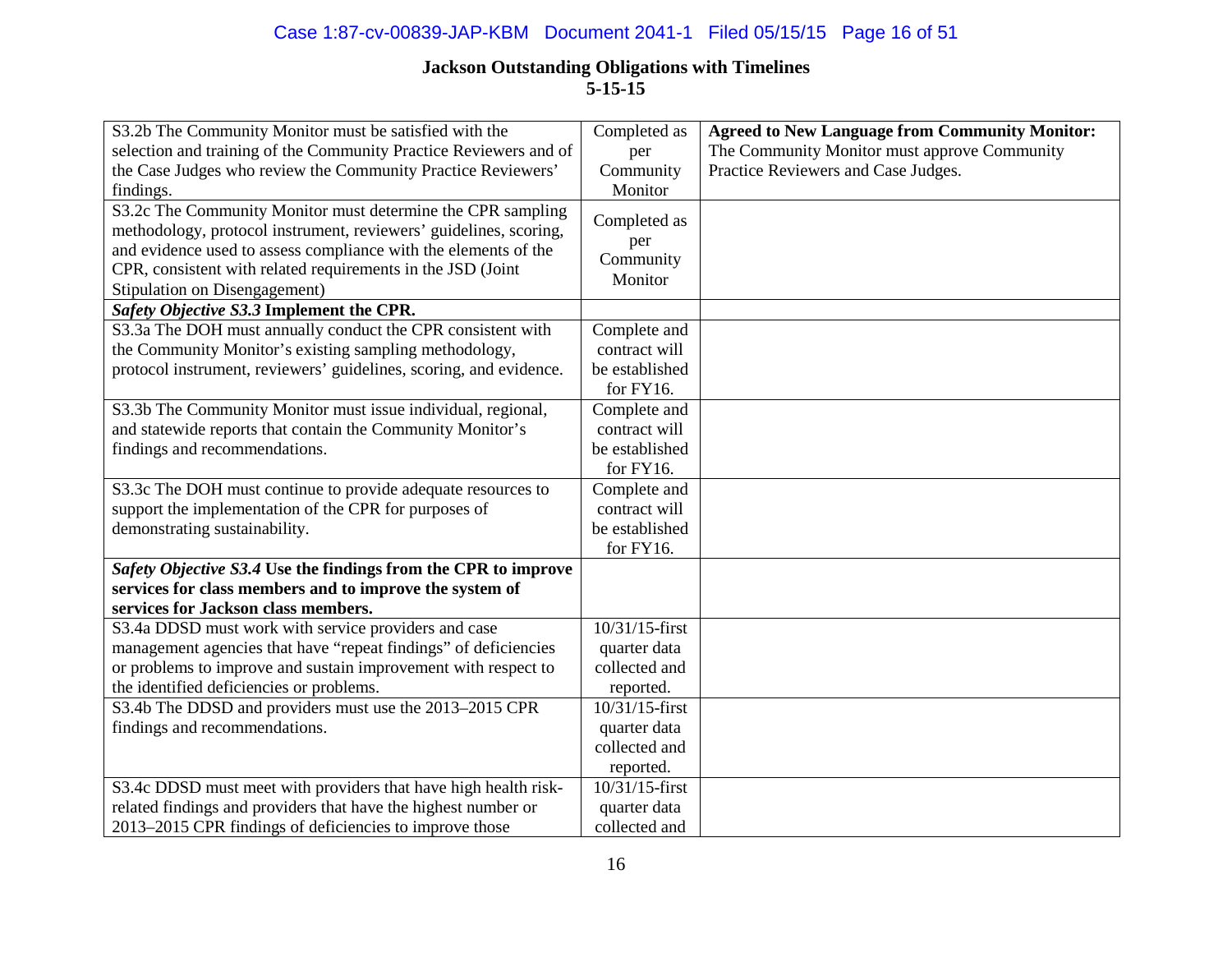| providers' services to JCMs.                                       | reported.      |                                                          |
|--------------------------------------------------------------------|----------------|----------------------------------------------------------|
| S3.4d Defendants must identify actions taken in response to the    | 12/31/15-first |                                                          |
| 2013–2015 CPR findings and ensure that deficiencies are            | quarter data   |                                                          |
| remedied.                                                          | collected and  |                                                          |
|                                                                    | reported.      |                                                          |
| Safety Objective S3.5 Competency based training is provided        |                |                                                          |
| based in part on analysis of identified deficiencies from the      |                |                                                          |
| CPR through the DDSD required trainings and to specific            |                |                                                          |
| entities as appropriate.                                           |                |                                                          |
| S3.5a DDSD must evaluate CPR findings to identify deficiencies     | Completed      |                                                          |
| in its required competency-based training.                         | 3/27/15        |                                                          |
| S3.5b Using its evaluation of CPR findings, the DDSD must          |                |                                                          |
| modify existing competency-based training or must provide          | Completed      |                                                          |
| additional competency-based training to address identified         | 4/29/15        |                                                          |
| deficiencies.                                                      |                |                                                          |
| S3.5c Providers with identified deficiencies, and especially       | 12/31/15-first |                                                          |
| providers with repeat deficiencies, must receive competency-based  | quarter data   | Agreed to Language Change: When training is needed to    |
| training designed to address deficiencies.                         | collected and  | address identified identifies, competency based training |
|                                                                    | reported.      | must be provided to address deficiencies.                |
| Safety Objective S3.6 Use information from the CPR in an           |                |                                                          |
| integrated manner to inform program development and                |                |                                                          |
| management for class members.                                      |                |                                                          |
| S3.6a DDSD must develop, modify, and manage programs and           | Issue first    | Agreed to Language Change: DOH must develop,             |
| services for JCMs based on identified correlations in the CPR      | report by      | modify, and manage the service system for JCMs based on  |
| information and other JCM data.                                    | 1/31/16        | identified correlations in the CPR information and other |
|                                                                    |                | JCM data.                                                |
| S3.6b DDSD must file semi-annual reports identifying program       | Issue first    |                                                          |
| development and implementation.                                    | report by      |                                                          |
|                                                                    | 1/31/16        |                                                          |
| Safety Objective S3.7 Regulatory program reviews are               |                |                                                          |
| completed by staff who have received and passed competency         |                |                                                          |
| based training specific to their QMB roles and responsibilities.   |                |                                                          |
| S3.7a DHI/QMB staff must receive competency-based training for     | 7/1/15         |                                                          |
| evaluating programs that serve JCMs.                               |                |                                                          |
| S3.7b DHI/QMB staff must satisfactorily complete competency-       | 7/1/15         |                                                          |
| based training before evaluating programs and providers that serve |                |                                                          |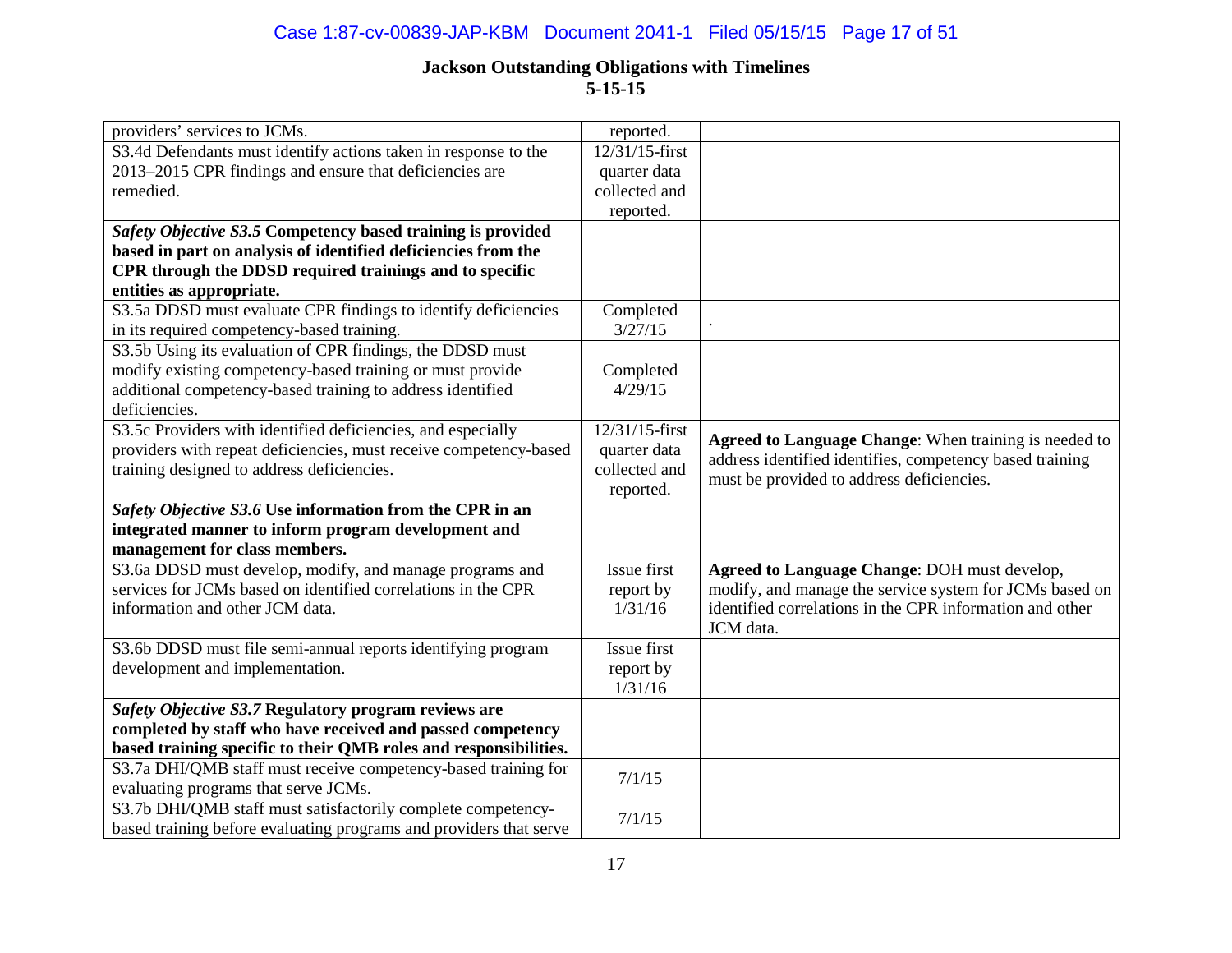## Case 1:87-cv-00839-JAP-KBM Document 2041-1 Filed 05/15/15 Page 18 of 51

## **Jackson Outstanding Obligations with Timelines**

**5-15-15**

| JCMs.                                                               |               |                                                            |
|---------------------------------------------------------------------|---------------|------------------------------------------------------------|
| Safety Objective S3.8 Regulatory review of CM [case                 |               |                                                            |
| management] agencies by the QMB, will include a review of           |               |                                                            |
| essential services as determined by professional assessments        |               |                                                            |
| and IDT decisions of individual needs and preferences.              |               |                                                            |
| S3.8a QMB must identify and must review the essential services      |               |                                                            |
| that should be provided to JCMs, consistent with IDT decisions      | 11/30/15      |                                                            |
| and determinations by medical professionals, therapists, and        |               |                                                            |
| nutritional experts.                                                |               |                                                            |
| S3.8b QMB must modify its CM data to reflect the identified         | 4/15/16       |                                                            |
| essential services for JCMs.                                        |               |                                                            |
| S3.8c QMB must review CM agencies on an annual basis, using         |               |                                                            |
| quality indicators consistent with the DDSD 2006 Case               | 11/30/15      |                                                            |
| Management Manual Resource Guide and DDSD Service                   |               |                                                            |
| Standards, to ensure essential services are being provided to JCMs. |               |                                                            |
| Safety Objective S4.1 Examine current Quality Assurance and         |               |                                                            |
| Quality Improvement processes and activities intended to            |               |                                                            |
| safeguard Jackson Class Members and to improve the quality          |               |                                                            |
| of provider performance in relation to Jackson Class                |               |                                                            |
| Members. Take steps to increase transparency, accountability,       |               |                                                            |
| and effective remediation. Establish measurable indicators          |               |                                                            |
| that are consistent with the pertinent standards that address       |               |                                                            |
| the quality of provider performance.                                |               |                                                            |
| S4.1a The DOH, with stakeholder input, must analyze its quality     |               | Agreed to Language Change: Using stakeholder input,        |
| assurance and quality improvement systems and must modify           | Report issued | DDSD will analyze its quality assurance and quality        |
| these systems accordingly to improve the quality of services and of | by $1/31/16$  | improvement systems and will modify these systems          |
| provider performance for JCMs.                                      |               | accordingly to improve the quality of services and of      |
|                                                                     |               | provider performance for JCMs.                             |
| S4.1b The DOH must annually evaluate the quality of providers'      |               | Agreed to Language Change: The DOH must annually           |
| services and must promptly issue "provider report cards" that       | Report issued | evaluate the quality of providers' services and must       |
| identify strengths, deficiencies, and remediation plans of the      | by 1/31/16    | promptly issue "provider report cards" that use            |
| providers.                                                          |               | measurable indicators to identify strengths, deficiencies, |
|                                                                     |               | and remediation plans of the providers.                    |
| S4.1c The DOH must allow public access of the provider report       | 1/31/16       | Agreed to Language Change The DOH must allow               |
| cards.                                                              |               | public access to the provider report cards.                |
| S4.1d Increased transparency and accountability of providers'       | 11/30/15      | Agreed to Language Change: Clear, current and specific     |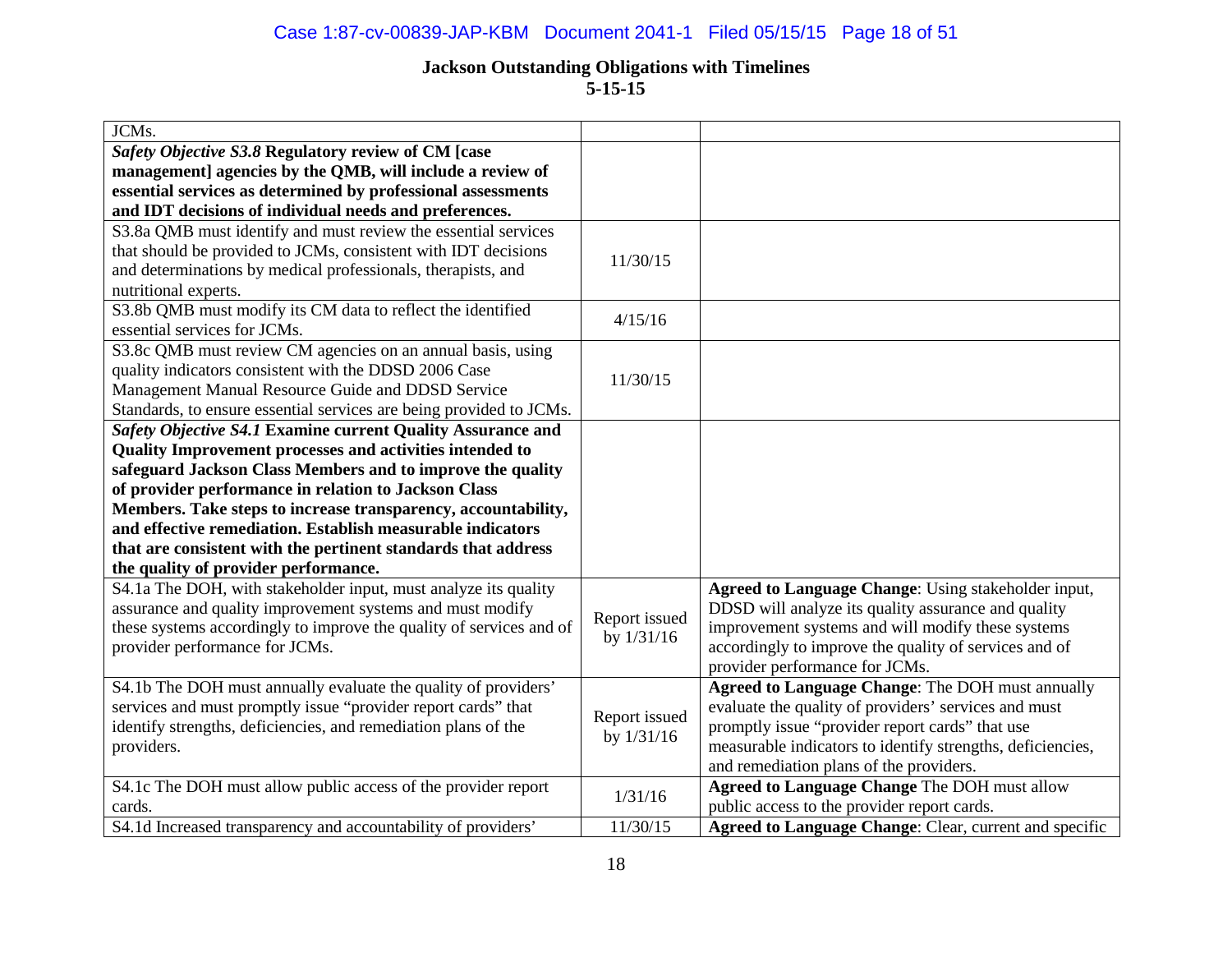### Case 1:87-cv-00839-JAP-KBM Document 2041-1 Filed 05/15/15 Page 19 of 51

| services must be measured by the Provider Selection Guide (a<br>DOH publication).                                                                                                           |                            | information about available provider services will be<br>available to the public as part of the Provider Selection<br>Guide. |
|---------------------------------------------------------------------------------------------------------------------------------------------------------------------------------------------|----------------------------|------------------------------------------------------------------------------------------------------------------------------|
| S4.1e The DOH must review a provider more frequently in cases<br>where there is evidence that the provider has an increased number<br>of deficiencies or increasingly serious deficiencies. | Complete and<br>sustained. |                                                                                                                              |
| Safety Objective S4.2 DOH response is proportionate to the                                                                                                                                  |                            |                                                                                                                              |
| seriousness of the contractor's alleged substandard                                                                                                                                         |                            |                                                                                                                              |
| performance when corrective action is not effectively<br>implemented.                                                                                                                       |                            |                                                                                                                              |
| S4.2a Defendants must identify a contractor's deficiencies in cases                                                                                                                         |                            | Agreed to Language Change: Defendants must identify a                                                                        |
| where the contractor failed to effectively implement corrective                                                                                                                             | 7/31/15                    | provider's deficiencies in cases where the contractor failed                                                                 |
| action.                                                                                                                                                                                     |                            | to effectively implement corrective action.                                                                                  |
| S4.2b Defendants must take remedial action proportional to the                                                                                                                              |                            | <b>Agreed to Language Change: Defendants must take</b>                                                                       |
| seriousness of the alleged substantial performance by a contractor                                                                                                                          | Report issued              | remedial action proportional to the seriousness of the                                                                       |
| that fails to effectively implement an identified corrective action.                                                                                                                        | by $1/31/16$               | substandard performance by a provider that fails to                                                                          |
|                                                                                                                                                                                             |                            | effectively implement an identified corrective action.                                                                       |
| Safety Objective S5.1 Providers will use the identified                                                                                                                                     |                            |                                                                                                                              |
| performance indicators as part of their agency quality                                                                                                                                      |                            |                                                                                                                              |
| assurance system to improve quality.                                                                                                                                                        |                            |                                                                                                                              |
| S5.1a The DOH must establish measurable quality indicators,                                                                                                                                 |                            |                                                                                                                              |
| including (1) implementation of a QA/QI (Quality                                                                                                                                            |                            |                                                                                                                              |
| Assurance/Quality Improvement) Plan, (2) implementation of                                                                                                                                  |                            |                                                                                                                              |
| ISPs, (3) analysis of General Events Reports data, (4) compliance                                                                                                                           |                            |                                                                                                                              |
| with Caregivers Criminal History Screening requirements, (5)                                                                                                                                | 11/30/15                   |                                                                                                                              |
| compliance with Employee Abuse Registry requirements, (6)                                                                                                                                   |                            |                                                                                                                              |
| compliance with DDSD training requirements, (7) patterns of                                                                                                                                 |                            |                                                                                                                              |
| reporting incidents, and (8) results of improvement actions taken                                                                                                                           |                            |                                                                                                                              |
| in previous quarters, at the individual, program, and systems                                                                                                                               |                            |                                                                                                                              |
| levels.                                                                                                                                                                                     |                            |                                                                                                                              |
| S5.1b The DOH must communicate these required measurable<br>quality indicators to providers.                                                                                                | 12/31/15                   |                                                                                                                              |
| S5.1c Providers must use the required measurable quality                                                                                                                                    |                            |                                                                                                                              |
| indicators to improve the quality of their services to JCMs.                                                                                                                                | 1/31/16                    |                                                                                                                              |
| S5.1d The DOH must determine providers' compliance in using                                                                                                                                 | $4/30/16$ -first           | Agreed to Language Change: The DOH must determine                                                                            |
| the measurable quality indicators through the use of QMB surveys                                                                                                                            | data collected             | providers' compliance in using the measurable quality                                                                        |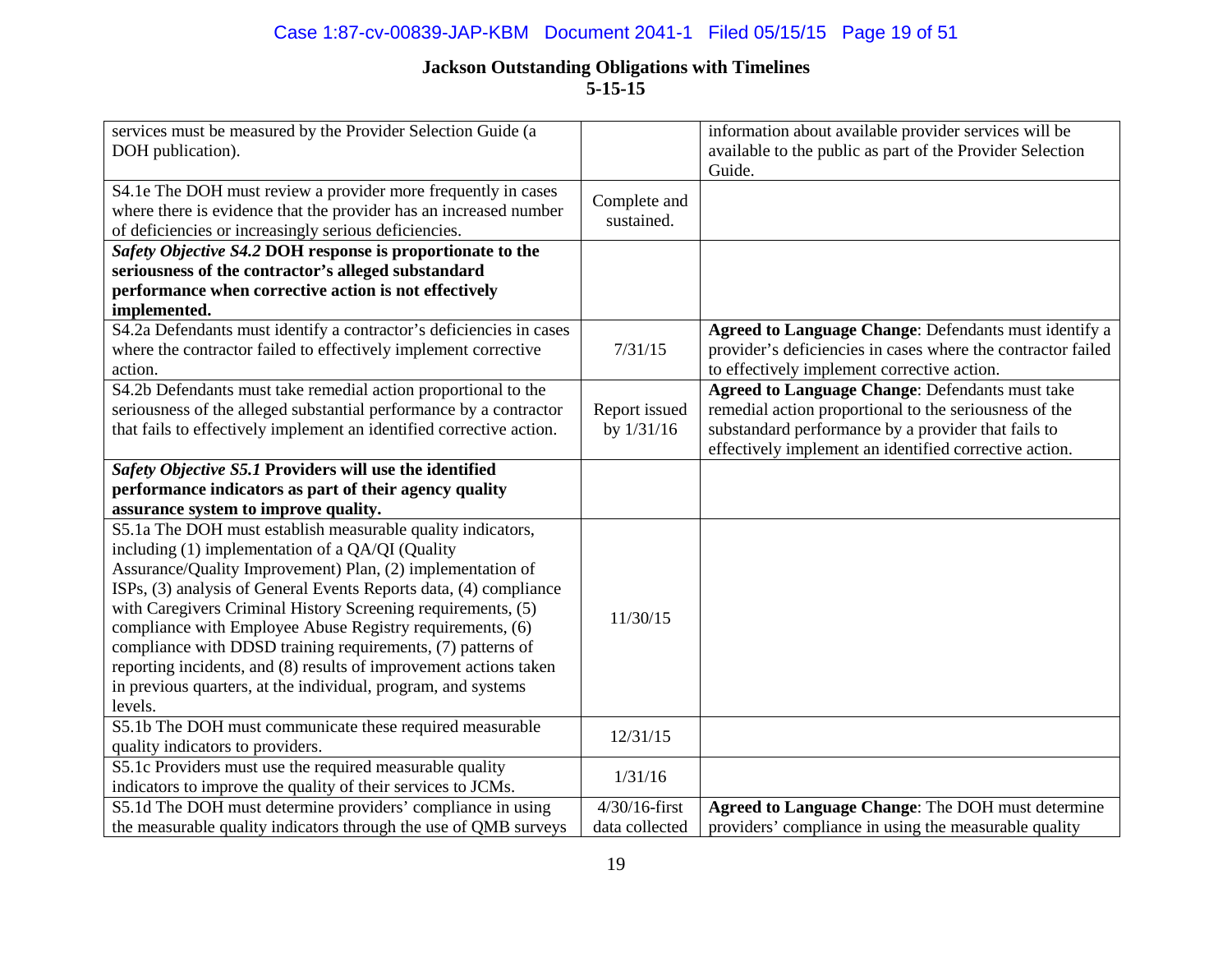## Case 1:87-cv-00839-JAP-KBM Document 2041-1 Filed 05/15/15 Page 20 of 51

| for a fiscal year.                                                 | and reported.    | indicators through the use of QMB surveys.                 |
|--------------------------------------------------------------------|------------------|------------------------------------------------------------|
| Safety Objective S5.2 Use significant events reported through      |                  |                                                            |
| <b>GER (General Events Reporting)-- including use of emergency</b> |                  |                                                            |
| services, falls, medication errors, and law enforcement            |                  |                                                            |
| incidents -- to support DD system management, that includes        |                  |                                                            |
| responses to significant events.                                   |                  |                                                            |
| S5.2a The joint DDSD and DHI Significant Events Committee,         |                  |                                                            |
| and the DDSQI Developmental Disabilities Supports Division         |                  |                                                            |
| Quality Improvement must routinely use the GER information (as     |                  | <b>Agreed to strike</b>                                    |
| defined by Safety Objective S5.2) to support DD system             |                  |                                                            |
| management.                                                        |                  |                                                            |
| S5.2b Defendants must use the GER information to identify the      |                  | Agreed to Language Change: Defendants must use the         |
| JCMs most at risk, to inform providers and regional Quality        |                  | GER information to identify the JCMs most at risk, to      |
| Assurance staff of JCMs most at risk, and to request the           | 12/31/15         | inform providers and regional staff of JCMs most at risk,  |
| development and implementation of prevention plans specific to a   |                  | and to request the development and implementation of       |
| JCM's identified risks.                                            |                  | prevention plans specific to a JCM's identified risks.     |
| S5.2c Defendants must provide DDSQI with significant event         |                  |                                                            |
| information found in electronic reporting through Therap GER for   | 10/31/15-first   |                                                            |
| use by members of the joint DDSD and DHI Significant Events        | data reported.   |                                                            |
| Committee in program development and improvement.                  |                  |                                                            |
| S5.2d The DOH must analyze significant event information, must     | $4/30/15$ -first | Agreed to Language Change: The DOH must analyze            |
| identify undesirable trends or deficiencies in performance (e.g.,  | data reported    | significant event information, identify trends in provider |
| failure to respond adequately to significant events), must develop | and collected.   | performance, intervene and evaluative the effectiveness of |
| remedial plans, and must evaluate effectiveness of remediation.    |                  | the intervention.                                          |
| Safety Objective S5.3 Implement a responsive and effective case    |                  |                                                            |
| management system as evidenced by the provision of needed          |                  |                                                            |
| supports and services.                                             |                  |                                                            |
| S5.3a Case managers must demonstrate that they know the current    | $1/31/16$ -first | <b>Agreed to Language Change: Case managers must</b>       |
| strengths, needs, preferences, and medical conditions of the JCMs  | data reported    | demonstrate that they know the current strengths, needs,   |
| they serve through updating each JCM's ISP to address these        | and collected.   | preferences, and medical conditions of the JCMs they       |
| factors.                                                           |                  | serve and the JCM's ISP addresses these factors.           |
| S5.3b Case Managers must ensure that each JCM's ISP is properly    | $1/31/16$ -first | <b>Agreed to Language Change: Case Managers must</b>       |
| implemented and should use the Omnicaid Claims Report to           | data reported    | ensure that each JCM's ISP is properly implemented.        |
| confirm that a JCM received the services identified on the ISP.    | and collected.   |                                                            |
| S5.3c Case Managers must identify significant risks, needed        | $1/31/16$ -first |                                                            |
| supports, and unmet needs for each JCM; must convene the IDT       | data reported    |                                                            |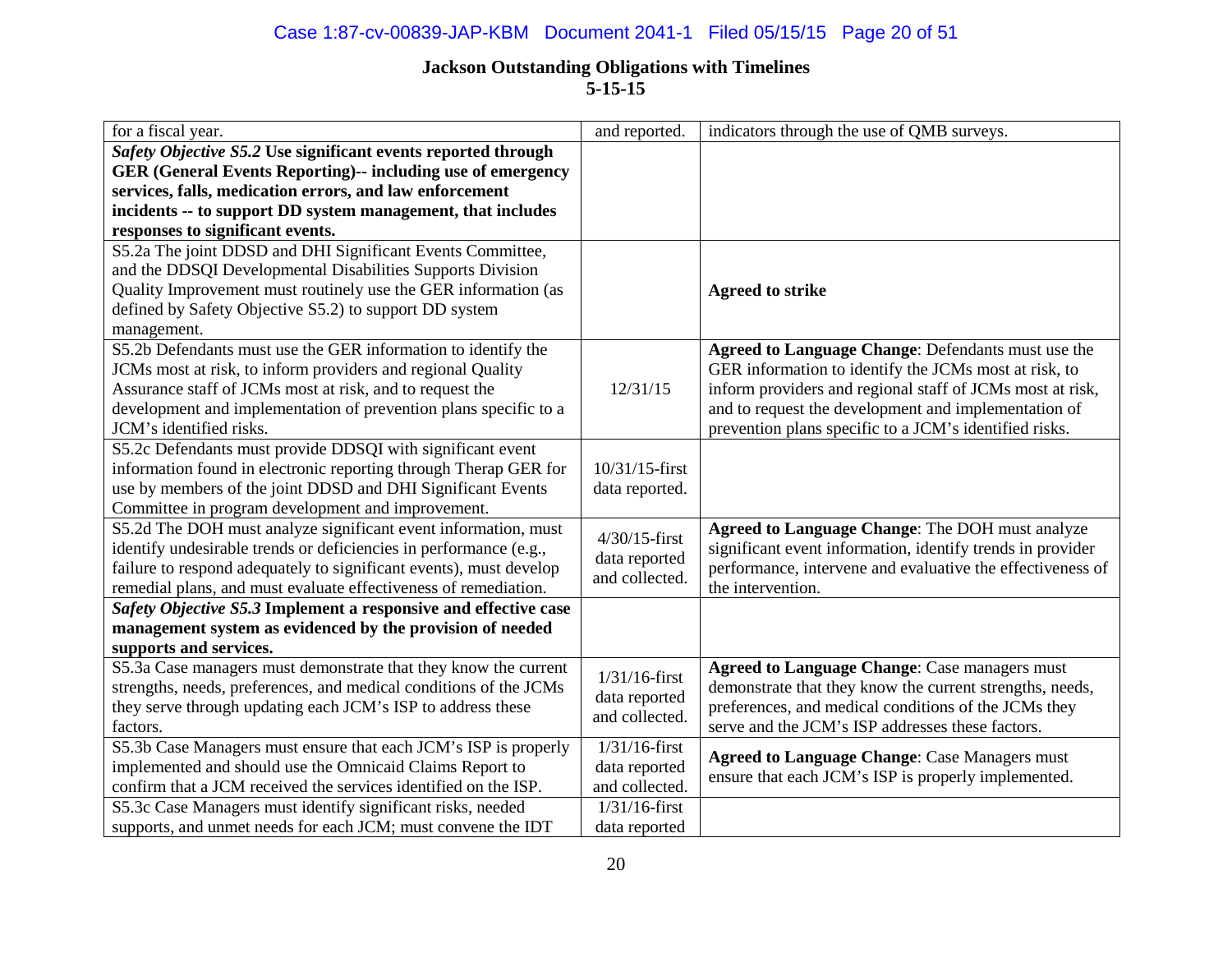## Case 1:87-cv-00839-JAP-KBM Document 2041-1 Filed 05/15/15 Page 21 of 51

| promptly whenever a JCM is at risk or a JCM's needs are not       | and collected. |                                                          |
|-------------------------------------------------------------------|----------------|----------------------------------------------------------|
| being fully addressed; must ensure DOH if the IDT is unable to    |                |                                                          |
| adequately meet a JCM's needs.                                    |                |                                                          |
| S5.3d The DOH must monitor and evaluate the performance of        |                | Agreed to Language Change: The DOH must monitor          |
| each case management agency on an annual basis and must use its   |                | and evaluate the performance of each case management     |
| evaluation to determine whether the case management agency        | Report issued  | agency on an annual basis and must use its evaluation to |
| should be certified as a DD Waiver provider.                      | by $1/31/16$   | determine whether the case management agency should be   |
|                                                                   |                | enrolled as a DD Waiver provider.                        |
| Safety Objective S5.4 Develop and implement an effective,         |                |                                                          |
| integrated DD Strategic Information Management System.            |                |                                                          |
| S5.4a The DOH must evaluate its integrated DD Strategic           |                |                                                          |
| Information Management System, comprised of the electronic        |                |                                                          |
| Health management System, DDSD (LTSD) reports, and HSD's          |                | Agreed to Language Change: The DOH must evaluate         |
| (Human Services Department) Medicaid Management Information       | 11/30/15       | its information management system's ability to use       |
| System (MMIS) (currently Omnicaid), in terms of that integrated   |                | information related to JCMs in an integrated manner.     |
| system's capacity to use information through web-based reports    |                |                                                          |
| for JCMs.                                                         |                |                                                          |
| S5.4b The DOH must make DDSD (LTSD) reports available as          |                |                                                          |
| web-based reports.                                                |                | <b>Agreed to Strike</b>                                  |
| S5.4c The DOH must ensure that the "ad-hoc reports pulled from    | 12/31/15       |                                                          |
| HSD's MMIS" are available from DDSD.                              |                |                                                          |
| S5.4d The DOH must transition the "Therap reports on Provider     |                |                                                          |
| Compliance" to DDSD. (If this does not reflect Defendants'        |                |                                                          |
| proposed evaluative component, which may not have been            |                | <b>Agreed to Strike.</b>                                 |
| complete or clear, Doc. No. 2022 at 58, Defendants should correct |                |                                                          |
| evaluative component S5.4d as needed.)                            |                |                                                          |
| S5.4e Defendants must evaluate the usefulness and gaps in the     | Report issued  |                                                          |
| above described data collection system and must modify or update  | by 4/30/16     |                                                          |
| the system where practicable.                                     |                |                                                          |
| <b>SUPPORTED EMPLOYMENT PLAN</b>                                  |                |                                                          |
| Supported Employment Objective SE 1.1 Achieve an annual           |                |                                                          |
| increase of Jackson Class Members working "at criteria," in       |                |                                                          |
| accordance with information gathered regarding the Jackson        |                |                                                          |
| Class Members' abilities and desires to be employed, and the      |                |                                                          |
| guardians' positions on employment of the Jackson Class           |                |                                                          |
| Members. Defendants must provide technical, supported             |                |                                                          |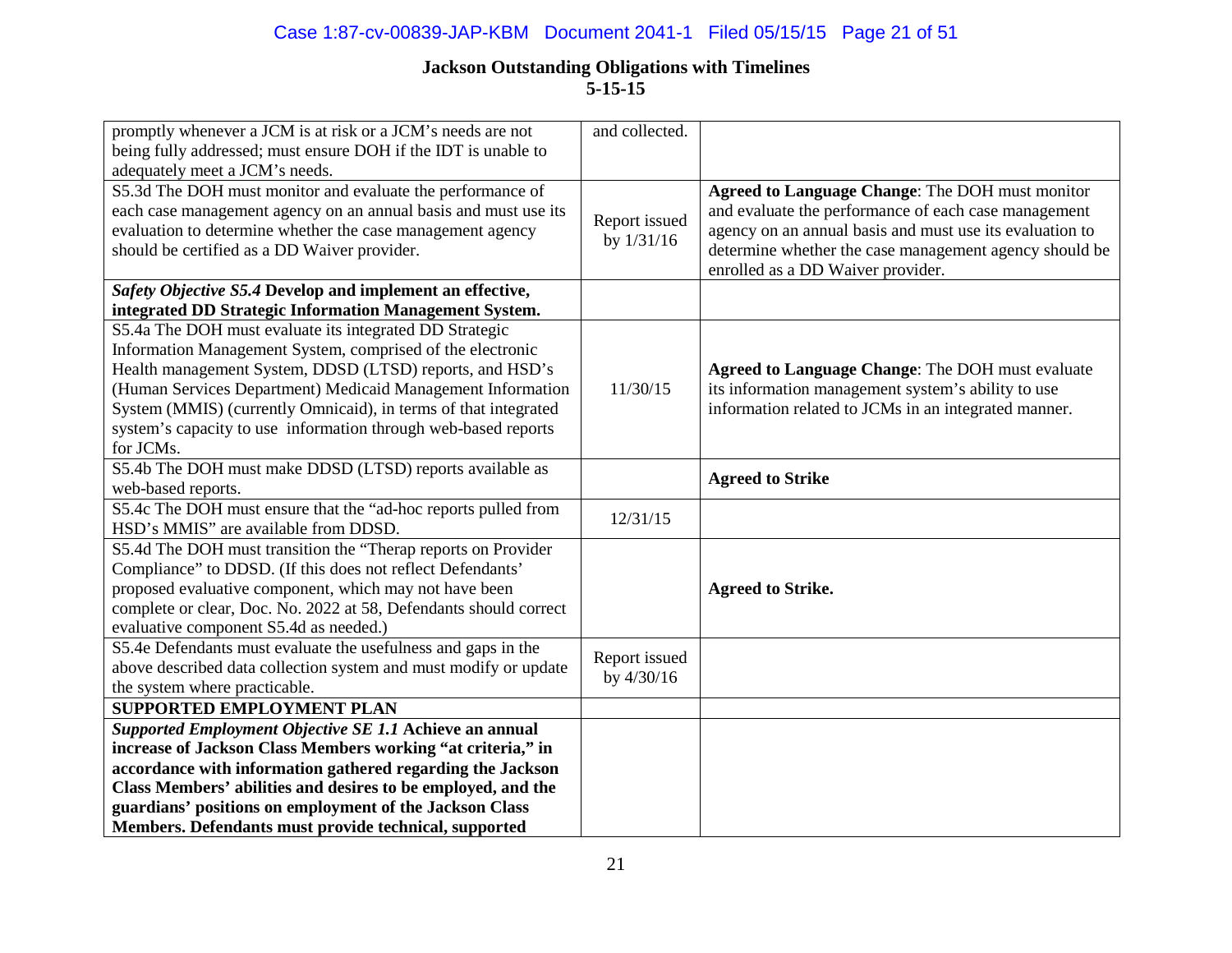## Case 1:87-cv-00839-JAP-KBM Document 2041-1 Filed 05/15/15 Page 22 of 51

| employment assistance to the Jackson Class Members and                                                                                                                                                                                                                                                                                                                                                                               |                                                    |  |
|--------------------------------------------------------------------------------------------------------------------------------------------------------------------------------------------------------------------------------------------------------------------------------------------------------------------------------------------------------------------------------------------------------------------------------------|----------------------------------------------------|--|
| support for teams to assist all qualified and willing Jackson<br>Class Members to obtain "at criteria" employment.                                                                                                                                                                                                                                                                                                                   |                                                    |  |
| SE1.1a Defendants must obtain current statistics on JCMs who are<br>not working at criteria, but who wish to work and are capable of<br>working at criteria, provided the JCMs' guardians support working<br>at criteria.                                                                                                                                                                                                            | 10/31/15-first<br>data collected<br>and reported.  |  |
| SE1.1b Defendants must provide technical vocational assistance<br>and support through job developers and job coaches for all JCMs<br>identified in SE1.1a.                                                                                                                                                                                                                                                                           | 10/31/15-first<br>data collected<br>and reported   |  |
| SE1.1c Defendants must achieve an annual increase in the number<br>of JCMs working at criteria, consistent with SE1.1a.                                                                                                                                                                                                                                                                                                              | $1/31/16$ -first<br>data collected<br>and reported |  |
| SE1.1d Defendants must provide technical assistance to JCMs and<br>their teams to obtain jobs for JCMs consistent with the federal<br>definition of Supported Employment.                                                                                                                                                                                                                                                            | $1/31/16$ -first<br>data collected<br>and reported |  |
| Supported Employment Objective SE 1.2 Defendants will<br>increase the number of qualified providers statewide in order<br>to increase the number of Jackson Class Members earning<br>minimum wage or better, and to increase the average number<br>of hours per week worked by Jackson Class Members.<br>Defendants will develop a plan with time lines to provide<br>quality supported employment at criteria to all priority class |                                                    |  |
| members who are determined to be appropriate for work.<br>SE1.2a Defendants must develop a written strategy and process to<br>recruit and retain qualified employment providers for all JCMs<br>who wish to and are able to work at criteria, with their guardians'<br>consent.                                                                                                                                                      | 9/30/15                                            |  |
| SE1.2b Defendants must provide a current written list of qualified<br>employment providers to JCMs and their guardians.                                                                                                                                                                                                                                                                                                              | 9/30/15                                            |  |
| SE1.2c Defendants must use the list of qualified employment<br>providers to increase the number of JCMs earning minimum wage<br>or better and to increase the number of hours per week worked by<br>JCMs.                                                                                                                                                                                                                            | 9/30/15                                            |  |
| SE1.2d Defendants must create and must disseminate a timeline<br>with target dates for the employment at criteria of all JCMs who                                                                                                                                                                                                                                                                                                    | 10/31/15                                           |  |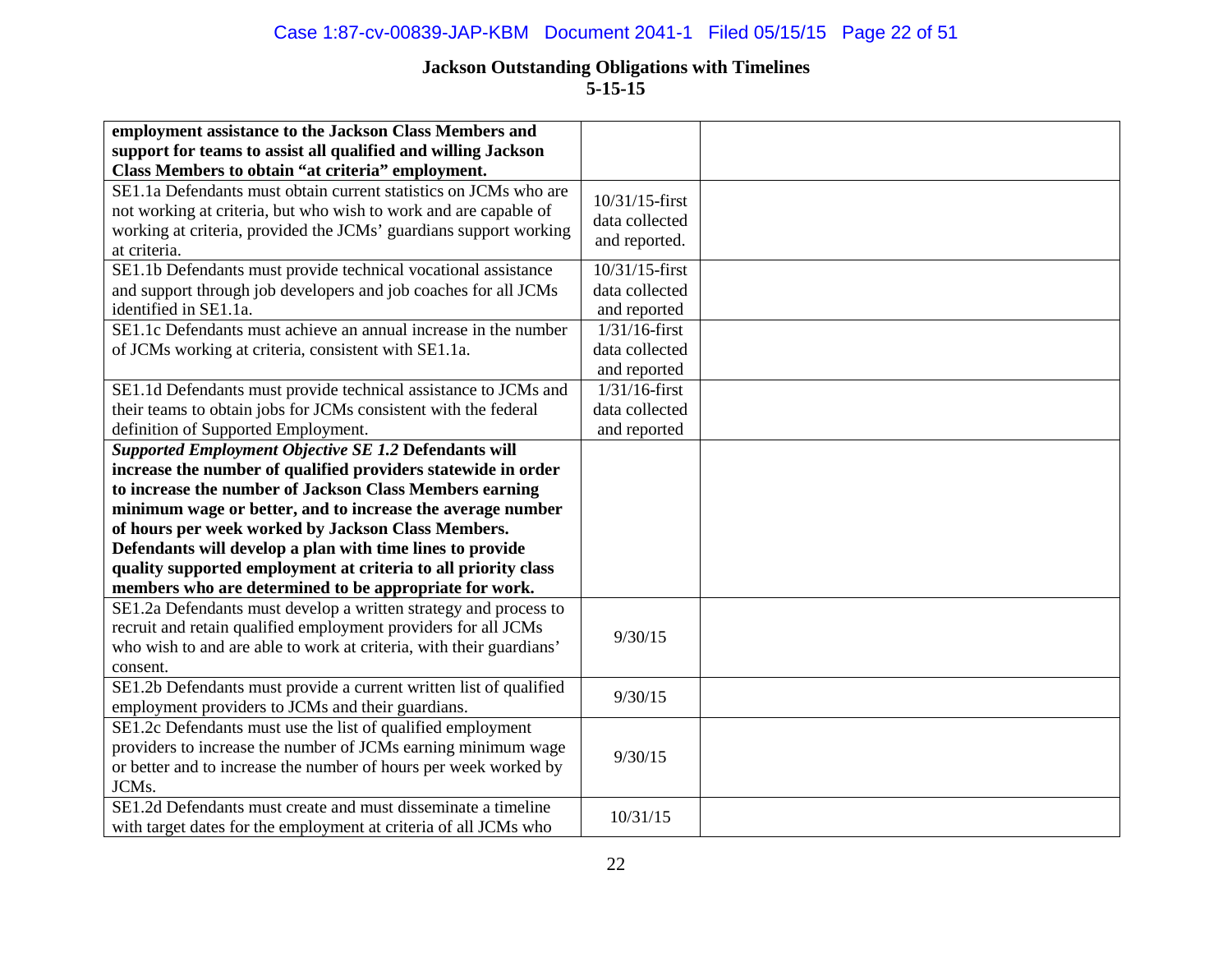### Case 1:87-cv-00839-JAP-KBM Document 2041-1 Filed 05/15/15 Page 23 of 51

| wish to work, who can work, and who have the consent of the       |                  |                                                      |
|-------------------------------------------------------------------|------------------|------------------------------------------------------|
| guardians to work at criteria.                                    |                  |                                                      |
| SE1.2e Defendants must maintain and must report annual statistics |                  |                                                      |
| on the number of (1) JCMs who wish to work at criteria, (2) JCMs  |                  |                                                      |
| who can work at criteria with their guardians' consent, and (3)   | 12/31/15         |                                                      |
| JCMs who are working at criteria. Defendants must correlate these |                  |                                                      |
| annual statistics with the target dates in the timeline.          |                  |                                                      |
| Supported Employment Objective SE 1.3 Personnel who develop       |                  |                                                      |
| or implement career development plans will receive and pass       |                  |                                                      |
| competency based training based on DDW standards on career        |                  |                                                      |
| development planning.                                             |                  |                                                      |
| SE1.3a Defendants must develop competency based training on       |                  | Competency based training is defined as Standardized |
| DDW standards for career development planning.                    | 12/31/15         | training based on adult learning theory with a       |
|                                                                   |                  | demonstration of knowledge.                          |
| SE1.3b Personnel must have satisfactorily passed competency       | $4/30/16$ -first |                                                      |
| based training on DDW standards for career development planning   | data collected   |                                                      |
| before providing career development planning to JCMs and their    | and reported.    |                                                      |
| guardians.                                                        |                  |                                                      |
| Supported Employment Objective SE 1.4 Increase capacity to        |                  |                                                      |
| create traditional and non-traditional paths to employment.       |                  |                                                      |
| SE1.4a The DDSD Deputy Director must develop an approved          |                  |                                                      |
| action plan to deploy an SE expert or experts to work with        |                  |                                                      |
| qualified employment providers to increase the number of          | 7/31/15          |                                                      |
| traditional and non-traditional employment opportunities for JCMs |                  |                                                      |
| to work at criteria.                                              |                  |                                                      |
| SE1.4b Defendants, through Partners for Employment, must          |                  |                                                      |
| deliver customized employment training to qualified employment    | 10/31/15         |                                                      |
| providers in reference to employment of JCMs at criteria.         |                  |                                                      |
| SE1.4c Defendants must use funding available through the IGA      | Complete in      |                                                      |
| for the development of JCMs' vocational assessment profiles       | FY15.            |                                                      |
| (VAPs).                                                           | Negotiation      |                                                      |
|                                                                   | underway for     |                                                      |
|                                                                   | FY 16.           |                                                      |
| SE1.4d Defendants must demonstrate through annual statistics that | $1/31/16$ -first |                                                      |
| they have increased the capacity to provide traditional and non-  | data collected   |                                                      |
| traditional paths for employment of JCMs at criteria.             | and reported.    |                                                      |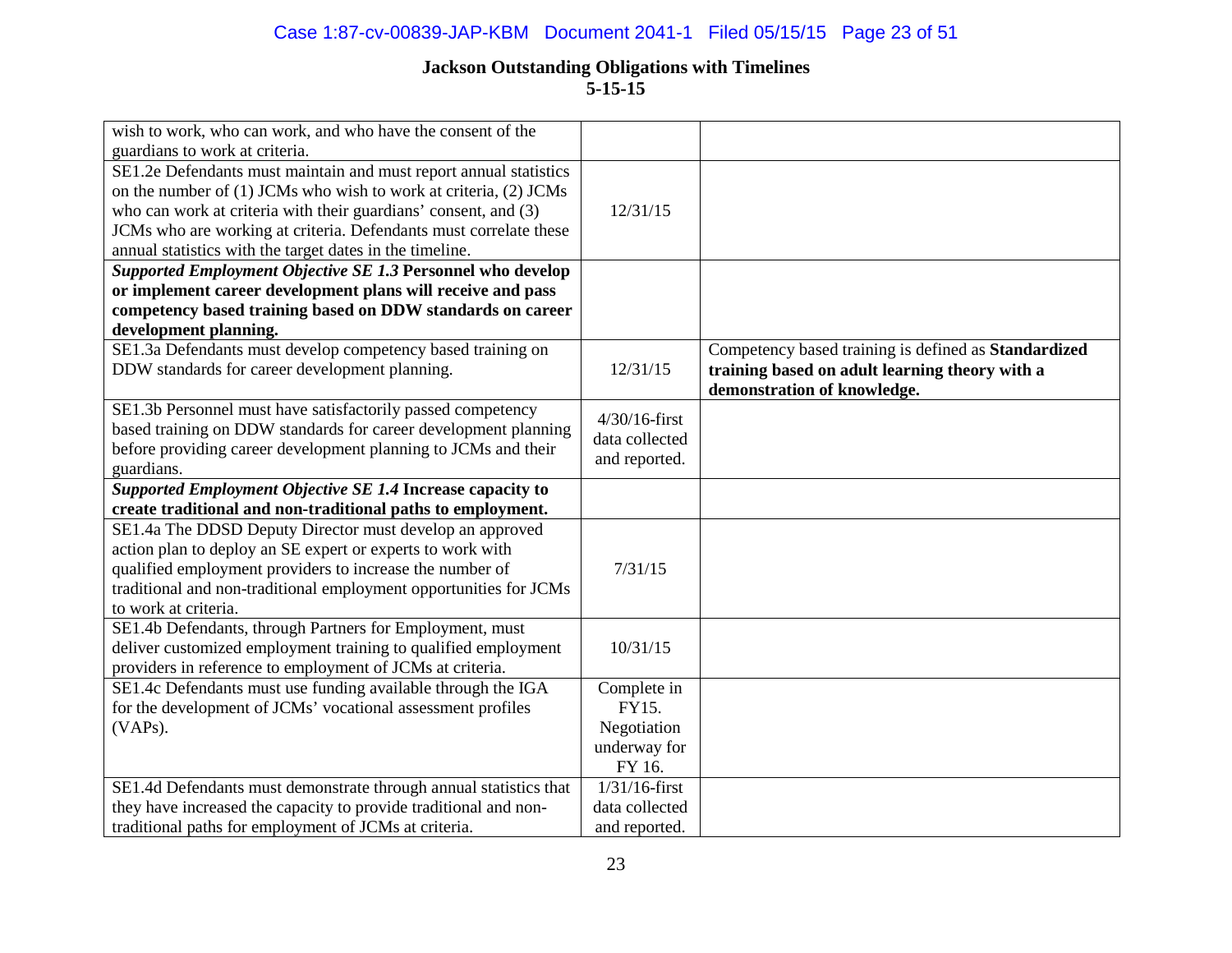**5-15-15**

| Supported Employment Objective SE 1.5 Individual records          |                  |                                                           |
|-------------------------------------------------------------------|------------------|-----------------------------------------------------------|
| (including ISPs) of Jackson Class Members will contain            |                  |                                                           |
| accurate employment plans that include information about the      |                  |                                                           |
| Jackson Class Members' desires to work, the Jackson Class         |                  |                                                           |
| Members' skills for existing jobs, and whether the guardians      |                  |                                                           |
| want the Jackson Class Members to work.                           |                  |                                                           |
| SE1.5a Defendants, through appropriately trained personnel, must  |                  |                                                           |
| update each JCM's ISP with a current and accurate employment      | $4/30/16$ -first |                                                           |
| plan, including information about the JCM's employment goals      | data collected   |                                                           |
| and whether the JCM wishes to work, has skills for existing work, | and reported.    |                                                           |
| seeks traditional or nontraditional work, and has the guardian's  |                  |                                                           |
| consent to work.                                                  |                  |                                                           |
| Supported Employment Objective SE 1.6 When there is a             |                  |                                                           |
| change in an individual's life that impacts their employment      |                  |                                                           |
| status, the team will meet within 10 days and take action to      |                  |                                                           |
| minimize the disruption to the class member's employment.         |                  |                                                           |
| SE1.6a Defendants must have a system in place to minimize the     |                  |                                                           |
| disruption to a JCM's employment when a JCM suffers a "life       | 9/30/15          |                                                           |
| change" (hospitalization, significant health status change,       |                  |                                                           |
| relocation to another city, loss of employment).                  |                  |                                                           |
| SE1.6b Defendants must promptly document any life change for a    |                  |                                                           |
| JCM in appropriate forms, including Case Management Site Visit    | 9/30/15          |                                                           |
| Forms and IDT Meeting minutes.                                    |                  |                                                           |
| SE1.6c The JCM's team must meet within ten (10) days of a         |                  | Agreed to Language Change: The JCM's team must            |
| JCM's life change to take approved actions to minimize a          |                  | meet within ten (10) days of a JCM's life change to take  |
| disruption in the JCM's employment.                               | 10/31/15         | appropriate actions to minimize a disruption in the JCM's |
|                                                                   |                  | employment.                                               |
| Supported Employment Objective SE2.1 Qualified regional           |                  |                                                           |
| providers will be available in each region for each individual    |                  |                                                           |
| seeking employment.                                               |                  |                                                           |
| SE2.1a Defendants must develop a process to produce a list of     |                  |                                                           |
| qualified employment providers in all regions of the State for    | 9/30/15          |                                                           |
| JCMs who seek employment.                                         |                  |                                                           |
| SE2.1b Defendants must create written standards that qualified    |                  |                                                           |
| employment providers must meet, including standards addressing    | 9/30/15          |                                                           |
| employment goals for JCMs.                                        |                  |                                                           |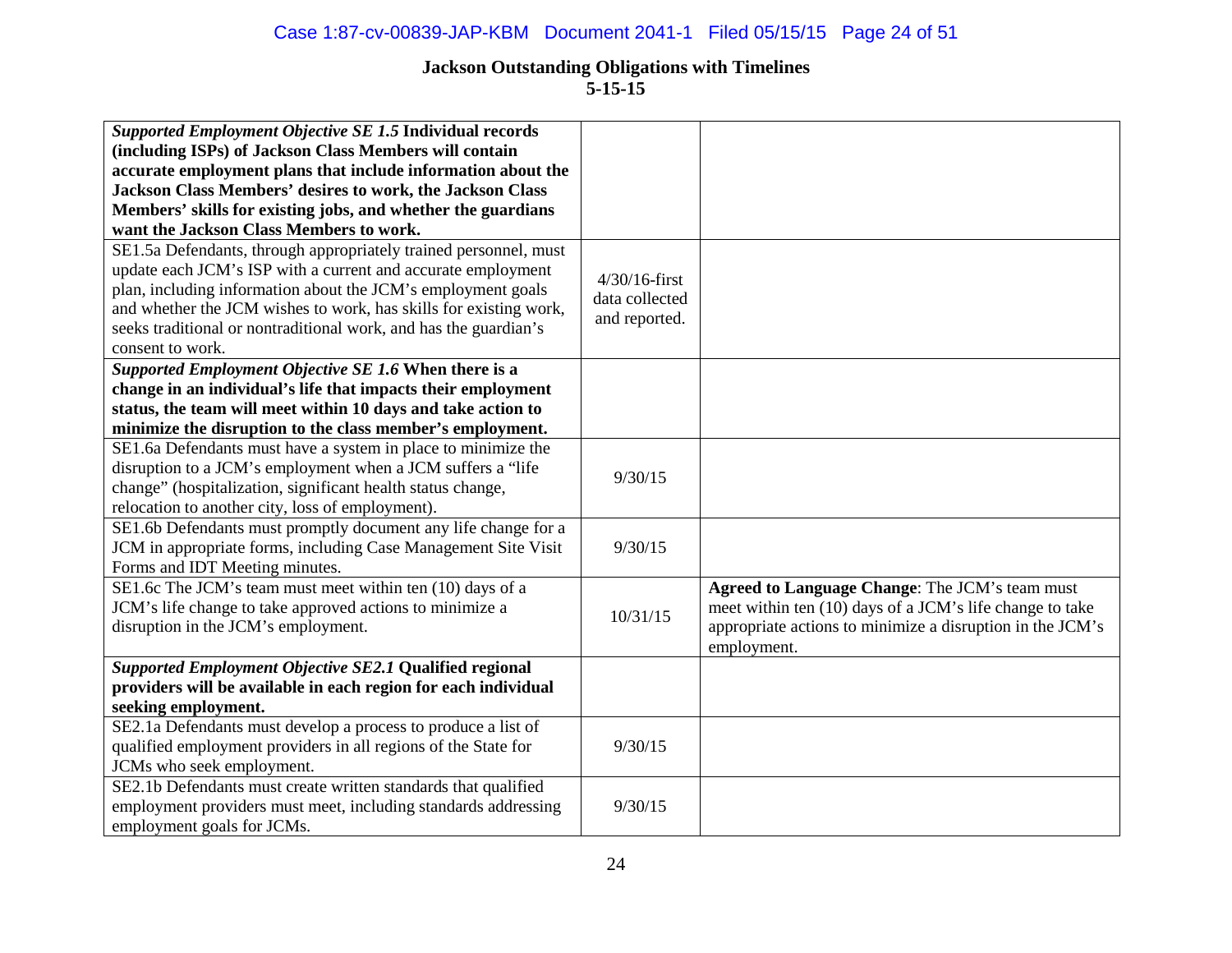| SE2.1c Qualified employment providers that do not meet<br>Defendants' standards must be placed on probation for a period<br>not to exceed six (6) months. If a qualified employment provider<br>does not meet Defendants' standards by the end of the<br>probationary period, Defendants must eliminate that employment<br>provider from the list. | 12/31/15 |  |
|----------------------------------------------------------------------------------------------------------------------------------------------------------------------------------------------------------------------------------------------------------------------------------------------------------------------------------------------------|----------|--|
| SE2.1d Defendants must ensure that JCMs in every region of the<br>State have some choice of qualified employment providers.<br>Defendants need not provide qualified employment providers in<br>regions of the State where there are no JCMs who seek<br>employment.                                                                               | 12/31/15 |  |
| Supported Employment Objective SE2.2 Defendants will                                                                                                                                                                                                                                                                                               |          |  |
| implement the Employment First Policy that explicitly sets<br>forth the role and importance of employment, as well as                                                                                                                                                                                                                              |          |  |
| expectations for employment, in a Jackson Class Member's                                                                                                                                                                                                                                                                                           |          |  |
| life.                                                                                                                                                                                                                                                                                                                                              |          |  |
| SE2.2a The DOH must develop and must implement an<br>Employment First Policy consistent with professionally accepted<br>standards of practice that apply to a JCM.                                                                                                                                                                                 | 9/30/15  |  |
| SE2.2b The Employment First Policy must set forth in writing the<br>role and importance of employment for a JCM and a JCM's<br>expectation of employment.                                                                                                                                                                                          | 9/30/15  |  |
| SE2.2c The DOH must make available to a JCM and the JCM's<br>family and guardian information on how to obtain vocational<br>assistance, vocational assessment, assistance for non-traditional<br>employment, and DVR services.                                                                                                                     | 12/31/15 |  |
| Supported Employment Objective SE2.3 Clarify what the                                                                                                                                                                                                                                                                                              |          |  |
| employment first principle means in terms of day-to-day                                                                                                                                                                                                                                                                                            |          |  |
| practice for all stakeholders (people with disabilities, family                                                                                                                                                                                                                                                                                    |          |  |
| members, providers, guardians, advocates, case managers,                                                                                                                                                                                                                                                                                           |          |  |
| DDSD, DVR, Partners for Employment).                                                                                                                                                                                                                                                                                                               |          |  |
| SE2.3a Defendants must communicate to stakeholders, including<br>pertinent agency personnel, the meaning of New Mexico's                                                                                                                                                                                                                           |          |  |
| Employment First Policy as it relates to day-to-day practice and                                                                                                                                                                                                                                                                                   | 9/30/15  |  |
| assistance to JCMs and their guardians.                                                                                                                                                                                                                                                                                                            |          |  |
| SE2.3b Defendants must communicate information about New                                                                                                                                                                                                                                                                                           | 12/31/15 |  |
|                                                                                                                                                                                                                                                                                                                                                    |          |  |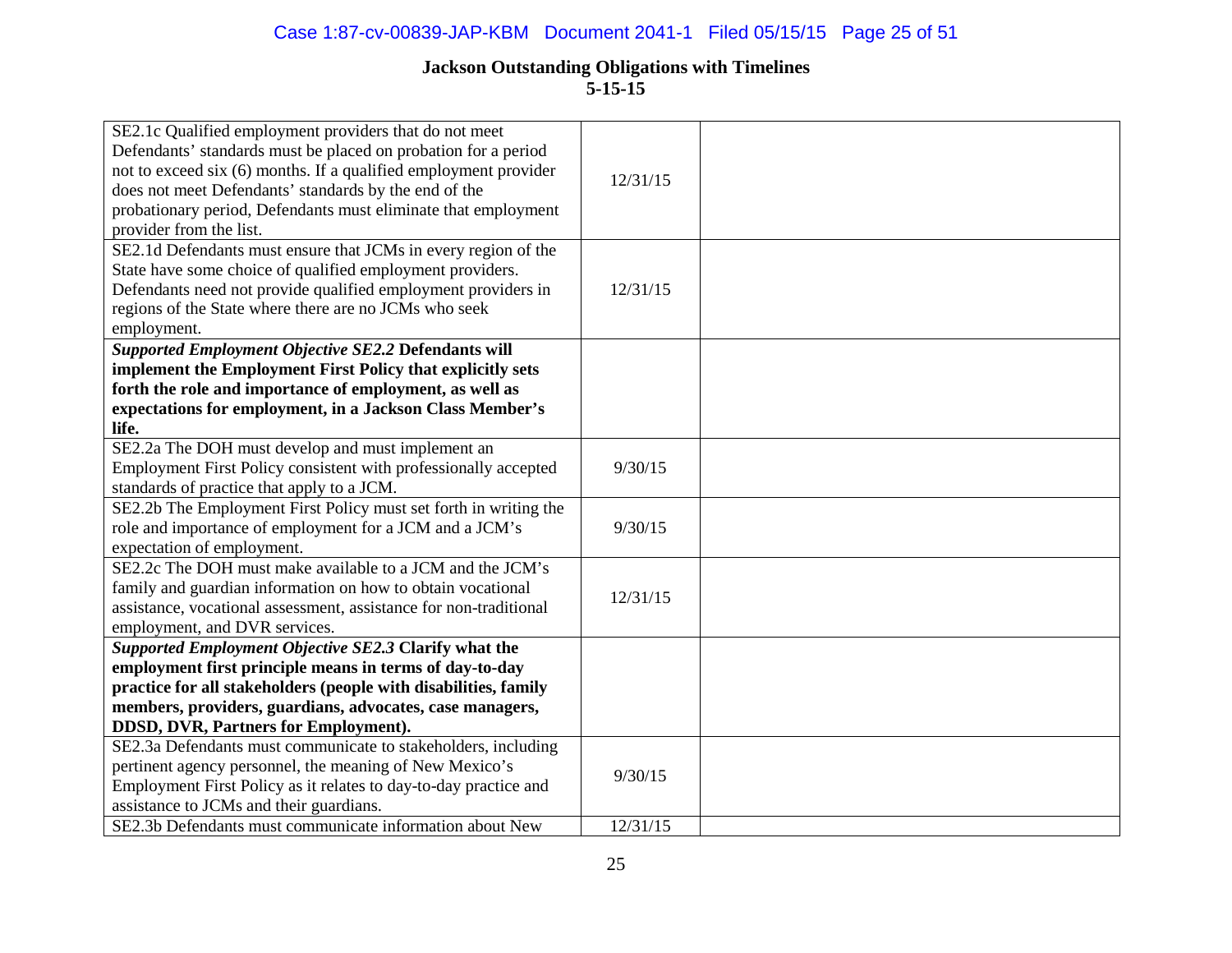## Case 1:87-cv-00839-JAP-KBM Document 2041-1 Filed 05/15/15 Page 26 of 51

| Mexico's Employment First Policy through formal training                                   |                  |                                                       |
|--------------------------------------------------------------------------------------------|------------------|-------------------------------------------------------|
| sessions, delivery of written materials, or other outreach efforts.                        |                  |                                                       |
| SE2.3c Defendants must use the proposed Communication                                      |                  |                                                       |
| Matrix-which contains columns indicating audience size,                                    |                  |                                                       |
| frequency of event, method of communication, key message                                   | 12/31/15         |                                                       |
| delivered, and date of communication-to identify communications                            |                  |                                                       |
| about New Mexico's Employment First Policy.                                                |                  |                                                       |
| Supported Employment Objective SE2.4 Identify quality                                      |                  |                                                       |
| employment providers based on employment outcome data.                                     |                  |                                                       |
| SE2.4a Defendants must measure qualified employment providers                              |                  |                                                       |
| through employment outcome data that includes each JCM's                                   |                  |                                                       |
| name, start and end date of each job, employer of record, wages                            | 9/30/15          |                                                       |
| earned, hours worked, and summary of qualified employment                                  |                  |                                                       |
| providers' assistance.                                                                     |                  |                                                       |
| Supported Employment Objective SE2.5 Review CPR and other                                  |                  |                                                       |
| employment data. Analyze data and use the resulting                                        |                  |                                                       |
| information annually to help make improvements to the                                      |                  |                                                       |
| employment system and improve provider performance.                                        |                  |                                                       |
|                                                                                            |                  |                                                       |
| SE2.5a Defendants must maintain and must analyze current                                   |                  | <b>Agreed to Language Change: Defendants, in</b>      |
| employment data and the CPR.                                                               |                  | consultation with the Jackson Employment Expert, must |
|                                                                                            | 12/31/15         | maintain and must analyze current employment data and |
|                                                                                            |                  | the CPR.                                              |
| SE2.5b Defendants, through the Statewide Supported Employment                              |                  | Agreed to Language Change: Defendants, through the    |
| Lead or the Jackson Employment Expert, must use the resulting                              |                  | Statewide Supported Employment Lead will use the      |
| information to enhance employment outcomes for JCMs.                                       | 12/31/15         | resulting information to enhance employment outcomes  |
|                                                                                            |                  | for individual JCMs and the employment system.        |
| Supported Employment Objective SE2.6 Increase the number of                                |                  |                                                       |
| qualified providers statewide. Qualified providers are defined                             |                  |                                                       |
| as those that get people jobs in the community, maintain jobs                              |                  |                                                       |
| and help individuals with career advancement.                                              |                  |                                                       |
| Supported Employment Objective SE2.7 CMs will demonstrate                                  |                  |                                                       |
| competence in facilitating IDTs regarding employment                                       |                  |                                                       |
| outcomes for class members. Competence will be                                             |                  |                                                       |
| demonstrated by passing competency based training regarding                                |                  |                                                       |
| <b>DOH</b> employment policies.<br>SE2.7a DOH, in consultation with the Jackson Employment | $4/30/16$ -first |                                                       |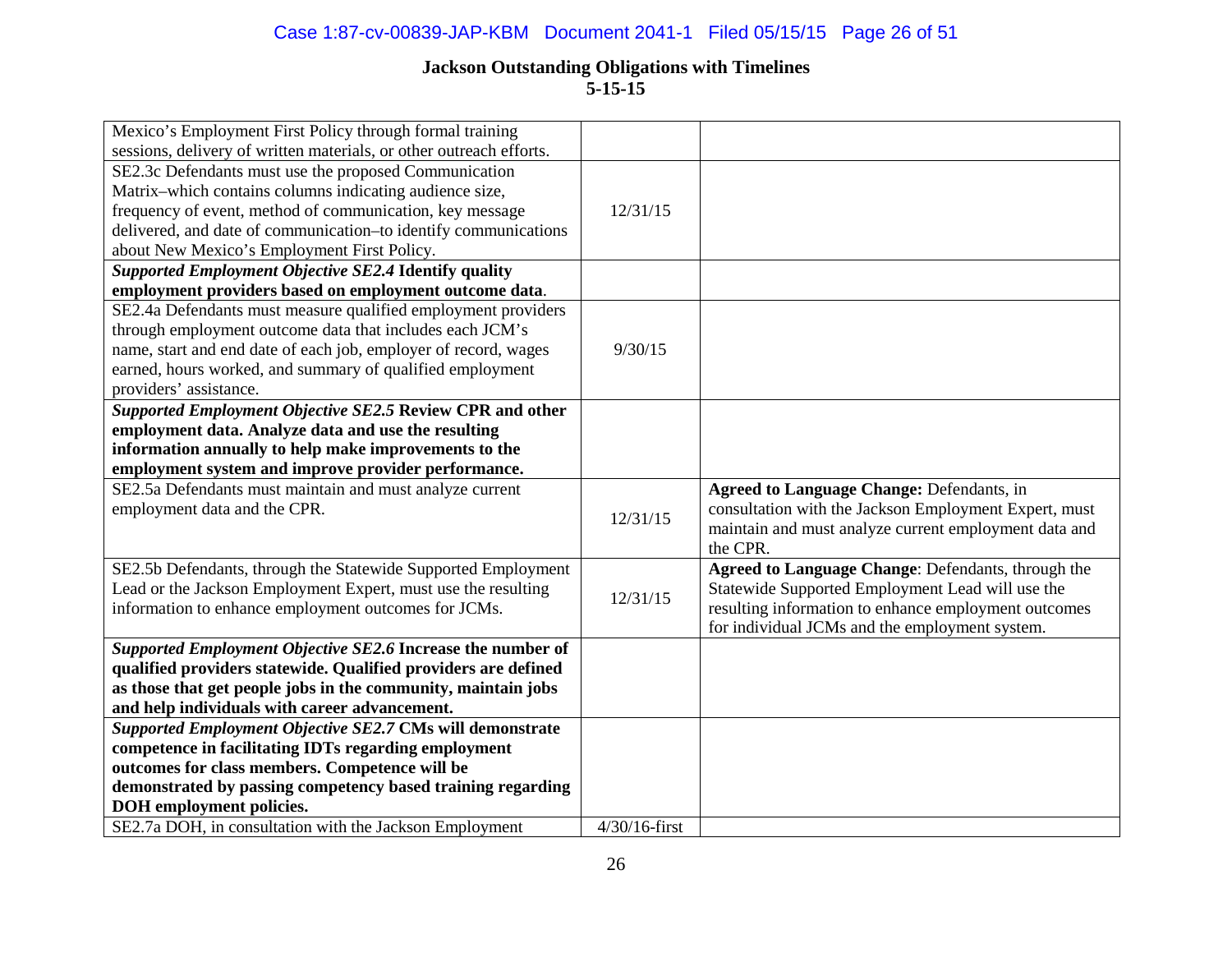## Case 1:87-cv-00839-JAP-KBM Document 2041-1 Filed 05/15/15 Page 27 of 51

| Expert, must provide competency-based training for all JCM case    | data collected   |                                                      |
|--------------------------------------------------------------------|------------------|------------------------------------------------------|
| managers.                                                          | and reported.    |                                                      |
| SE2.7b DOH must identify JCM case managers who have not            | $4/30/16$ -first |                                                      |
| passed the competency-based training and must take appropriate     | data collected   |                                                      |
| actions until the case managers are successful.                    | and reported     |                                                      |
| Supported Employment Objective SE2.8 DOH will disseminate          |                  |                                                      |
| information to CM[s], Providers and IDTs regarding strategies      |                  |                                                      |
| for overcoming identified barriers to employment and will          |                  |                                                      |
| promote use of the RORI system by CMs, providers and IDTs          |                  |                                                      |
| to seek assistance from DOH when they encounter obstacles          |                  |                                                      |
| related to employment. DOH will review and use the                 |                  |                                                      |
| information from the RORIs at least annually.                      |                  |                                                      |
| SE2.8a The DOH must collect annual data and information useful     |                  |                                                      |
| in identifying barriers to employment and in developing strategies |                  |                                                      |
| for overcoming barriers to employment for JCMs. The data and       | 12/31/15         |                                                      |
| information may include CPRs, RORIs, and input from JCMs,          |                  |                                                      |
| JCMs' families and guardians, case managers, providers, DDSD       |                  |                                                      |
| personnel, DVR personnel, and advocates.                           |                  |                                                      |
| SE2.8b The DOH must disseminate the information addressed in       | 12/31/15         |                                                      |
| SE2.8a to case managers, providers, JCMs, guardians, and IDTs.     |                  |                                                      |
| SE2.8c The DOH must collect RORI information on an annual          |                  |                                                      |
| basis and must promote RORI use to identify barriers that JCMs     | 10/31/15         |                                                      |
| encounter in obtaining employment.                                 |                  |                                                      |
| Supported Employment Objective SE2.9 Qualified employment          |                  |                                                      |
| providers have capacity to do individualized job development.      |                  |                                                      |
| SE2.9a Defendants must provide adequate training for providers     | 4/30/16          |                                                      |
| that are unable to perform the individualized job development.     |                  |                                                      |
| Supported Employment Objective SE2.10 Qualified employment         |                  |                                                      |
| providers have the capacity to provide individualized job          |                  |                                                      |
| supports to JCMs.                                                  |                  |                                                      |
| SE2.10a Defendants must identify employment positions for JCMs     | 9/30/15-data     | Agreed to Language Change: For JCM's who need job    |
| who need job supports to ensure that providers can supply the      | collected and    | supports, Defendants will ensure qualified supported |
| required job supports to JCMs.                                     | reported.        | employment providers can supply the required job     |
|                                                                    |                  | supports.                                            |
| Supported Employment Objective SE2.11 Provider agencies use        |                  |                                                      |
| outcome data to improve practice.                                  |                  |                                                      |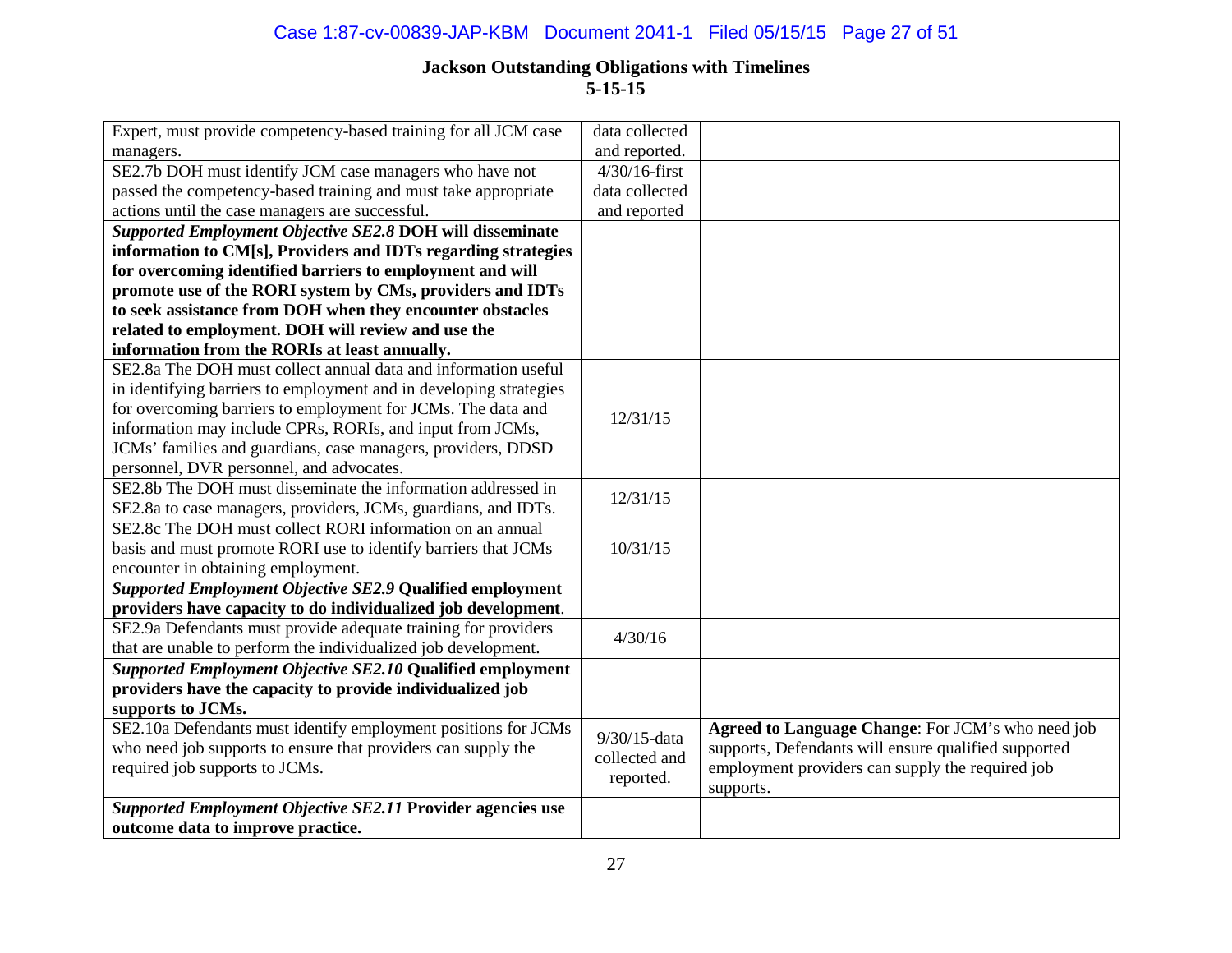| SE2.11a Defendants must identify outcome data related to           |                  |  |
|--------------------------------------------------------------------|------------------|--|
| employment of JCMs that will assist provider agencies to improve   |                  |  |
| their services to JCMs. That data may include information          |                  |  |
| concerning provider agencies that are successfully developing jobs | $1/31/16$ -first |  |
| for JCMs at criteria or above criteria, provider agencies that are | data collected   |  |
| successfully supporting JCMs in maintaining community based        | and reported.    |  |
| jobs at criteria or above criteria, and provider agencies that are |                  |  |
| enabling JCMs to work more hours, receive higher wages, and        |                  |  |
| obtain greater levels of social integration.                       |                  |  |
| SE2.11b Defendants must disseminate to provider agencies annual    | $1/31/16$ -first |  |
| outcome data that Defendants deem helpful for use by provider      | data collected   |  |
| agencies to improve services to JCMs.                              | and reported.    |  |
| SE2.11c Provider agencies must use "the required QA/QI agency      |                  |  |
| plan in regards to ISP implementation specific to Supported        | 4/30/16          |  |
| Employment."                                                       |                  |  |
| Supported Employment Objective SE3.1 Defendants will inform        |                  |  |
| employment providers where to refer Jackson Class Members          |                  |  |
| for a complete, person-centered vocational assessment, and         |                  |  |
| employment providers will understand the requisite elements        |                  |  |
| of a person-centered vocational assessment as defined by           |                  |  |
| Defendants.                                                        |                  |  |
| SE3.1a Defendants must identify appropriate tools, e.g., the       |                  |  |
| "Assessment Toolkit," for employment providers, including          | 9/30/15          |  |
| information about where to refer JCMs for a complete person-       |                  |  |
|                                                                    |                  |  |
| centered vocational assessment.                                    |                  |  |
| SE3.1b Defendants must develop training on how to use the          |                  |  |
| Assessment Toolkit, and DDSD Supported Employment                  | 9/30/15          |  |
| Coordinators and other pertinent staff must receive that training. |                  |  |
| SE3.1c Defendants must provide training to employment providers    |                  |  |
| on how to use the Assessment Toolkit.                              | 9/30/15          |  |
| SE3.1d Defendants must inform employment providers that they       |                  |  |
| may schedule follow-up meetings with Defendants about the use      | 9/30/15          |  |
| of the Assessment Toolkit.                                         |                  |  |
| Supported Employment Objective SE3.2 IDTs are informed             |                  |  |
| about the importance of accommodations to increase                 |                  |  |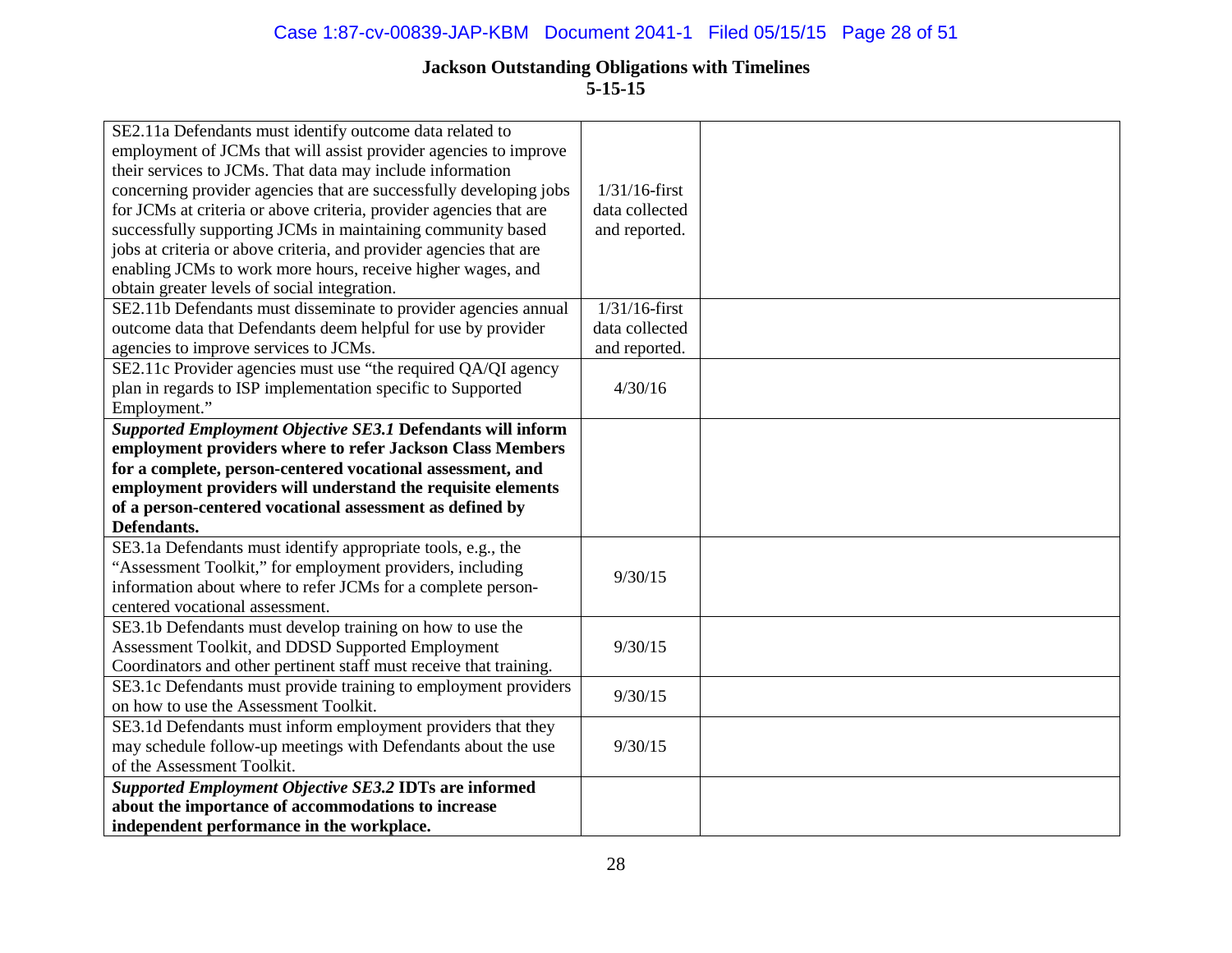| SE3.2a IDTs, case managers, and qualified employment providers<br>must understand, through training and written communications, the<br>importance of accommodations, supports, and assistive technology<br>for a JCM so as to maximize a JCM's independent performance in<br>the workplace. | 7/31/15                                             | Agreed to Language Change: IDTs, case managers, and<br>qualified employment providers must complete<br>competency based training regarding the importance of<br>accommodations, supports, and assistive technology for a<br>JCM so as to maximize a JCM's independent performance<br>in the workplace. |
|---------------------------------------------------------------------------------------------------------------------------------------------------------------------------------------------------------------------------------------------------------------------------------------------|-----------------------------------------------------|--------------------------------------------------------------------------------------------------------------------------------------------------------------------------------------------------------------------------------------------------------------------------------------------------------|
| SE3.2b IDTs, case managers, and qualified employment providers<br>must understand, through training and written communications, the<br>availability of accommodations, supports, and assistive technology<br>for use by a JCM in the workplace.                                             | $4/30/16$ -first<br>data collected<br>and reported. |                                                                                                                                                                                                                                                                                                        |
| SE3.2c Defendants must document the transmittal of information<br>about the importance of accommodations and supports for a JCM<br>to IDTs, case managers, and qualified employment providers.                                                                                              | 7/31/15                                             |                                                                                                                                                                                                                                                                                                        |
| Supported Employment Objective SE3.3 Use the statewide<br>employment institute to provide training and technical                                                                                                                                                                            |                                                     |                                                                                                                                                                                                                                                                                                        |
| assistance to the field to advance employment opportunities for<br>class members.                                                                                                                                                                                                           |                                                     |                                                                                                                                                                                                                                                                                                        |
| SE3.3a The DOH and University of New Mexico must have a<br>formal agreement that requires Partners for Employment to<br>respond to requests for employment information and consultation.                                                                                                    | 7/1/15                                              |                                                                                                                                                                                                                                                                                                        |
| SE3.3b Partners for Employment must provide training, technical<br>assistance, information, and support to employment providers,<br>JCMs and their families and guardians, and the IDTs in order to<br>advance employment opportunities for JCMs.                                           | $9/30/15$ -first<br>data collected<br>and reported. |                                                                                                                                                                                                                                                                                                        |
| SE3.3c Defendants must report quarterly the requests for<br>information about employment, training, technical assistance,<br>consultation, and support made to Partners for Employment that it<br>provided regarding JCMs.                                                                  | $9/30/15$ -first<br>data collected<br>and reported. |                                                                                                                                                                                                                                                                                                        |
| SE3.3d Defendants' quarterly reports must disclose Partners for<br>Employment's success rate in assisting the advancement of<br>employment opportunities for JCMs.                                                                                                                          | $9/30/15$ -first<br>data collected<br>and reported. | <b>Agreed to Language Change: Defendants quarterly</b><br>reports must disclose Partner's for Employment's success<br>in assisting the advancement of employment opportunities<br>for JCMs. When feasible, the reports will include<br>quantitative information.                                       |
| Supported Employment Objective SE3.4 DDSD will provide<br>technical assistance to teams as requested for individuals<br>whom they support to access employment opportunities.                                                                                                               |                                                     |                                                                                                                                                                                                                                                                                                        |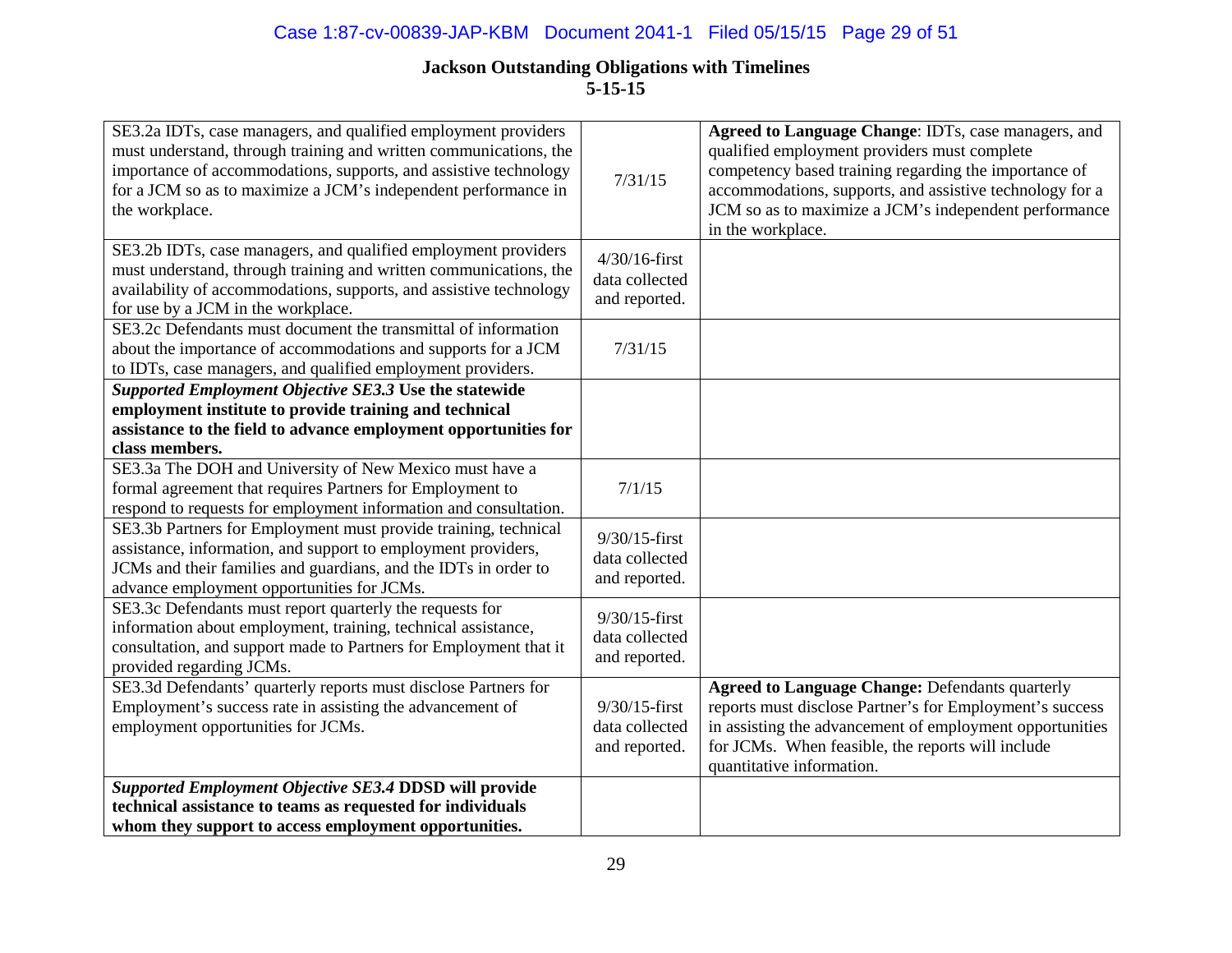## Case 1:87-cv-00839-JAP-KBM Document 2041-1 Filed 05/15/15 Page 30 of 51

| SE3.4b DDSD must respond to inquiries about employment<br>opportunities and provide appropriate job-related technical<br>$9/30/15$ -first<br>assistance and information that may include job coaching,<br>data collected<br>mentoring, and problem solving to IDTs and JCMs and their<br>and reported.<br>guardians.<br>Supported Employment Objective SE3.5 Defendants, through<br>Agreed to Language Change: Defendants, through<br>UNM/CDD Partners for Employment will provide training<br><b>UNM/CDD Partners for Employment will provide training for</b><br>for people with disabilities, family members, providers,<br>people with disabilities, family members, providers, guardians,<br>12/31/15<br>advocates, case managers, DDSD and DVR consistent with the<br>guardians, advocates, case managers, DDSD and DVR<br>consistent with the Employment First Principle.<br><b>Employment First Principle.</b><br>Supported Employment Objective SE3.6 Defendants will provide<br>training to employment providers and case managers on<br>12/31/15<br>evidence based practices in Supported Employment.<br>Supported Employment Objective SE3.7 Defendant(s) will work<br><b>Agreed to Language Change: Defendant(s) will work</b><br>with Partners for Employment (formerly known as<br>with Partners for Employment (formerly known as<br><b>Employment Institute) to maintain an ongoing learning</b><br>Employment Institute) to maintain an ongoing learning<br>collaborative.<br>collaborative.<br>SE3.7a Defendants must continue to fund and support Partners for<br>Employment in accordance with an active formal agreement<br>7/31/15<br>between DDSD and UNM, pertinent state procurement rules, and<br>funding appropriated by the state legislature.<br>SE3.7b The Partners for Employment program is intended to<br>provide a learning collaborative that enhances employment<br>10/31/15<br>opportunities for JCMs.<br>SE3.7c Defendants must annually evaluate the outcomes and<br>$4/30/16$ -first<br>efficacy of Partners for Employment as the program relates to<br>data collected<br>employment services for JCMs.<br>and reported.<br>SE3.7d Defendants must communicate the results of the annual<br>$4/30/16$ -first<br>evaluation with Partners for Employment.<br>data collected<br>and reported.<br>Supported Employment Objective SE4.1 Class members are able<br>to explore community work experiences including job<br>sampling, trial work experiences and volunteering. | SE3.4a DDSD must identify necessary technical assistance and<br>information to provide to IDTs and JCMs and their guardians for | 7/31/15 |  |
|-------------------------------------------------------------------------------------------------------------------------------------------------------------------------------------------------------------------------------------------------------------------------------------------------------------------------------------------------------------------------------------------------------------------------------------------------------------------------------------------------------------------------------------------------------------------------------------------------------------------------------------------------------------------------------------------------------------------------------------------------------------------------------------------------------------------------------------------------------------------------------------------------------------------------------------------------------------------------------------------------------------------------------------------------------------------------------------------------------------------------------------------------------------------------------------------------------------------------------------------------------------------------------------------------------------------------------------------------------------------------------------------------------------------------------------------------------------------------------------------------------------------------------------------------------------------------------------------------------------------------------------------------------------------------------------------------------------------------------------------------------------------------------------------------------------------------------------------------------------------------------------------------------------------------------------------------------------------------------------------------------------------------------------------------------------------------------------------------------------------------------------------------------------------------------------------------------------------------------------------------------------------------------------------------------------------------------------------------------------------------------------------------------------------------------------------------------------------------------------------------------------------|---------------------------------------------------------------------------------------------------------------------------------|---------|--|
|                                                                                                                                                                                                                                                                                                                                                                                                                                                                                                                                                                                                                                                                                                                                                                                                                                                                                                                                                                                                                                                                                                                                                                                                                                                                                                                                                                                                                                                                                                                                                                                                                                                                                                                                                                                                                                                                                                                                                                                                                                                                                                                                                                                                                                                                                                                                                                                                                                                                                                                   | purposes of responding to JCMs' employment inquiries and issues.                                                                |         |  |
|                                                                                                                                                                                                                                                                                                                                                                                                                                                                                                                                                                                                                                                                                                                                                                                                                                                                                                                                                                                                                                                                                                                                                                                                                                                                                                                                                                                                                                                                                                                                                                                                                                                                                                                                                                                                                                                                                                                                                                                                                                                                                                                                                                                                                                                                                                                                                                                                                                                                                                                   |                                                                                                                                 |         |  |
|                                                                                                                                                                                                                                                                                                                                                                                                                                                                                                                                                                                                                                                                                                                                                                                                                                                                                                                                                                                                                                                                                                                                                                                                                                                                                                                                                                                                                                                                                                                                                                                                                                                                                                                                                                                                                                                                                                                                                                                                                                                                                                                                                                                                                                                                                                                                                                                                                                                                                                                   |                                                                                                                                 |         |  |
|                                                                                                                                                                                                                                                                                                                                                                                                                                                                                                                                                                                                                                                                                                                                                                                                                                                                                                                                                                                                                                                                                                                                                                                                                                                                                                                                                                                                                                                                                                                                                                                                                                                                                                                                                                                                                                                                                                                                                                                                                                                                                                                                                                                                                                                                                                                                                                                                                                                                                                                   |                                                                                                                                 |         |  |
|                                                                                                                                                                                                                                                                                                                                                                                                                                                                                                                                                                                                                                                                                                                                                                                                                                                                                                                                                                                                                                                                                                                                                                                                                                                                                                                                                                                                                                                                                                                                                                                                                                                                                                                                                                                                                                                                                                                                                                                                                                                                                                                                                                                                                                                                                                                                                                                                                                                                                                                   |                                                                                                                                 |         |  |
|                                                                                                                                                                                                                                                                                                                                                                                                                                                                                                                                                                                                                                                                                                                                                                                                                                                                                                                                                                                                                                                                                                                                                                                                                                                                                                                                                                                                                                                                                                                                                                                                                                                                                                                                                                                                                                                                                                                                                                                                                                                                                                                                                                                                                                                                                                                                                                                                                                                                                                                   |                                                                                                                                 |         |  |
|                                                                                                                                                                                                                                                                                                                                                                                                                                                                                                                                                                                                                                                                                                                                                                                                                                                                                                                                                                                                                                                                                                                                                                                                                                                                                                                                                                                                                                                                                                                                                                                                                                                                                                                                                                                                                                                                                                                                                                                                                                                                                                                                                                                                                                                                                                                                                                                                                                                                                                                   |                                                                                                                                 |         |  |
|                                                                                                                                                                                                                                                                                                                                                                                                                                                                                                                                                                                                                                                                                                                                                                                                                                                                                                                                                                                                                                                                                                                                                                                                                                                                                                                                                                                                                                                                                                                                                                                                                                                                                                                                                                                                                                                                                                                                                                                                                                                                                                                                                                                                                                                                                                                                                                                                                                                                                                                   |                                                                                                                                 |         |  |
|                                                                                                                                                                                                                                                                                                                                                                                                                                                                                                                                                                                                                                                                                                                                                                                                                                                                                                                                                                                                                                                                                                                                                                                                                                                                                                                                                                                                                                                                                                                                                                                                                                                                                                                                                                                                                                                                                                                                                                                                                                                                                                                                                                                                                                                                                                                                                                                                                                                                                                                   |                                                                                                                                 |         |  |
|                                                                                                                                                                                                                                                                                                                                                                                                                                                                                                                                                                                                                                                                                                                                                                                                                                                                                                                                                                                                                                                                                                                                                                                                                                                                                                                                                                                                                                                                                                                                                                                                                                                                                                                                                                                                                                                                                                                                                                                                                                                                                                                                                                                                                                                                                                                                                                                                                                                                                                                   |                                                                                                                                 |         |  |
|                                                                                                                                                                                                                                                                                                                                                                                                                                                                                                                                                                                                                                                                                                                                                                                                                                                                                                                                                                                                                                                                                                                                                                                                                                                                                                                                                                                                                                                                                                                                                                                                                                                                                                                                                                                                                                                                                                                                                                                                                                                                                                                                                                                                                                                                                                                                                                                                                                                                                                                   |                                                                                                                                 |         |  |
|                                                                                                                                                                                                                                                                                                                                                                                                                                                                                                                                                                                                                                                                                                                                                                                                                                                                                                                                                                                                                                                                                                                                                                                                                                                                                                                                                                                                                                                                                                                                                                                                                                                                                                                                                                                                                                                                                                                                                                                                                                                                                                                                                                                                                                                                                                                                                                                                                                                                                                                   |                                                                                                                                 |         |  |
|                                                                                                                                                                                                                                                                                                                                                                                                                                                                                                                                                                                                                                                                                                                                                                                                                                                                                                                                                                                                                                                                                                                                                                                                                                                                                                                                                                                                                                                                                                                                                                                                                                                                                                                                                                                                                                                                                                                                                                                                                                                                                                                                                                                                                                                                                                                                                                                                                                                                                                                   |                                                                                                                                 |         |  |
|                                                                                                                                                                                                                                                                                                                                                                                                                                                                                                                                                                                                                                                                                                                                                                                                                                                                                                                                                                                                                                                                                                                                                                                                                                                                                                                                                                                                                                                                                                                                                                                                                                                                                                                                                                                                                                                                                                                                                                                                                                                                                                                                                                                                                                                                                                                                                                                                                                                                                                                   |                                                                                                                                 |         |  |
|                                                                                                                                                                                                                                                                                                                                                                                                                                                                                                                                                                                                                                                                                                                                                                                                                                                                                                                                                                                                                                                                                                                                                                                                                                                                                                                                                                                                                                                                                                                                                                                                                                                                                                                                                                                                                                                                                                                                                                                                                                                                                                                                                                                                                                                                                                                                                                                                                                                                                                                   |                                                                                                                                 |         |  |
|                                                                                                                                                                                                                                                                                                                                                                                                                                                                                                                                                                                                                                                                                                                                                                                                                                                                                                                                                                                                                                                                                                                                                                                                                                                                                                                                                                                                                                                                                                                                                                                                                                                                                                                                                                                                                                                                                                                                                                                                                                                                                                                                                                                                                                                                                                                                                                                                                                                                                                                   |                                                                                                                                 |         |  |
|                                                                                                                                                                                                                                                                                                                                                                                                                                                                                                                                                                                                                                                                                                                                                                                                                                                                                                                                                                                                                                                                                                                                                                                                                                                                                                                                                                                                                                                                                                                                                                                                                                                                                                                                                                                                                                                                                                                                                                                                                                                                                                                                                                                                                                                                                                                                                                                                                                                                                                                   |                                                                                                                                 |         |  |
|                                                                                                                                                                                                                                                                                                                                                                                                                                                                                                                                                                                                                                                                                                                                                                                                                                                                                                                                                                                                                                                                                                                                                                                                                                                                                                                                                                                                                                                                                                                                                                                                                                                                                                                                                                                                                                                                                                                                                                                                                                                                                                                                                                                                                                                                                                                                                                                                                                                                                                                   |                                                                                                                                 |         |  |
|                                                                                                                                                                                                                                                                                                                                                                                                                                                                                                                                                                                                                                                                                                                                                                                                                                                                                                                                                                                                                                                                                                                                                                                                                                                                                                                                                                                                                                                                                                                                                                                                                                                                                                                                                                                                                                                                                                                                                                                                                                                                                                                                                                                                                                                                                                                                                                                                                                                                                                                   |                                                                                                                                 |         |  |
|                                                                                                                                                                                                                                                                                                                                                                                                                                                                                                                                                                                                                                                                                                                                                                                                                                                                                                                                                                                                                                                                                                                                                                                                                                                                                                                                                                                                                                                                                                                                                                                                                                                                                                                                                                                                                                                                                                                                                                                                                                                                                                                                                                                                                                                                                                                                                                                                                                                                                                                   |                                                                                                                                 |         |  |
|                                                                                                                                                                                                                                                                                                                                                                                                                                                                                                                                                                                                                                                                                                                                                                                                                                                                                                                                                                                                                                                                                                                                                                                                                                                                                                                                                                                                                                                                                                                                                                                                                                                                                                                                                                                                                                                                                                                                                                                                                                                                                                                                                                                                                                                                                                                                                                                                                                                                                                                   |                                                                                                                                 |         |  |
|                                                                                                                                                                                                                                                                                                                                                                                                                                                                                                                                                                                                                                                                                                                                                                                                                                                                                                                                                                                                                                                                                                                                                                                                                                                                                                                                                                                                                                                                                                                                                                                                                                                                                                                                                                                                                                                                                                                                                                                                                                                                                                                                                                                                                                                                                                                                                                                                                                                                                                                   |                                                                                                                                 |         |  |
|                                                                                                                                                                                                                                                                                                                                                                                                                                                                                                                                                                                                                                                                                                                                                                                                                                                                                                                                                                                                                                                                                                                                                                                                                                                                                                                                                                                                                                                                                                                                                                                                                                                                                                                                                                                                                                                                                                                                                                                                                                                                                                                                                                                                                                                                                                                                                                                                                                                                                                                   |                                                                                                                                 |         |  |
|                                                                                                                                                                                                                                                                                                                                                                                                                                                                                                                                                                                                                                                                                                                                                                                                                                                                                                                                                                                                                                                                                                                                                                                                                                                                                                                                                                                                                                                                                                                                                                                                                                                                                                                                                                                                                                                                                                                                                                                                                                                                                                                                                                                                                                                                                                                                                                                                                                                                                                                   |                                                                                                                                 |         |  |
|                                                                                                                                                                                                                                                                                                                                                                                                                                                                                                                                                                                                                                                                                                                                                                                                                                                                                                                                                                                                                                                                                                                                                                                                                                                                                                                                                                                                                                                                                                                                                                                                                                                                                                                                                                                                                                                                                                                                                                                                                                                                                                                                                                                                                                                                                                                                                                                                                                                                                                                   |                                                                                                                                 |         |  |
|                                                                                                                                                                                                                                                                                                                                                                                                                                                                                                                                                                                                                                                                                                                                                                                                                                                                                                                                                                                                                                                                                                                                                                                                                                                                                                                                                                                                                                                                                                                                                                                                                                                                                                                                                                                                                                                                                                                                                                                                                                                                                                                                                                                                                                                                                                                                                                                                                                                                                                                   |                                                                                                                                 |         |  |
|                                                                                                                                                                                                                                                                                                                                                                                                                                                                                                                                                                                                                                                                                                                                                                                                                                                                                                                                                                                                                                                                                                                                                                                                                                                                                                                                                                                                                                                                                                                                                                                                                                                                                                                                                                                                                                                                                                                                                                                                                                                                                                                                                                                                                                                                                                                                                                                                                                                                                                                   |                                                                                                                                 |         |  |
|                                                                                                                                                                                                                                                                                                                                                                                                                                                                                                                                                                                                                                                                                                                                                                                                                                                                                                                                                                                                                                                                                                                                                                                                                                                                                                                                                                                                                                                                                                                                                                                                                                                                                                                                                                                                                                                                                                                                                                                                                                                                                                                                                                                                                                                                                                                                                                                                                                                                                                                   |                                                                                                                                 |         |  |
|                                                                                                                                                                                                                                                                                                                                                                                                                                                                                                                                                                                                                                                                                                                                                                                                                                                                                                                                                                                                                                                                                                                                                                                                                                                                                                                                                                                                                                                                                                                                                                                                                                                                                                                                                                                                                                                                                                                                                                                                                                                                                                                                                                                                                                                                                                                                                                                                                                                                                                                   |                                                                                                                                 |         |  |
|                                                                                                                                                                                                                                                                                                                                                                                                                                                                                                                                                                                                                                                                                                                                                                                                                                                                                                                                                                                                                                                                                                                                                                                                                                                                                                                                                                                                                                                                                                                                                                                                                                                                                                                                                                                                                                                                                                                                                                                                                                                                                                                                                                                                                                                                                                                                                                                                                                                                                                                   |                                                                                                                                 |         |  |
|                                                                                                                                                                                                                                                                                                                                                                                                                                                                                                                                                                                                                                                                                                                                                                                                                                                                                                                                                                                                                                                                                                                                                                                                                                                                                                                                                                                                                                                                                                                                                                                                                                                                                                                                                                                                                                                                                                                                                                                                                                                                                                                                                                                                                                                                                                                                                                                                                                                                                                                   |                                                                                                                                 |         |  |
|                                                                                                                                                                                                                                                                                                                                                                                                                                                                                                                                                                                                                                                                                                                                                                                                                                                                                                                                                                                                                                                                                                                                                                                                                                                                                                                                                                                                                                                                                                                                                                                                                                                                                                                                                                                                                                                                                                                                                                                                                                                                                                                                                                                                                                                                                                                                                                                                                                                                                                                   |                                                                                                                                 |         |  |
|                                                                                                                                                                                                                                                                                                                                                                                                                                                                                                                                                                                                                                                                                                                                                                                                                                                                                                                                                                                                                                                                                                                                                                                                                                                                                                                                                                                                                                                                                                                                                                                                                                                                                                                                                                                                                                                                                                                                                                                                                                                                                                                                                                                                                                                                                                                                                                                                                                                                                                                   |                                                                                                                                 |         |  |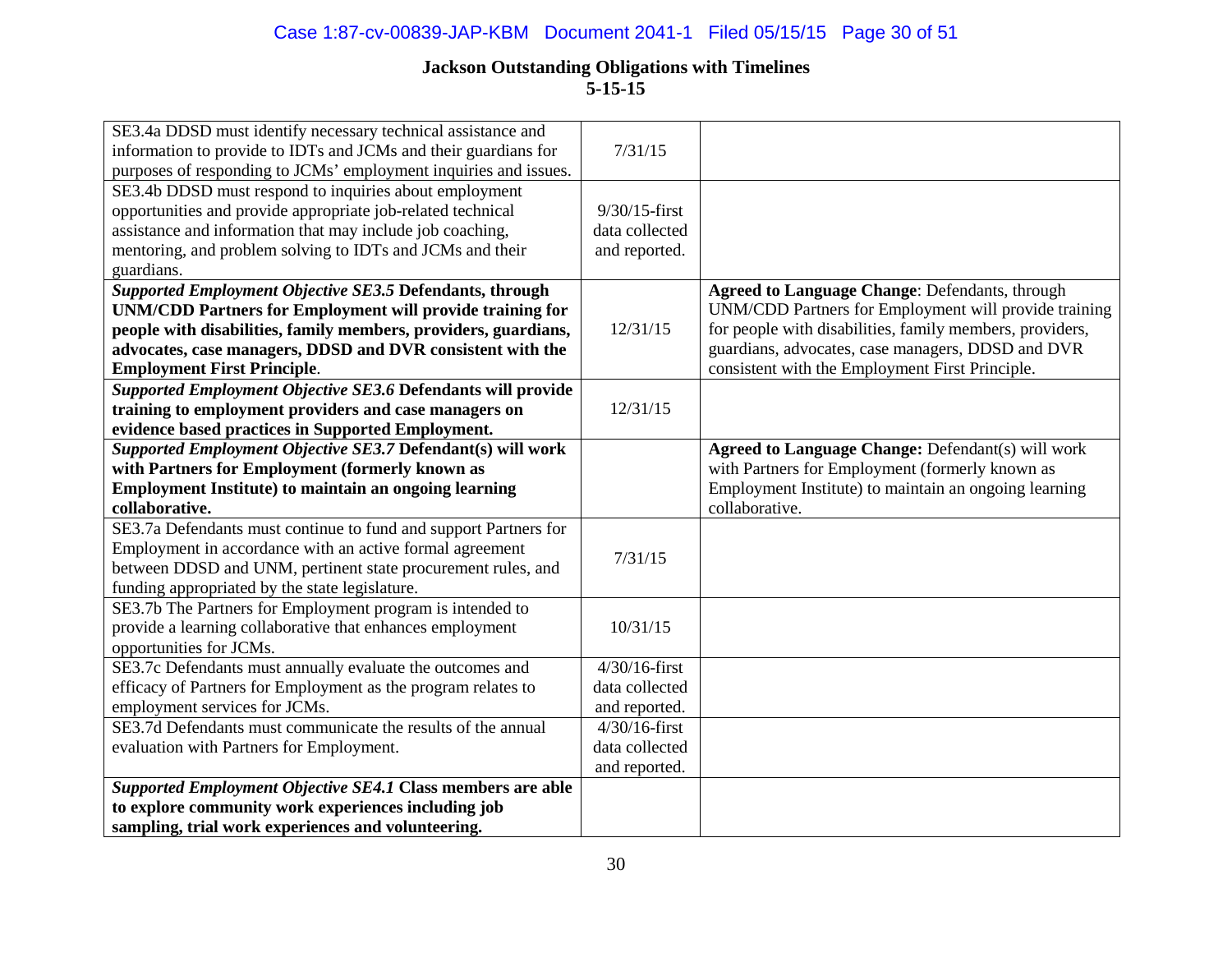| SE4.1a Defendants must identify JCMs who wish to do job<br>sampling, trial work, or volunteering, provided the JCMs have | 9/30/15 |                                                            |
|--------------------------------------------------------------------------------------------------------------------------|---------|------------------------------------------------------------|
| their guardians' consent to do this type of work.                                                                        |         |                                                            |
| SE4.1b Defendants must identify processes that encourage job                                                             |         |                                                            |
| sampling, trial work experience, and volunteer opportunities for                                                         | 9/30/15 |                                                            |
| JCMs identified in SE4.1a.                                                                                               |         |                                                            |
| SE4.1c Defendants must communicate processes identified in                                                               |         |                                                            |
| SE4.1b to JCMs and their guardians, IDTs, case managers, and                                                             | 9/30/15 |                                                            |
| qualified employment providers.                                                                                          |         |                                                            |
| SE4.1d Defendants must ensure that there are qualified                                                                   |         |                                                            |
| employment providers in each region that will afford opportunities                                                       | 4/30/16 |                                                            |
| for job sampling, trial work experiences, and volunteer                                                                  |         |                                                            |
| opportunities for JCMs identified in SE4.1a.                                                                             |         |                                                            |
| Supported Employment Objective SE4.2 Decrease the amount of                                                              |         |                                                            |
| time class members spend in congregated, segregated settings                                                             |         |                                                            |
| for persons with D/D and work with IDTs to promote                                                                       |         |                                                            |
| participation in community activities and generic resources                                                              |         |                                                            |
| that are comparable to those used by non-disabled persons of                                                             |         |                                                            |
| the same age.                                                                                                            |         |                                                            |
| SE4.2a Defendants must identify JCMs who are working in                                                                  |         | <b>Agreed to Language Change: Defendants must identify</b> |
| "congregated, segregated settings for persons with D/D" and who                                                          | 4/30/16 | JCMs who are in "congregated, segregated settings for      |
| do not wish to be in these work settings.                                                                                |         | persons with D/D" and who do not wish to be in these       |
|                                                                                                                          |         | settings.                                                  |
| SE4.2b For those JCMs identified in SE4.2a, Defendants must take                                                         |         | Agreed to Language Change: For those JCMs identified       |
| steps to decrease the amount of time the JCMs spend in                                                                   | 4/30/16 | in SE4.2a, Defendants must take steps to decrease the      |
| congregated, segregated work settings, provided the JCMs'                                                                |         | amount of time the JCMs spend in congregated,              |
| guardians agree.                                                                                                         |         | segregated settings, provided the JCMs' guardians agree.   |
| SE4.2c Defendants must provide education and competency-based                                                            |         | <b>Agreed to Language Change: Defendants must provide</b>  |
| training to IDTs and pertinent personnel concerning the                                                                  |         | education and competency-based training to IDTs and        |
| importance of having JCMs participate in integrated community                                                            | 4/30/16 | pertinent personnel concerning the importance of having    |
| activities (in relation to work) and reducing the time spent by                                                          |         | JCMs participate in integrated community activities and    |
| JCMs in congregated, segregated work settings.                                                                           |         | reducing the time spent by JCMs in congregated,            |
|                                                                                                                          |         | segregated settings.                                       |
|                                                                                                                          |         |                                                            |
| SE4.2d Defendants must annually identify and monitor those                                                               |         | <b>Agreed to Language Change: Defendants must annually</b> |
| JCMs who wish to reduce time spent in congregated segregated                                                             | 4/30/16 | identify and monitor those JCMs who wish to reduce time    |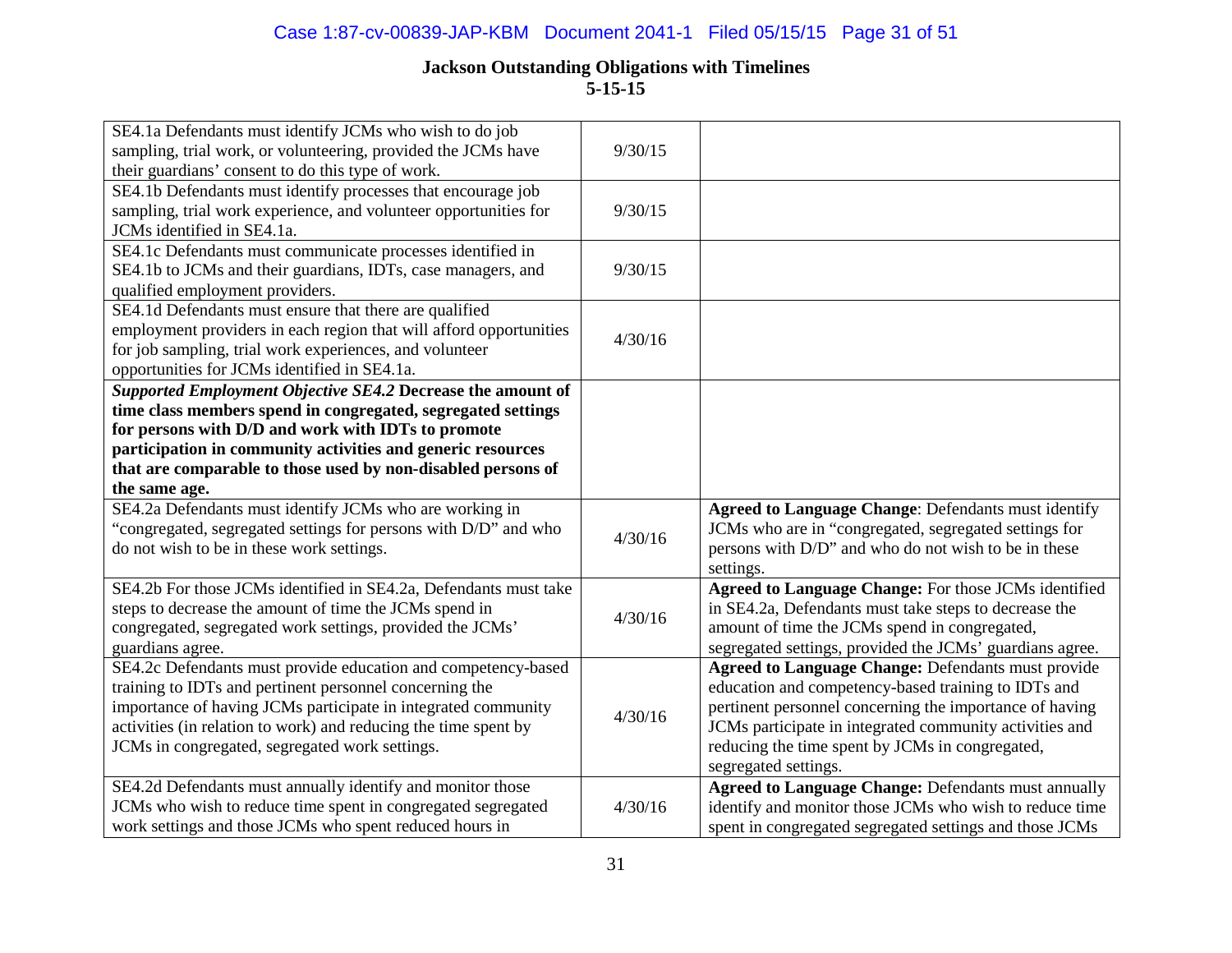## Case 1:87-cv-00839-JAP-KBM Document 2041-1 Filed 05/15/15 Page 32 of 51

| congregated, segregated work settings.                            |        | who spent reduced hours in congregated, segregated<br>settings.                                |
|-------------------------------------------------------------------|--------|------------------------------------------------------------------------------------------------|
| 1997 Plan of Action                                               |        |                                                                                                |
| <b>Training and Technical Assistance</b>                          |        |                                                                                                |
| <b>OUTCOME B CIMS: Incidents of suspected abuse, neglect</b>      |        | The parties agree that S1.1.3 addresses this Desired                                           |
| and exploitation will be reported and investigated according to   |        | Outcome. Therefore S1.1.3 in this plan will supplant                                           |
| the established protocol.                                         |        | this existing obligation.                                                                      |
| ACT 1 Develop training for the Regional Coordinators.             |        |                                                                                                |
| ACT 2 Develop training for the Agency Coordinators.               |        |                                                                                                |
| ACT 3 Develop Incident Management training for agency direct      |        |                                                                                                |
| contact staff.                                                    |        |                                                                                                |
| ACT 4 Develop Incident Management training for DDD staff, case    |        |                                                                                                |
| managers, and agency executive staff.                             |        |                                                                                                |
| ACT 5 Conduct Incident Management training for the Incident       |        |                                                                                                |
| Regional Management Investigators.                                |        |                                                                                                |
| ACT 6 Conduct Incident Management training for the Agency         |        |                                                                                                |
| <b>Incident Management Coordinators</b>                           |        |                                                                                                |
| ACT 7 Conduct Incident Management training for agency direct      |        |                                                                                                |
| service staff.                                                    |        |                                                                                                |
| ACT 8 Conduct Incident Management training for DDD staff, case    |        |                                                                                                |
| managers and agency executive staff.                              |        |                                                                                                |
| ACT 9 Develop, coordinate and/or provide training opportunities   |        |                                                                                                |
| with investigative entities, including but not limited to CYFD    |        |                                                                                                |
| investigators and supervisors, on developmental disabilities,     |        |                                                                                                |
| clinical and programmatic issues related to investigations.       |        |                                                                                                |
| ACT 10 Upon completion of revised Incident Management             |        |                                                                                                |
| System, should the revised joint protocol result in significant   |        |                                                                                                |
| changes to the DD Incident Management System, training will be    |        |                                                                                                |
| developed and provided to those entities requiring such training. |        |                                                                                                |
| <b>OUTCOME E ISP: People will receive appropriate services /</b>  | 8/1/15 | Parties agreed to discuss this further with the                                                |
| supports through integrated and meaningful ISP's                  |        | Community Monitor and the JCA prior to the next                                                |
|                                                                   |        | Quarterly Meeting in June if possible. An update will                                          |
|                                                                   |        | be provided to Honorable Judge Molzen at the<br><b>Quarterly Meeting regarding the status.</b> |
|                                                                   |        |                                                                                                |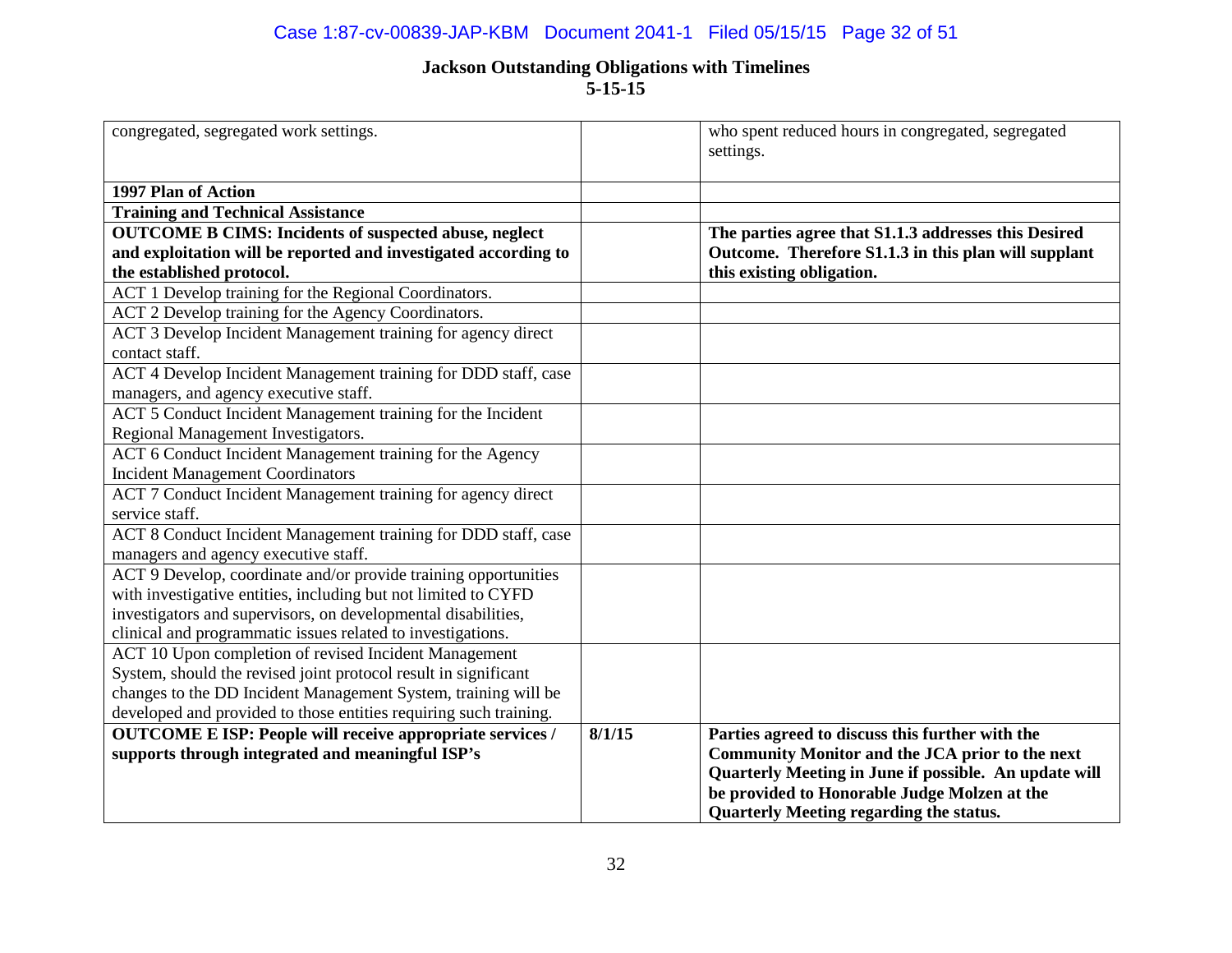## Case 1:87-cv-00839-JAP-KBM Document 2041-1 Filed 05/15/15 Page 33 of 51

| ACT 1 Training module on ISP regulations is developed, piloted        |  |
|-----------------------------------------------------------------------|--|
| and submitted for CAST approval.                                      |  |
| ACT 2 DDD staff, case managers, internal service coordinators         |  |
| and direct service staff of residential, vocational and day           |  |
| habilitation agencies are trained in ISP Regulations.                 |  |
| ACT 3 Training module on the development of relevant goals,           |  |
| objectives and strategies is developed, piloted and submitted for     |  |
| CAST approval.                                                        |  |
| ACT 4 DDD staff, case managers, internal service coordinators         |  |
| and direct service staff of residential, vocational and day           |  |
| habilitation agencies are trained in Goals and Objectives.            |  |
| ACT 5 Training module on "Supporting Individuals with                 |  |
| Challenging Behaviors" is developed and reviewed by CAST and          |  |
| revised as needed.                                                    |  |
| ACT 6 DDD staff, case managers, internal service coordinators         |  |
| and direct service staff is trained in ISP considerations for persons |  |
| with challenging behaviors.                                           |  |
| ACT 7 Regional Offices will continue to provide training and/or       |  |
| technical assistance to select IDT teams on the refinement of the     |  |
| ISP.                                                                  |  |
| ACT 8 Regional Offices will continue to provide training and/or       |  |
| technical assistance through regular meetings with case               |  |
| management or provider agencies.                                      |  |
| ACT 9 Maintain a cadre of certified trainers in each region in the    |  |
| following topics: ISP; Goals and Objectives; Challenging              |  |
| Behavior; Pre-service training                                        |  |
| ACT 10 Provide technical assistance to teams to be selected by the    |  |
| Regional Offices in the refinement of the ISP document, team          |  |
| process, and implementation and documentation of services             |  |
| ACT 11 Provide technical assistance to IDTs selected by the           |  |
| Regional Offices to incorporate into ISPs techniques pertaining to    |  |
| basic sexuality, relationship building and social skills.             |  |
| ACT 12 Provide training to case managers, internal service            |  |
| coordinators and Regional Office staff on basic sexuality and         |  |
| relationship building.                                                |  |
| ACT 13 Train DDD staff on ISP regulations, Goals and                  |  |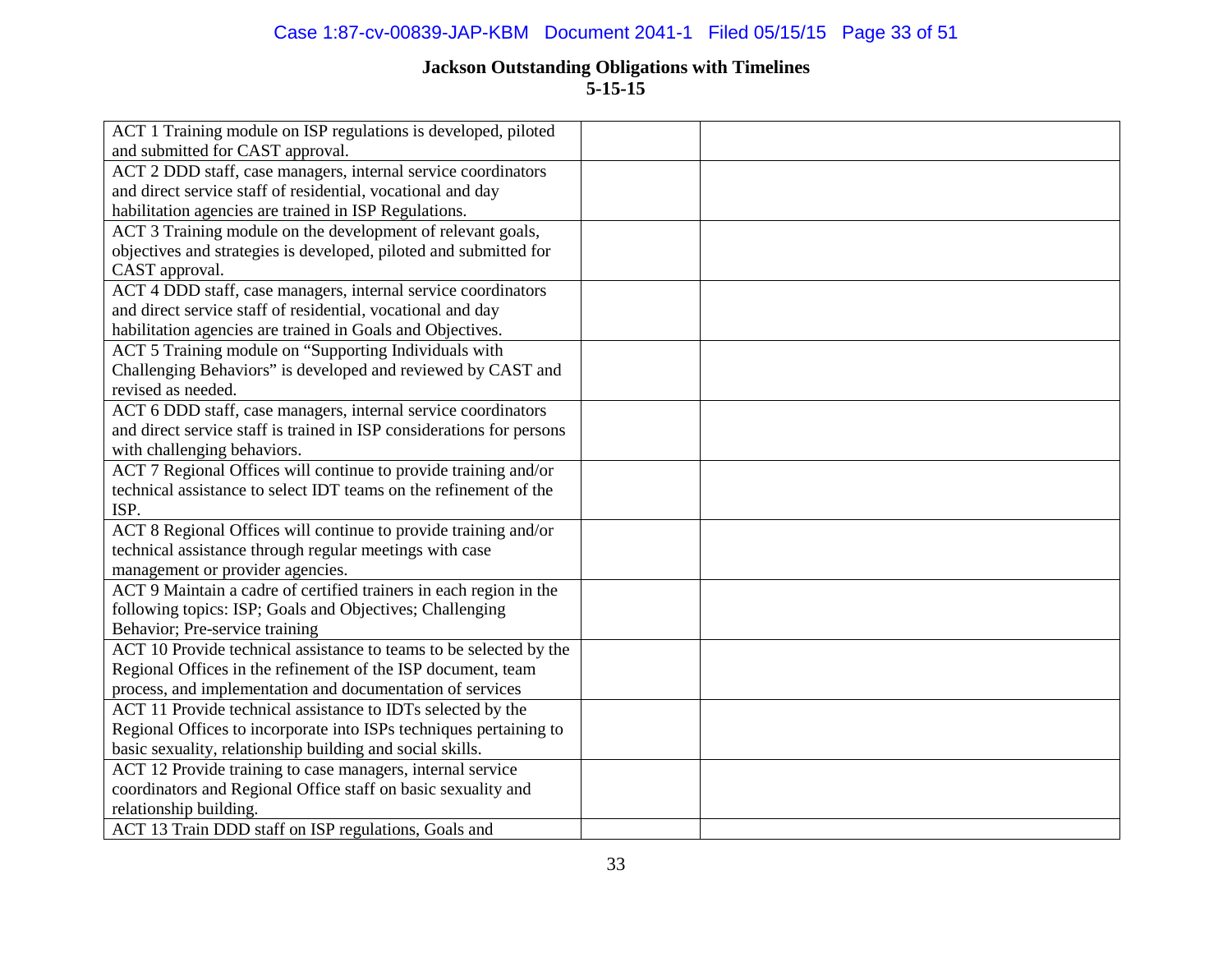### Case 1:87-cv-00839-JAP-KBM Document 2041-1 Filed 05/15/15 Page 34 of 51

| Objectives, Vocational Profiles and Career Development Plans,                                                                 |                                                           |
|-------------------------------------------------------------------------------------------------------------------------------|-----------------------------------------------------------|
| Behavioral Supports, Sexuality Issues of People with DD and                                                                   |                                                           |
| Assistive Technology.                                                                                                         |                                                           |
| ACT 14 Complete regional training on roles and responsibilities of                                                            |                                                           |
| case managers in new service model.                                                                                           |                                                           |
| ACT 15 Train DDD staff on the ISP Guidelines and the                                                                          |                                                           |
| Community Audit protocol and Division Expectations.                                                                           |                                                           |
| ACT 16 Provide training to division and Regional Office staff on                                                              |                                                           |
| the DRP process.                                                                                                              |                                                           |
| ACT 17 Provide training to persons served on the DRP process.                                                                 |                                                           |
| ACT 18 Provide training to parents and guardians on the DRP                                                                   |                                                           |
| process.                                                                                                                      |                                                           |
| ACT 19 Provide training to case managers and other providers on                                                               |                                                           |
| the DRP process.                                                                                                              |                                                           |
| <b>OUTCOME K ASSISTIVE TECHNOLOGY: People will have</b>                                                                       | The parties are discussing the Defendants' latest         |
| access to appropriate Assistive Technology                                                                                    | Disengagement offer submitted to Plaintiffs' on 5/7/15.   |
|                                                                                                                               | Plaintiffs' response is due 5/22/15 and the parties' goal |
|                                                                                                                               | is to resolve this by June2, 2015.                        |
| ACT 1 Review NET modules and modify as necessary consistent                                                                   |                                                           |
| with statewide approach, conduct other training for providers.                                                                |                                                           |
| (Two sessions in each region. Videotape training sessions for                                                                 |                                                           |
| future training).                                                                                                             |                                                           |
| ACT 2 Train Regional Office staff responsible for budget approval                                                             |                                                           |
| in the participatory approach and funding preference in speech                                                                |                                                           |
| therapy services.                                                                                                             |                                                           |
| ACT 3 Under the supervision of the AT consultants, training                                                                   |                                                           |
| entities contracting with the DDD will provide AT training,                                                                   |                                                           |
| including augmentative communication, environmental access and                                                                |                                                           |
|                                                                                                                               |                                                           |
| control, and enhanced mobility to IDT's that incorporate the                                                                  |                                                           |
| principles of full participation of even the most severely disabled                                                           |                                                           |
| individuals.                                                                                                                  |                                                           |
| ACT 4 Develop regional capacity of licensed therapists and other                                                              |                                                           |
| IDT members in various aspects of AT by training persons through                                                              |                                                           |
| the development of AT supports for specific individuals.                                                                      |                                                           |
| ACT 5 Follow former Los Lunas residents who participated in the<br>Center's Eating and Swallowing clinics to assure that meal |                                                           |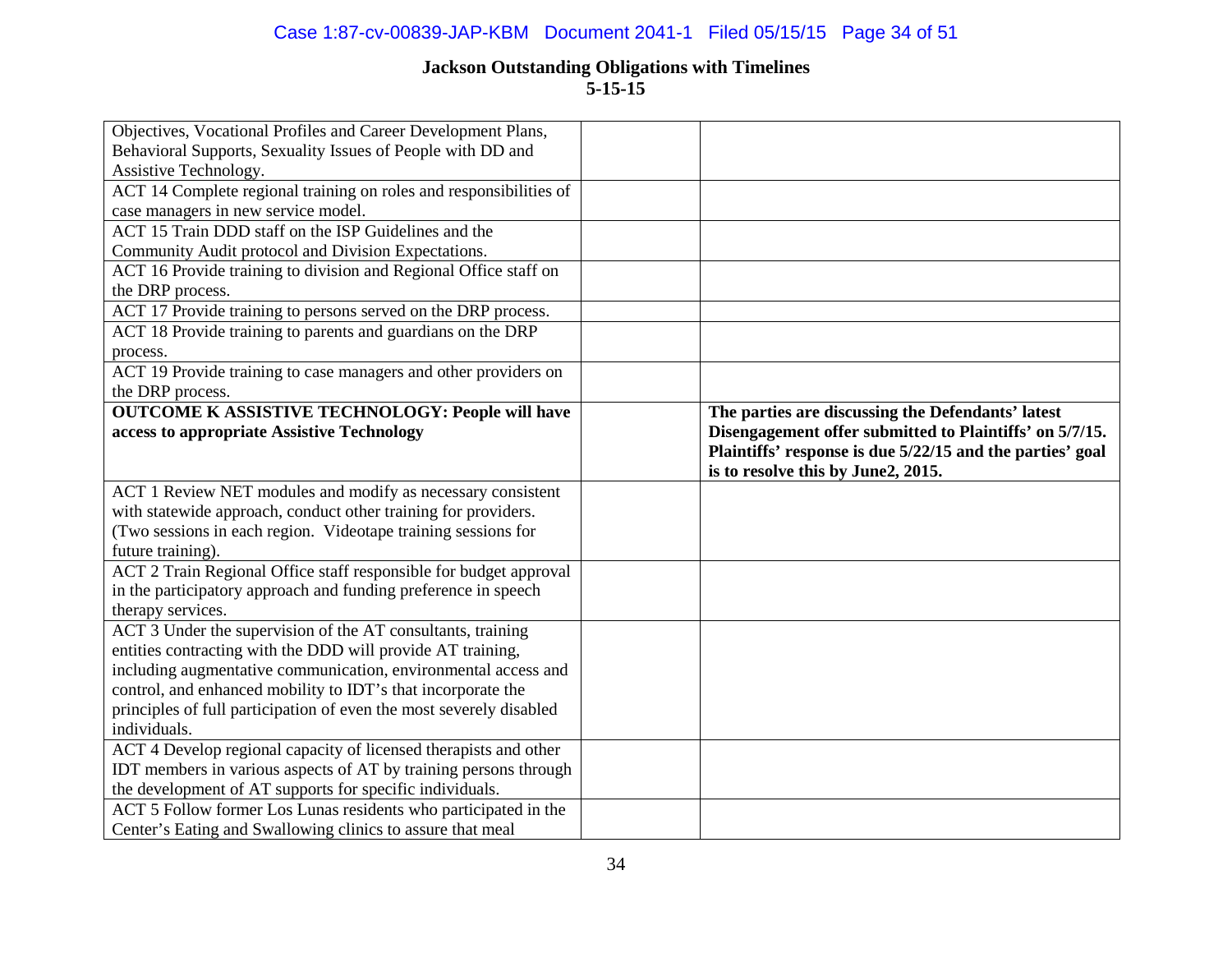## Case 1:87-cv-00839-JAP-KBM Document 2041-1 Filed 05/15/15 Page 35 of 51

# **Jackson Outstanding Obligations with Timelines**

**5-15-15**

| programs are maintained. If they are not (but are still                        |        |                                                       |
|--------------------------------------------------------------------------------|--------|-------------------------------------------------------|
| recommended), offer consultation and training.                                 |        |                                                       |
| ACT 6 Working with other training providers, establish a team of               |        |                                                       |
| licensed therapists and others in each region and develop the                  |        |                                                       |
| knowledge necessary to provide AT services locally. Activities                 |        |                                                       |
| will include AT services designed for at least 2 persons per region.           |        |                                                       |
| The method of team development will be on the job training led by              |        |                                                       |
| Stuart, et al. (DDD will identify persons to be served. Regional               |        |                                                       |
| Office will recruit team members.)                                             |        |                                                       |
| ACT 7 Disseminate information on the participatory approach to                 |        |                                                       |
| all Waiver speech providers and other interested parties including             |        |                                                       |
| case managers through mandatory training. Establish this preferred             |        |                                                       |
| approach as mandatory through the Plan of Care budget process.                 |        |                                                       |
| <b>Individual Service Planning</b>                                             | 8/1/15 | Addressed in Evaluative Components H4.3b, S3.1c-d,    |
| <b>OUTCOME C: Identify and correct ISP deficiencies, both</b>                  |        | S3.2a-c, S3.3a-c, S3.4a-d, S3.5a-c, S3.6a-b, S5.3a-c, |
| individual and systemic, using the community audit                             |        | SE1.5a, SE1.6. Parties agreed to discuss this further |
| information                                                                    |        | with the Community Monitor and the JCA prior to the   |
|                                                                                |        | next Quarterly Meeting in June if possible. An update |
|                                                                                |        | will be provided to Honorable Judge Molzen at the     |
|                                                                                |        | Quarterly Meeting regarding the status.               |
| ACT 1 Submit community audit recommendations to the                            |        |                                                       |
| appropriate case managers for review and discussion with the IDT.              |        |                                                       |
| ACT 2 IDTs will review and incorporate audit recommendations                   |        |                                                       |
| with which the DD Division agrees into the ISP.                                |        |                                                       |
| ACT 3 Each Regional Office will develop a Plan of Action to                    |        |                                                       |
| correct systemic ISP deficiencies identified for that region in the            |        |                                                       |
| Annual Community Audit Report.                                                 |        |                                                       |
| ACT 4 The Corrective Action Plan will be incorporated into the                 |        |                                                       |
| Regional Office Plans upon approval of the Regional Office                     |        |                                                       |
| <b>Bureau Director.</b>                                                        |        |                                                       |
| ACT 5 Regional Office Plan revisions will be forwarded to the DD               |        |                                                       |
| Division.                                                                      |        |                                                       |
| ACT 6 The DD Division will incorporate the Regional Office Plan                |        |                                                       |
| revisions into its plan for implementation of the community audit              |        |                                                       |
|                                                                                |        |                                                       |
| recommendations.<br>ACT 7 Divisional-training initiatives will be developed to |        |                                                       |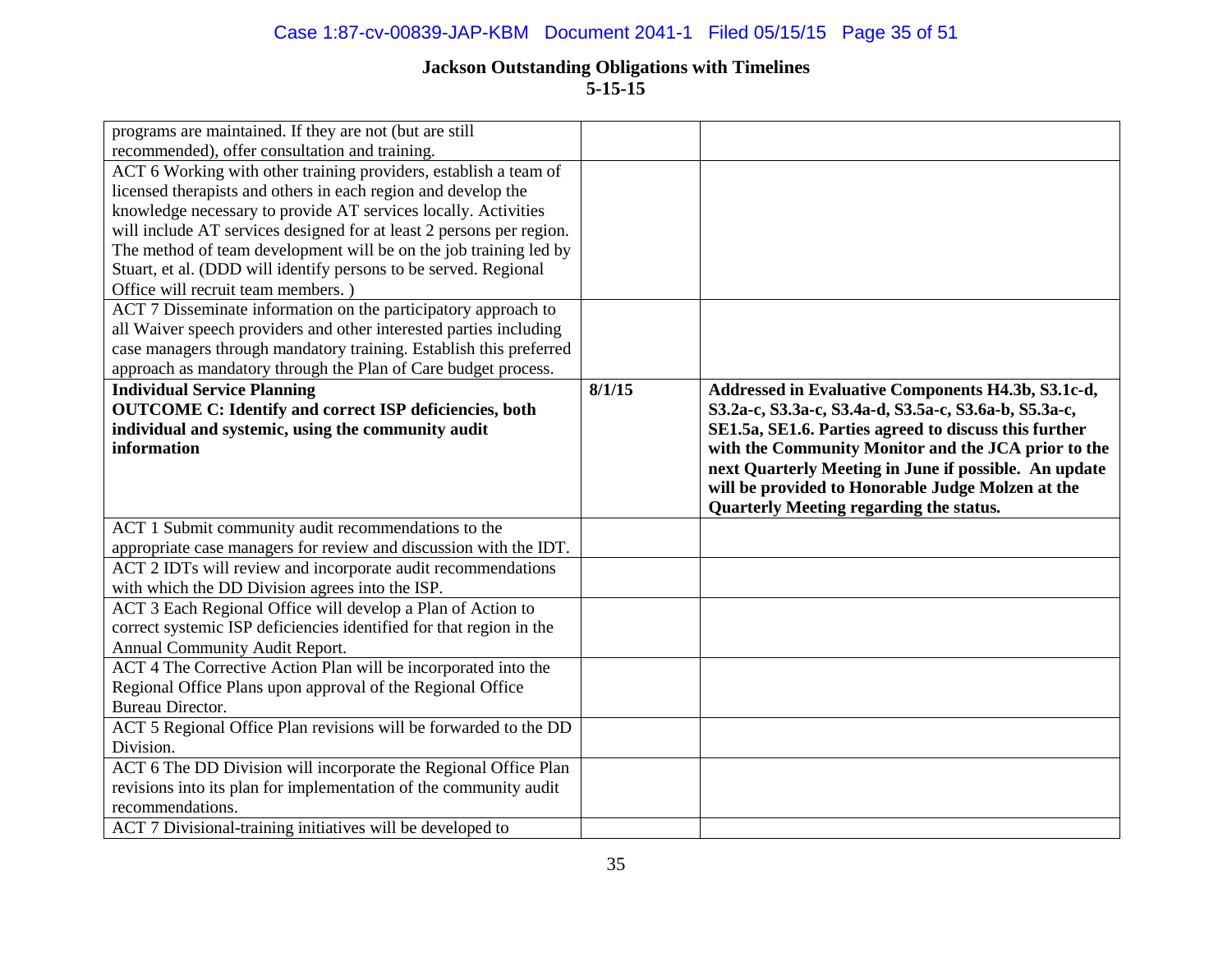### Case 1:87-cv-00839-JAP-KBM Document 2041-1 Filed 05/15/15 Page 36 of 51

| remediate systemic ISP deficiencies, if necessary.                    |                                                                                                                                                                                                                  |
|-----------------------------------------------------------------------|------------------------------------------------------------------------------------------------------------------------------------------------------------------------------------------------------------------|
| ACT 8 ISP training initiatives will be incorporated in to the overall |                                                                                                                                                                                                                  |
| Division plan to implement community audit recommendations.           |                                                                                                                                                                                                                  |
| ACT 9 ISP Training will be provided within each region, if            |                                                                                                                                                                                                                  |
| necessary.                                                            |                                                                                                                                                                                                                  |
| <b>Assistive Technology</b>                                           | The parties are discussing the Defendants' latest<br>Disengagement offer submitted to Plaintiffs' on 5/7/15.<br>Plaintiffs' response is due 5/22/15 and the parties' goal<br>is to resolve this by June 2, 2015. |
| <b>OUTCOME A: Enhance and expand the Assistive Technology</b>         |                                                                                                                                                                                                                  |
| Initiative statewide.                                                 |                                                                                                                                                                                                                  |
| ACT 1 Establish LLCP as the manager of the Assistive                  |                                                                                                                                                                                                                  |
| Technology Initiative Statewide.                                      |                                                                                                                                                                                                                  |
| ACT 2 Hire staff for Assistive Technology Initiative: 1 FTE           |                                                                                                                                                                                                                  |
| Speech/Language Pathologist, 1 FTE Occupational Therapist 1           |                                                                                                                                                                                                                  |
| FTE Physical Therapist 1 FTE Adaptive Equipment Specialist 1          |                                                                                                                                                                                                                  |
| FTE Upholsterer                                                       |                                                                                                                                                                                                                  |
| ACT 3 Retain Sheila Stuart for purposes of technical assistance       |                                                                                                                                                                                                                  |
| and training. Also, a specialist in seating/mobility/Assistive        |                                                                                                                                                                                                                  |
| Technology will be retained.                                          |                                                                                                                                                                                                                  |
| ACT 4 Transfer all Assistive Technology equipment used on the         |                                                                                                                                                                                                                  |
| Los Lunas institution to the LLCP.                                    |                                                                                                                                                                                                                  |
| ACT 5 Develop statewide policy and guidelines for Assistive           |                                                                                                                                                                                                                  |
| Technology.                                                           |                                                                                                                                                                                                                  |
| ACT 6 Establish participatory approach (including individual          |                                                                                                                                                                                                                  |
| dictionaries, 24-hour communication systems and interactive           |                                                                                                                                                                                                                  |
| systems) to communication services; adopted by the DDD as their       |                                                                                                                                                                                                                  |
| preferred approach. (a) Memo from DD Director to establish            |                                                                                                                                                                                                                  |
| mandate for participatory approach on the preferred approach.         |                                                                                                                                                                                                                  |
| ACT 7 Develop a training manual on the participatory approach.        |                                                                                                                                                                                                                  |
| ACT 8 Disseminate information on the participatory approach to        |                                                                                                                                                                                                                  |
| all Waiver speech providers and other interested parties including    |                                                                                                                                                                                                                  |
| case managers through mandatory training. Establish this preferred    |                                                                                                                                                                                                                  |
| approach as mandatory through the Plan of Care budget process.        |                                                                                                                                                                                                                  |
| ACT 9 Train Regional Office staff responsible for budget approval     |                                                                                                                                                                                                                  |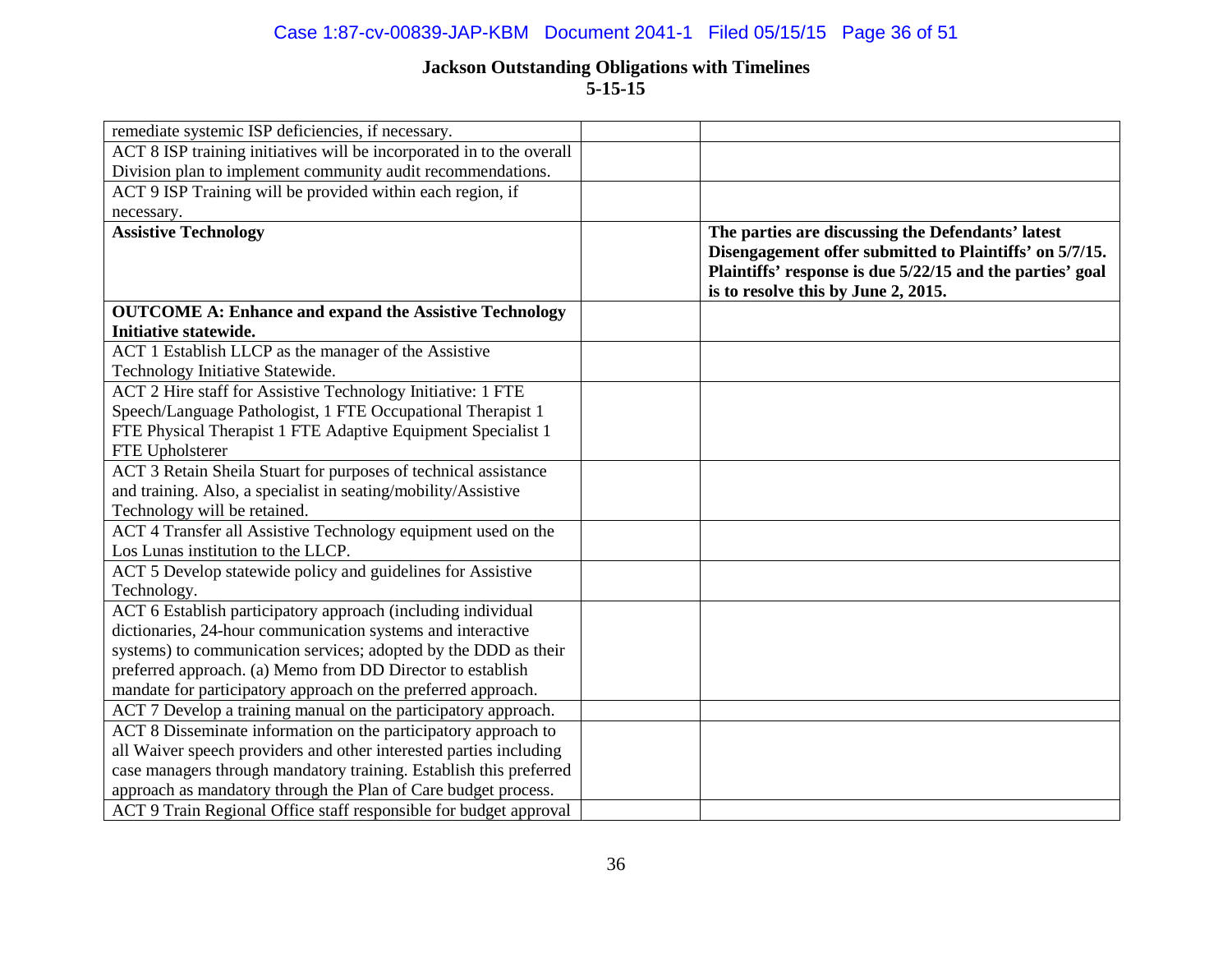| in the participatory approach and funding preference in speech        |  |
|-----------------------------------------------------------------------|--|
| therapy services. (a) Review and modify waiver service definitions    |  |
| for Speech, Physical and Occupational Therapies to include non-       |  |
| face-to-face, but client specific services that allow for the         |  |
| application of Assistive Technology supports.                         |  |
| ACT 10 Assure that approach, strategy, training and devices           |  |
| developed within the AT/Augmentative Communication paradigm           |  |
| shift are utilized as appropriate in all settings for the consumers.  |  |
| (a) Review NET modules and modify as necessary consistent with        |  |
| statewide approach, conduct other training for providers. (Two        |  |
| sessions in each region. Videotape training sessions for future       |  |
| training.); (b) Amend FY99 contracts and future Medicaid              |  |
| Provider Agreements to mandate AT use in all appropriate              |  |
| settings.                                                             |  |
| ACT 11 Develop low-tech communication devices; purchase,              |  |
| modify, fabricate and make these available statewide. This            |  |
| approach does not preclude use of more sophisticated devices          |  |
| where appropriate. (a) Establish a fund to assist in the purchase of  |  |
| devices.                                                              |  |
| ACT 12 Establish the Los Lunas AT project as a center for advice      |  |
| and technical assistance including toll-free telephone access, E-     |  |
| mail, Web Page and brochures.                                         |  |
| ACT 13 Develop low-tech devices (other than communication),           |  |
| purchase, modify and fabricate these and make them available          |  |
| statewide. This approach does not preclude use of more                |  |
| sophisticated devices where appropriate. (a) Establish a fund to      |  |
| assist in the purchase of these devices.                              |  |
| ACT 14 Develop a day program demonstration site within the Los        |  |
| Lunas Community Program to include AT in the areas of                 |  |
| communication, mobility, environmental access and positioning.        |  |
| The LLCP site will be available for statewide training and            |  |
| observation. Keep data on the development of the demonstration        |  |
| site. (a) Offer grants to establish additional demonstration sites in |  |
| the Regions (at least two sites).                                     |  |
| ACT 15 Develop residential demonstration site within the Los          |  |
| Lunas Community Program to include AT in the areas of                 |  |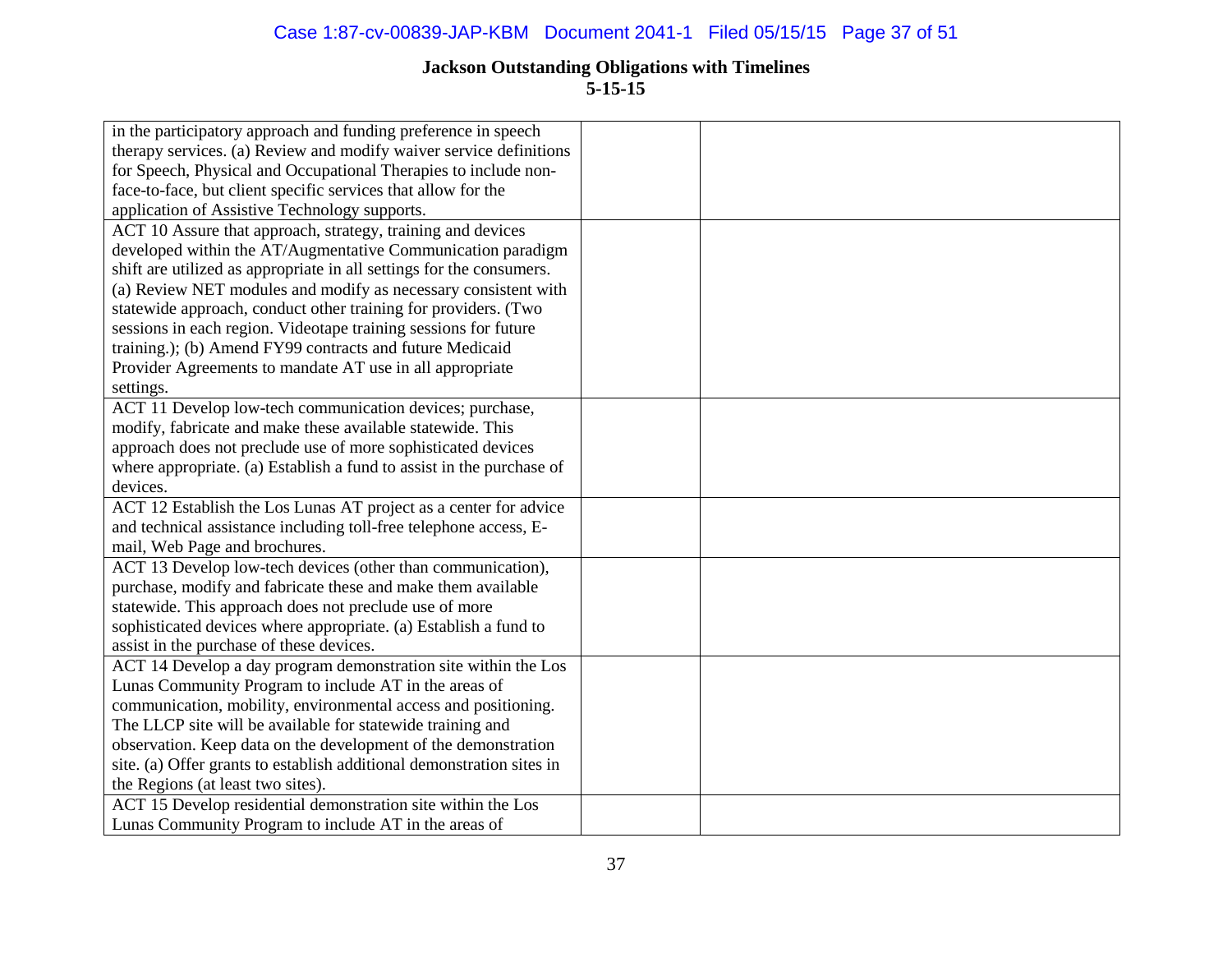| communication, mobility, environmental access and positioning.        |  |
|-----------------------------------------------------------------------|--|
| Make site available for statewide training and observation. Keep      |  |
| data on the development of the demonstration site. (a) Offer grants   |  |
| to establish additional demonstration sites in the Regions (at least  |  |
| two sites).                                                           |  |
| ACT 16 Demonstrate how AT assessment and services can assist          |  |
| in supported employment.                                              |  |
| ACT 17 Establish mobile services to repair, modify and assess         |  |
| seating systems and other AT. Make six trips throughout New           |  |
| Mexico in one year. Establish multi-disciplinary teams to travel      |  |
| with the mobile services.                                             |  |
| ACT 18 Establish power mobility evaluation and training capacity      |  |
| at the AT Center.                                                     |  |
| ACT 19 Provide on-site repair for mobility systems and other AT       |  |
| devices.                                                              |  |
| ACT 20 Purchase augmentative communication and other AT               |  |
| devices for use at the AT Center. Ongoing upgrades required.          |  |
| ACT 21 Establish utilization and other data collection                |  |
| mechanisms, including a journal and pictures.                         |  |
| ACT 22 Develop regional capacity of licensed therapists and other     |  |
| IDT members in various aspects of AT by training persons through      |  |
| the development of AT supports for specific individuals. At least     |  |
| two of the persons for whom AT supports are designed will be          |  |
| formerly institutionalized persons. Ongoing upgrades required. (a)    |  |
| Assure consistency of AT messages and philosophy by having            |  |
| Sheila Stuart review and modify training materials of other           |  |
| training providers under contract with DDD. (b) Working with          |  |
| other training providers, establish a team of licensed therapists and |  |
| others in each region and develop the knowledge necessary to          |  |
| provide AT services locally. Activities will include AT services      |  |
| designed for at least 2 persons per region. The method of team        |  |
| development will be on the job training led by Stuart, et al. (DDD    |  |
| will identify persons to be served. Regional office will recruit      |  |
| team members).                                                        |  |
| ACT 23 Follow former Los Lunas residents who participated in          |  |
| the Center's Eating and Swallowing clinics to assure that meal        |  |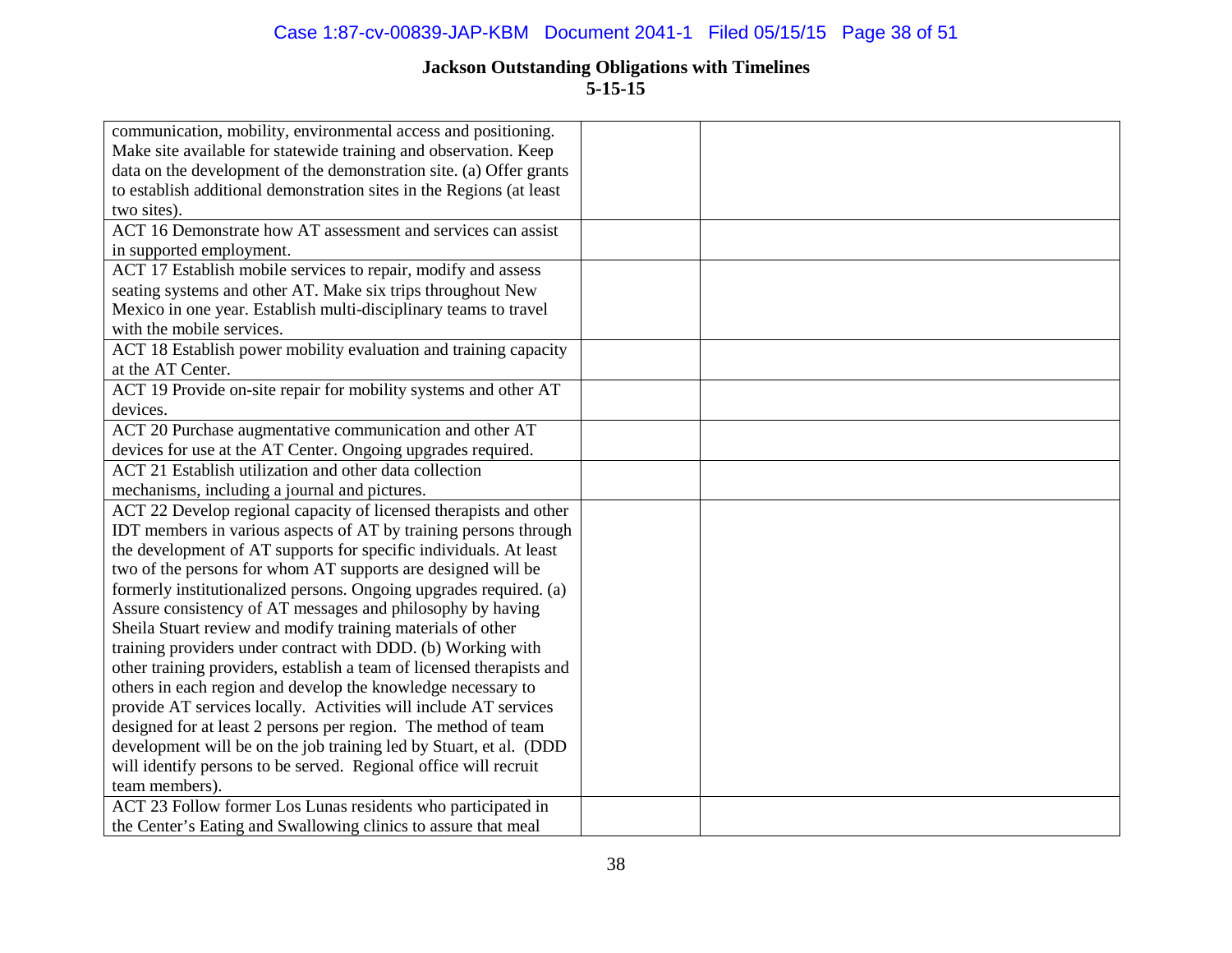## Case 1:87-cv-00839-JAP-KBM Document 2041-1 Filed 05/15/15 Page 39 of 51

| programs are maintained. If they are not (but are still          |        |                                                                                                                                               |
|------------------------------------------------------------------|--------|-----------------------------------------------------------------------------------------------------------------------------------------------|
| recommended), offer consultation and training.                   |        |                                                                                                                                               |
| ACT 24 Write policy and procedure manual for Assistive           |        |                                                                                                                                               |
| Technology that can be disseminated to other agencies.           |        |                                                                                                                                               |
| ACT 25 Complete business plans that will address the question of |        |                                                                                                                                               |
| revenue generation for initiatives.                              |        |                                                                                                                                               |
| ACT 26 Research the use of federal funds (i.e., Tech Act) to     |        |                                                                                                                                               |
| support the activities of this plan.                             |        |                                                                                                                                               |
| 2005 Appendix A to the Plan of Action                            |        |                                                                                                                                               |
| <b>DIVISION OF VOCATIONAL REHABILITATION</b>                     | 8/1/15 | ** By the stated date, the parties will work together to<br>stipulate to alternative actions to supplant the<br>requirements of this section. |
| DVR1 Annually, DVR will target outcomes, in conjunction with     |        |                                                                                                                                               |
| LTSD, for specific Jackson class members who have work goals     |        |                                                                                                                                               |
| but who are not working and collaborate with LTSD to obtain      |        |                                                                                                                                               |
| employment for them.                                             |        |                                                                                                                                               |
| DVR2 DVR will take referrals for certain Jackson class members   |        |                                                                                                                                               |
| and take the lead in getting an employment profile done to       |        |                                                                                                                                               |
| establish a blue print for job development. DVR will assist in   |        |                                                                                                                                               |
| obtaining employment in conjunction with LTSD.                   |        |                                                                                                                                               |
| DVR3 DVR and LTSD will use creative approaches to getting        |        |                                                                                                                                               |
| jobs for Jackson class members with significant disabilities and |        |                                                                                                                                               |
| seek methods of providing incentives through innovation          |        |                                                                                                                                               |
| contracts.                                                       |        |                                                                                                                                               |
| DVR4 DVR will participate in selected team meetings of the       |        |                                                                                                                                               |
| "119" individuals whose teams are not supportive of work and     |        |                                                                                                                                               |
| assist individuals to consider other providers if necessary. DVR |        |                                                                                                                                               |
| will ideally be provided 8-10 weeks notice, but in no event less |        |                                                                                                                                               |
| than 4 weeks notice, of these meetings.                          |        |                                                                                                                                               |
| DVR5 DVR will take the lead in developing and implementing       |        |                                                                                                                                               |
| quality vocational profiles for Jackson class members who do not |        |                                                                                                                                               |
| have an updated one.                                             |        |                                                                                                                                               |
| DVR6 DVR will ensure that all liaisons understand their role as  |        |                                                                                                                                               |
| facilitators of employment for individuals with significant      |        |                                                                                                                                               |
| disabilities.                                                    |        |                                                                                                                                               |
| DVR7 DVR will co-sponsor training for key stakeholders on        |        |                                                                                                                                               |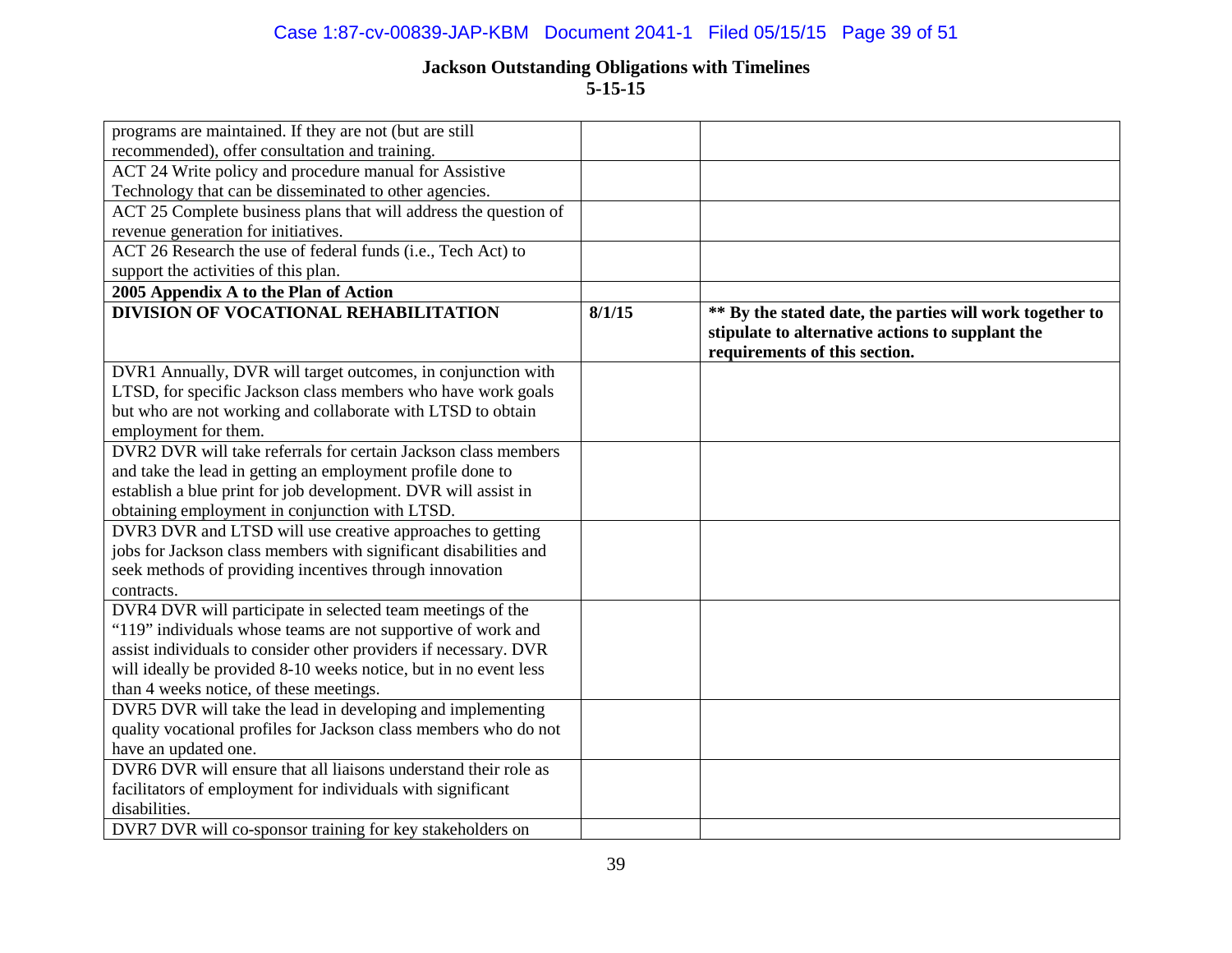## Case 1:87-cv-00839-JAP-KBM Document 2041-1 Filed 05/15/15 Page 40 of 51

| quality employment outcomes, innovative approaches, best           |        |                                                                                                                                               |
|--------------------------------------------------------------------|--------|-----------------------------------------------------------------------------------------------------------------------------------------------|
| practices, employer negotiations.                                  |        |                                                                                                                                               |
| DVR8 DVR will do case reviews at the local level and collaborate   |        |                                                                                                                                               |
| with LTSD to solve individual and systemic issues.                 |        |                                                                                                                                               |
| <b>MEANINGFUL DAY SERVICES</b>                                     | 8/1/15 | ** By the stated date, the parties will work together to<br>stipulate to alternative actions to supplant the<br>requirements of this section. |
| DS1 LTSD will implement the Rucker plan, as operationalized by     |        |                                                                                                                                               |
| the meaningful day work group chaired by the community             |        |                                                                                                                                               |
| monitor.                                                           |        |                                                                                                                                               |
| DS2 LTSD will work with plaintiffs, monitors, etc., to establish a |        |                                                                                                                                               |
| measurable definition of a meaningful day.                         |        |                                                                                                                                               |
| DS3 Establish criteria for teams as to what constitutes a          |        |                                                                                                                                               |
| meaningful day for retired individuals.                            |        |                                                                                                                                               |
| DS4 Based upon the definition of meaningful day, LTSD will         |        |                                                                                                                                               |
| develop measurable outcome indicators for improvement.             |        |                                                                                                                                               |
| DS5 LTSD will develop and implement consequences for case          |        |                                                                                                                                               |
| managers and their agencies for failure to carry out DOH policies  |        |                                                                                                                                               |
| regarding meaningful day services.                                 |        |                                                                                                                                               |
| DS6 LTSD will retain a full time equivalent qualified expert(s)    |        |                                                                                                                                               |
| who will lead the meaningful day and employment initiatives. This  |        |                                                                                                                                               |
| person will also oversee the work of two full time lead staff      |        |                                                                                                                                               |
| persons: one in the area of meaningful day and one in the area of  |        |                                                                                                                                               |
| supported employment.                                              |        |                                                                                                                                               |
| DS7 LTSD will increase the full time equivalent (FTE) assigned to  |        |                                                                                                                                               |
| each region (at least 1 FTE in each region and 2 in Metro) to work |        |                                                                                                                                               |
| exclusively on meaningful day. LTSD will increase the full time    |        |                                                                                                                                               |
| equivalent assigned to each region (at least 1 FTE in each region  |        |                                                                                                                                               |
| and 2 in Metro) to work exclusively on supported employment.       |        |                                                                                                                                               |
| DS8 LTSD will increase the expectations and demands for            |        |                                                                                                                                               |
| providers of day services other than work in line with the         |        |                                                                                                                                               |
| meaningful day definition and outcome indicators developed by      |        |                                                                                                                                               |
| the meaningful day work group.                                     |        |                                                                                                                                               |
| DS9 Develop criteria outlining competencies for staff involved in  |        |                                                                                                                                               |
| meaningful day area.                                               |        |                                                                                                                                               |
| DS10 Develop rigorous performance expectations that are            |        |                                                                                                                                               |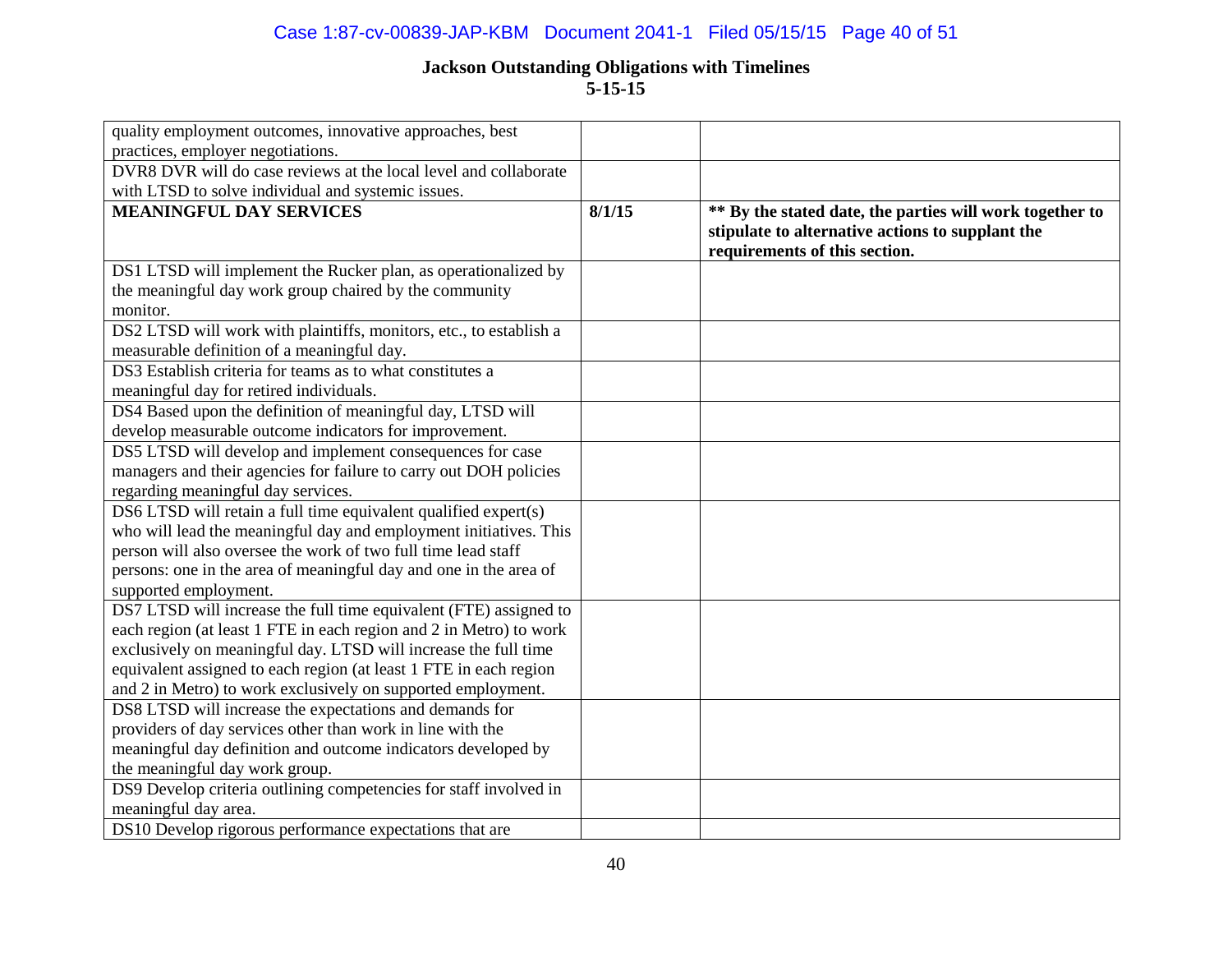## Case 1:87-cv-00839-JAP-KBM Document 2041-1 Filed 05/15/15 Page 41 of 51

| measurable for all staff and providers involved in meaningful day |                                                          |
|-------------------------------------------------------------------|----------------------------------------------------------|
| and enforce them.                                                 |                                                          |
| DS11 Performance-based contracts will be developed,               |                                                          |
| implemented, and enforced.                                        |                                                          |
| DS12 LTSD will design and implement a pilot which will            |                                                          |
| determine how to best tie reimbursement to accomplishments.       |                                                          |
| DS13 Results of the pilot will be used to inform the rate         |                                                          |
| methodology and sustain the practice of payments being tied to    |                                                          |
| accomplishments.                                                  |                                                          |
| DS14 Provide incentives for innovation.                           |                                                          |
| DS15 Give teams/providers technical assistance when they request  |                                                          |
| it.                                                               |                                                          |
| DS16 With assistance from the Internal Monitor identify an        |                                                          |
| individual/organization with expertise to continue the work begun |                                                          |
| by Lyn Rucker to improve day services in line with the meaningful |                                                          |
| day definition and outcome indicators developed by the            |                                                          |
| meaningful day work group.                                        |                                                          |
| DS17 Based upon the completed day services plan undertake the     |                                                          |
| required evaluation of manpower and seek needed funds.            |                                                          |
| <b>JSD Continuous Improvement</b>                                 | **Defendants' position is that Continuous                |
|                                                                   | <b>Improvement is addressed in Evaluative Components</b> |
|                                                                   | S5.1, S5.2. S5.4. Defendants propose to treat this like  |
|                                                                   | other outdated obligations (CM, Meaningful Day).         |
|                                                                   | Plaintiffs do not agree. The parties will meet with the  |
|                                                                   | <b>Community Monitor and JCA prior to the June 2015</b>  |
|                                                                   | Quarterly Meeting and report to Judge Molzen at the      |
|                                                                   | June meeting.                                            |
| <b>ISP JSD Paragraph 35</b>                                       |                                                          |
| Metro:                                                            |                                                          |
| <b>Total Program Adequate</b>                                     | Disengaged in previous motion Doc. 1949                  |
| Adequate Use of Generic Services                                  |                                                          |
| Person Integrated Into Community                                  |                                                          |
| Southeast:                                                        |                                                          |
| <b>Total Program Adequate</b>                                     |                                                          |
| Southwest:                                                        |                                                          |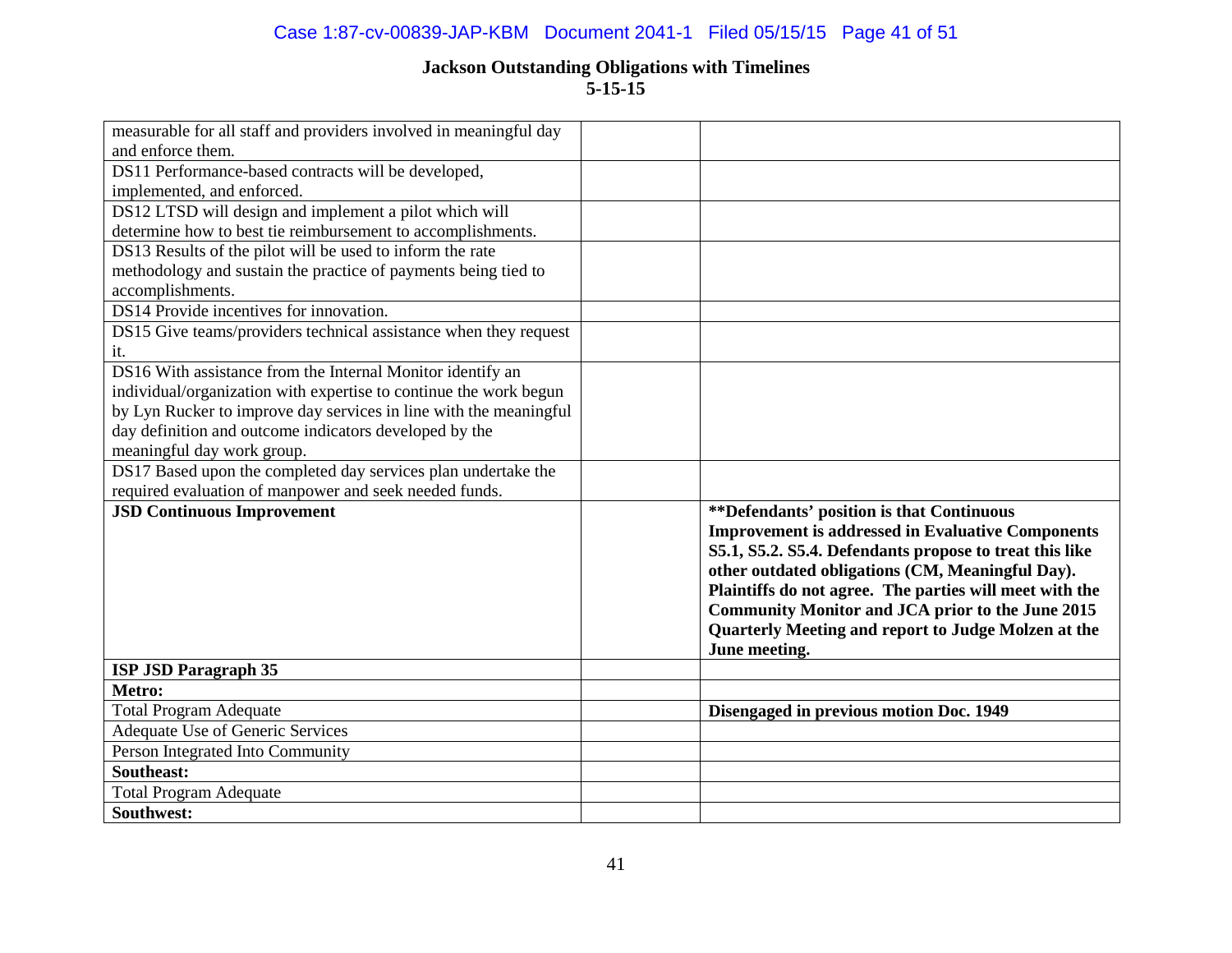## Case 1:87-cv-00839-JAP-KBM Document 2041-1 Filed 05/15/15 Page 42 of 51

| Person Integrated into Community                                     |          |                                                                                                                                                                                                               |
|----------------------------------------------------------------------|----------|---------------------------------------------------------------------------------------------------------------------------------------------------------------------------------------------------------------|
| <b>Behavioral Supports JSD Paragraph 36</b>                          |          |                                                                                                                                                                                                               |
| Northeast:                                                           |          |                                                                                                                                                                                                               |
| Behavior Services Integrated into ISP                                |          |                                                                                                                                                                                                               |
| Northwest:                                                           |          |                                                                                                                                                                                                               |
| Behavior Services Integrated into ISP                                |          |                                                                                                                                                                                                               |
| <b>Southeast:</b>                                                    |          |                                                                                                                                                                                                               |
| <b>Person Receive Behavior Services</b>                              |          |                                                                                                                                                                                                               |
| <b>Southwest:</b>                                                    |          |                                                                                                                                                                                                               |
| Behavior Services Integrated into ISP                                |          |                                                                                                                                                                                                               |
| <b>Supported Employment JSD Paragraph 37</b>                         |          |                                                                                                                                                                                                               |
| Metro:                                                               |          |                                                                                                                                                                                                               |
| Have Career Development Plan                                         |          |                                                                                                                                                                                                               |
| Person Receive Employment Services                                   |          |                                                                                                                                                                                                               |
| Northeast:                                                           |          |                                                                                                                                                                                                               |
| Have Career Development Plan                                         |          |                                                                                                                                                                                                               |
| <b>Person Receive Employment Services</b>                            |          |                                                                                                                                                                                                               |
| Southwest:                                                           |          |                                                                                                                                                                                                               |
| Have Career Development Plan                                         |          |                                                                                                                                                                                                               |
| Person Receive Employment Services                                   |          |                                                                                                                                                                                                               |
| <b>1998 Audit Recommendations</b>                                    | 12/31/15 | According to the court's order, Defendants must<br>demonstrate compliance with all 25 recommendations.<br>Defendants are currently meeting with the JCA to<br>discuss how to demonstrate compliance with all. |
| 6. Audit Recommendation No. 6                                        |          |                                                                                                                                                                                                               |
| On or before September 30, 1999, a formal rate study on Case         |          |                                                                                                                                                                                                               |
| Management must be undertaken by the DOH/DDSD. Findings of           |          |                                                                                                                                                                                                               |
| the study must be implemented in the fiscal year 2001 Case           |          |                                                                                                                                                                                                               |
| Management Provider Contracts/Provider Agreements. A formal          |          |                                                                                                                                                                                                               |
| mechanism must be established by the DOH/DDSD to solicit (and        |          |                                                                                                                                                                                                               |
| insure) input into the rate setting methodology by the leadership of |          |                                                                                                                                                                                                               |
| Case Management Agencies that have exhibited over time their         |          |                                                                                                                                                                                                               |
| capacity and expertise in meeting Jackson and the regulations and    |          |                                                                                                                                                                                                               |
| requirements. Rates must be sufficient to cover the cost of          |          |                                                                                                                                                                                                               |
| adequate internal quality control and supervision. Caseload ratios   |          |                                                                                                                                                                                                               |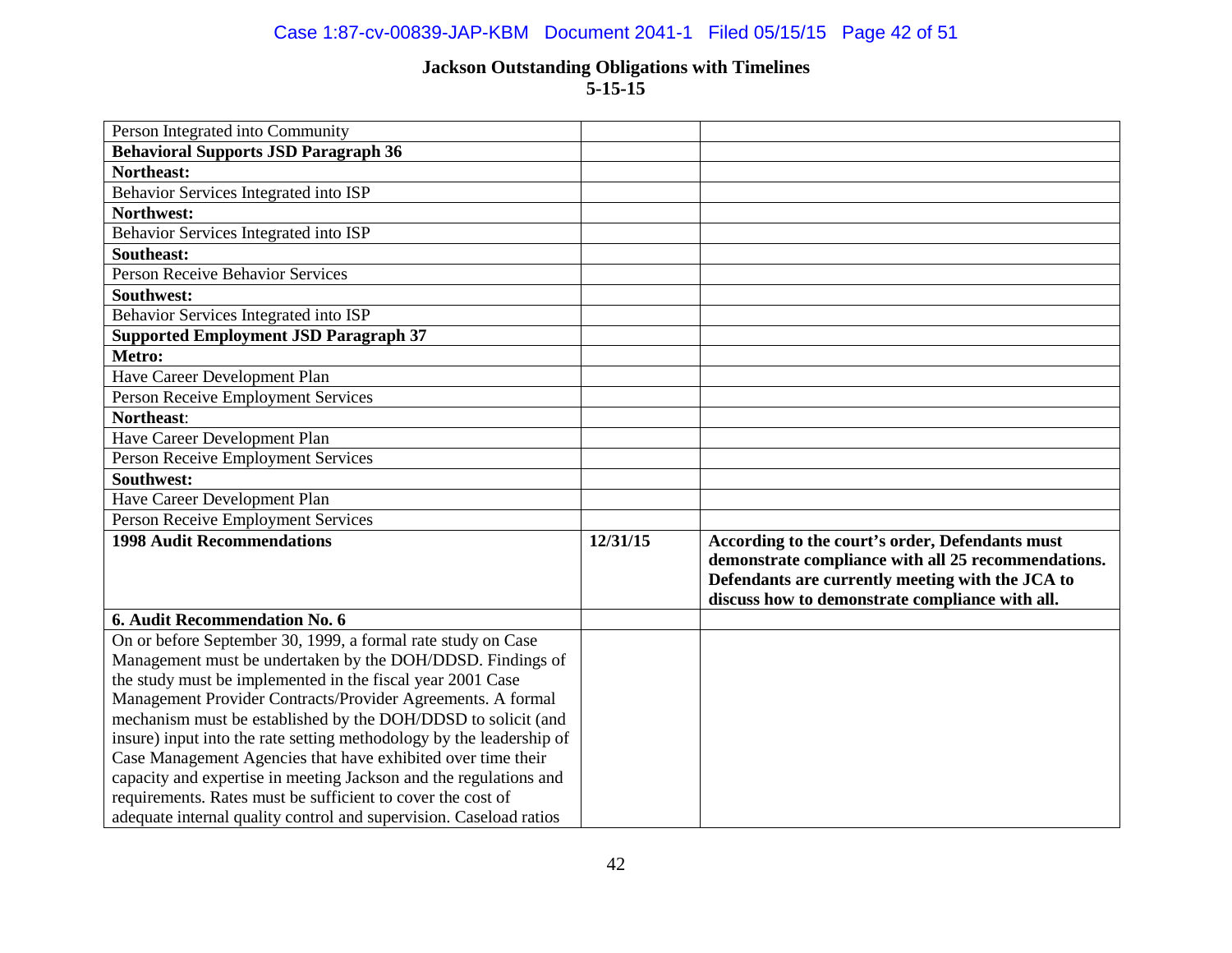## Case 1:87-cv-00839-JAP-KBM Document 2041-1 Filed 05/15/15 Page 43 of 51

| should be determined by compliance with the DOH/DDSD                  |  |
|-----------------------------------------------------------------------|--|
| regulations and with the goal of recruiting and retaining qualified   |  |
| staff.                                                                |  |
| Audit Recommendation No. 8 The DOH/LTSD should undertake              |  |
| a rate study on the adequacy of salaries for direct care staff in     |  |
| community residential programs. The rate analysis should result in    |  |
| a salary and benefits package that would                              |  |
| a) adequately address qualified staff and adequate staffing           |  |
| patterns;                                                             |  |
| b) adequately address reducing turnover; and                          |  |
| c) adequately address appropriate pre-service training for new staff  |  |
| and ongoing in-service for all staff. Implementation of rate          |  |
| changes should occur at the earliest possible date, but no later than |  |
| July 1, 2000. The Parties will make their best efforts to address     |  |
| enhancement of direct care salaries during the 1999 legislative       |  |
| session.                                                              |  |
| Audit Recommendation No. 10 An evaluation of the adequacy of          |  |
| the current allocation of Central and Regional Office manpower to     |  |
| the supported work/day habilitation effort should be undertaken by    |  |
| June 1, 1999, with input from the Independent Consultant or           |  |
| supported work. A determination should be made as to whether it       |  |
| is feasible for Jackson requirements in this area to be met with      |  |
| shared regional staff in the multiple role for supported work, day    |  |
| habilitation, and other regional efforts. A report and staffing       |  |
| changes determined needed from this review will be submitted by       |  |
| LTSD to the Community Monitor. Recommendations requiring              |  |
| changes in manpower allocation or tasks as a result of this review    |  |
| should be implemented in the 1999–2000 fiscal year. If the            |  |
| evaluation concludes that additional staff is required, the           |  |
| Department will request and make its best efforts to obtain state     |  |
| general fund dollars and relevant federal resources to fund such      |  |
| staff positions.                                                      |  |
| Audit Recommendation No. 12 A strategic plan to implement             |  |
| improvement in the quality, individualization and intensity of day    |  |
| habilitation should be designed by the Long Term Services             |  |
| Division Director by April 30, 1999. This plan must be approved       |  |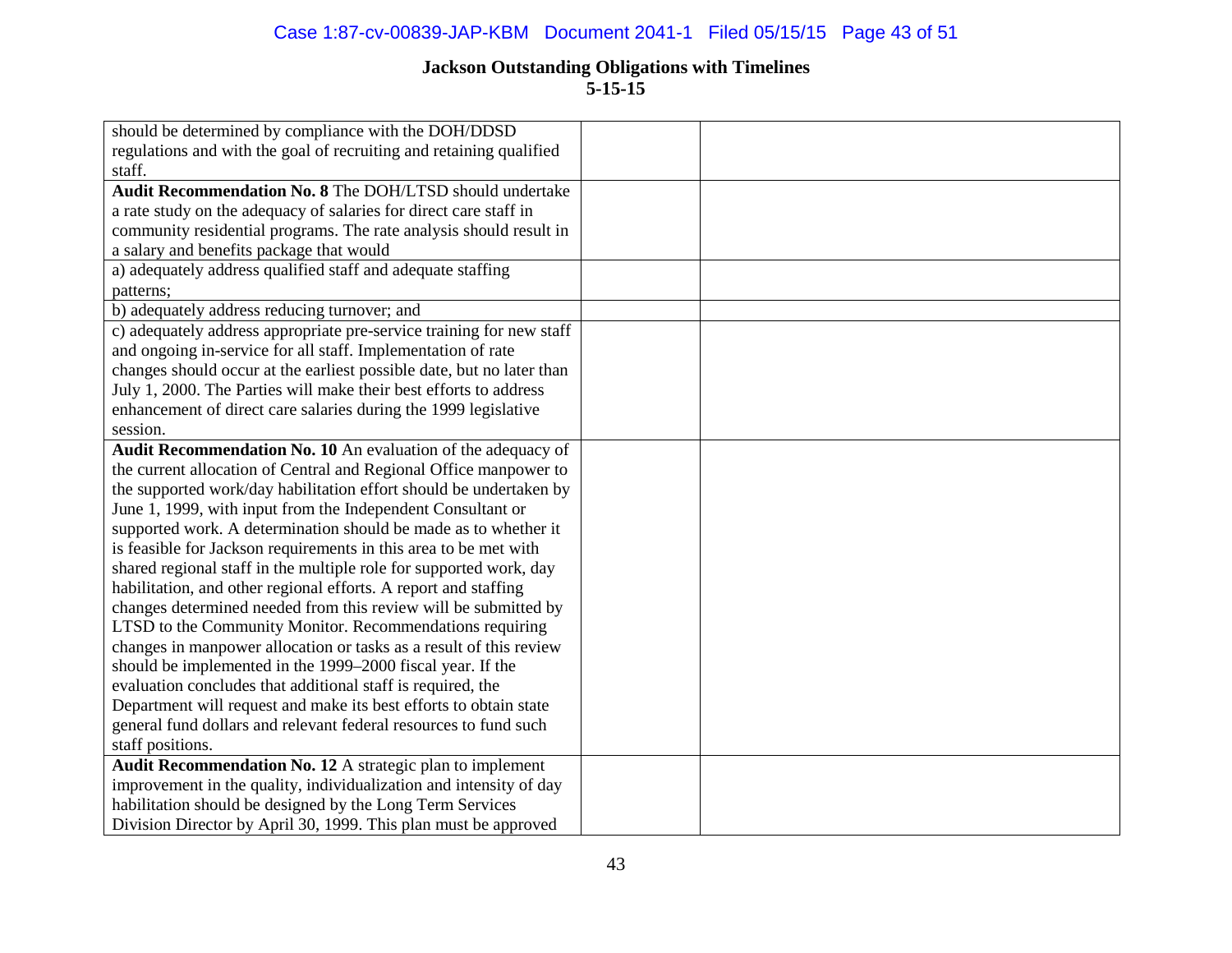## Case 1:87-cv-00839-JAP-KBM Document 2041-1 Filed 05/15/15 Page 44 of 51

| by the Community Monitor. To develop the Adequacy of                 |  |
|----------------------------------------------------------------------|--|
| <b>Vocational Day Program Services:</b>                              |  |
| a. Each regional office needs to evaluate and provide technical      |  |
| assistance to day programs that are not person-centered.             |  |
| Alternative programs should be found for individuals who are not     |  |
| served by providers that are willing to change from the program      |  |
| model of services where it is not meeting the needs of the           |  |
| individuals served. Case managers should be supported by the         |  |
| Regional Offices in offering options to guardians and individuals    |  |
| for alternative program selection.                                   |  |
| b. The Division needs to enforce its policy on day programs in the   |  |
| home and strengthen the policy to insure that an appropriate         |  |
| program is provided to each individual. Programs should not be       |  |
| allowed to be provided in the home unless clinically and/or          |  |
| programmatically justified and should insure a clear, separate       |  |
| program and goals for the individual within that service             |  |
| component.                                                           |  |
| Audit Recommendation No. 13 DOH/LTSD must implement a                |  |
| pilot study, allowing several provider agencies to substitute the    |  |
| Accreditation Council on Developmental Disabilities (ACDD) for       |  |
| (or in addition to) CARF to determine if this                        |  |
| accrediting/compliance methodology provides more assistance in       |  |
| improving the quality of supports to class members. If substantive   |  |
| quality improvement is shown compared to non-pilot day               |  |
| habilitation programs, ACDD Standards should be required for all     |  |
| day habilitation programs beginning in fiscal year 2000–2001.        |  |
| <b>Audit Recommendation No. 15 Starting with individuals</b>         |  |
| identified in previous reviews (audits), the Regional Offices should |  |
| develop a list of Jackson Class Members who require                  |  |
| communication services and are currently not receiving them. This    |  |
| should be accomplished by February 28, 1999. A letter should be      |  |
| written (by each Regional Office) to the Class Members'              |  |
| respective case managers suggesting the need to include such         |  |
| services in the ISP and offering assistance for assessments and      |  |
| offering the formulation of plans for services. The LCCP should      |  |
| support this activity with technical assistance and therapists under |  |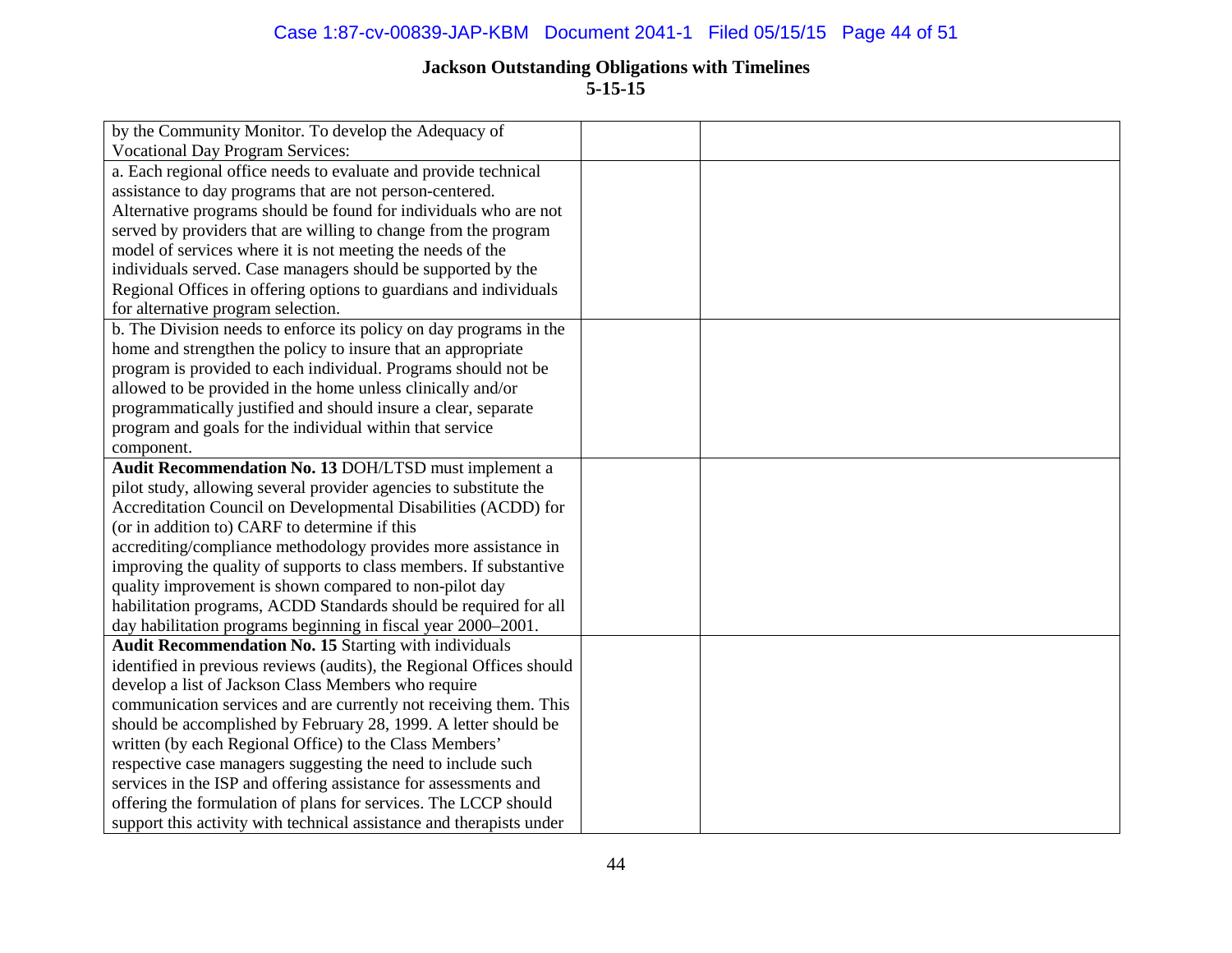| contract as necessary. Regions must follow up in their ISP reviews    |  |
|-----------------------------------------------------------------------|--|
| and notify teams that have not adequately dealt with                  |  |
| communication development as part of the ISP. Those teams that        |  |
| do not adopt appropriate strategies to support communication          |  |
| should receive additional training, support, and direction to assure  |  |
| appropriate services. If the 1999 Jackson Regional Review finds       |  |
| that over 20% of the individuals reviewed have deficiencies in the    |  |
| area of communication assessments, services or adequate assistive     |  |
| communication devices, LLCP must submit a compliance plan for         |  |
| approval by the Community Monitor within 90 days of the               |  |
| presentation of the 1999 review data. (Text is slightly different in  |  |
| both parties' attachments to their March 4, 2015 letters; the Court   |  |
| used the text set forth in the 1998 Audit Motion.)                    |  |
| <b>Audit Recommendation No. 16 The LTSD and the LLCP must</b>         |  |
| address the question of adequate therapy resources (statewide) as     |  |
| follows:                                                              |  |
| a. The LTSD should streamline the DD waiver application process       |  |
| for therapy providers so the average approval time is 60 days or      |  |
| less.                                                                 |  |
| b. The LTSD and LLCP must assist potential therapy providers as       |  |
| necessary to assure a complete and "ready for approval"               |  |
| application packet.                                                   |  |
| c. The JCC (recommended in #24 below) will meet in April 1999         |  |
| and the adequacy of therapy resources will be addressed. Concrete     |  |
| solutions will be developed at this meeting. Recommendations will     |  |
| be submitted to the Secretary by May 1999 for implementation at       |  |
| the earliest possible date. Recommendations should be                 |  |
| implemented within six months except for budgetary issues which       |  |
| will be implemented in the next budget cycle. The Continuum of        |  |
| Care will be invited to participate in the first meeting.             |  |
| d. LTSD must approve a "planner" position for the LLCP                |  |
| Assistive Technology Project for purposes of recruiting new           |  |
| providers. Funding should be ongoing until all related Plan of        |  |
| Action activities are met.                                            |  |
| e. The LTSD/LLCP must evaluate the resource development               |  |
| efforts for therapists and provision of assistive technology services |  |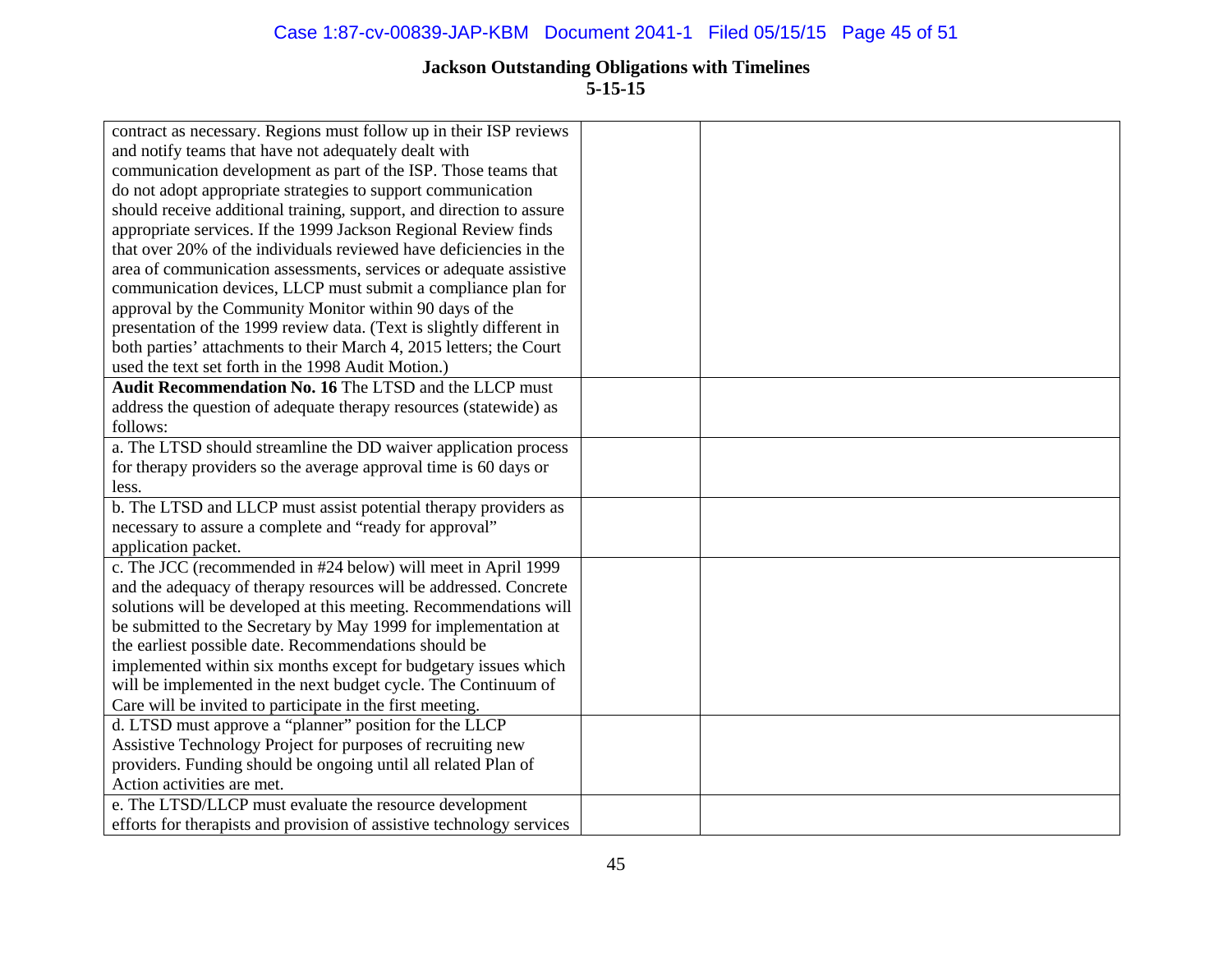| by July 30, 1999. If resources remain underdeveloped at this time,   |  |
|----------------------------------------------------------------------|--|
| a budget request should be developed for additional resources        |  |
| sufficient to fund an additional team, comparable to the current     |  |
| team of the LLCP in both size, expertise and complement of           |  |
| professionals.                                                       |  |
| f. Resource Availability: The Division should identify those         |  |
| priority areas and regions that need assistance with specific        |  |
| ancillary services and assessments. From this year's review, the     |  |
| Northwest and Southeast Regions were most deficient in               |  |
| resources. A plan should be designed where Continuum of Care,        |  |
| TEASC, and the Los Lunas team, or other resources, target these      |  |
| areas and individual persons to insure the provision of services     |  |
| while assistance is given by the Division for the development of     |  |
| these services. Division personnel should coordinate across          |  |
| providers to determine if consolidation of needs for various         |  |
| personnel (e.g., nursing, OT, PT, speech) would allow for            |  |
| recruitment of full-time personnel that would be shared across       |  |
| providers. Utilization of the Medicaid Managed Care program,         |  |
| SALUD, should be used to access services included in these           |  |
| contracts on behalf of Medicaid-eligible waiver clients. In          |  |
| addition, the Regional Offices should be held accountable and        |  |
| empowered to act through contract enforcement or other legal         |  |
| remedies when a provider does not provide these services in a        |  |
| timely manner. A statement should be circulated that timely          |  |
| provision of services is expected by all contractors and agency      |  |
| providers. Where the Department is made aware of untimely            |  |
| provision of services, Regional Office staff will be authorized to   |  |
| initiate efforts to ensure services are provided in a timely manner. |  |
| In addition, any cost to the Department for initiating these efforts |  |
| can, if possible, be set off from prospective contractor payments as |  |
| allowed by existing contracts. Any agreements with ancillary         |  |
| providers need to insure that they provide the written assessments   |  |
| to the community interdisciplinary teams in a timely manner.         |  |
| Audit Recommendation No. 17 DOH must implement the                   |  |
| remaining 1996 Community Review guardianship                         |  |
| recommendations. DOH should coordinate all efforts, written          |  |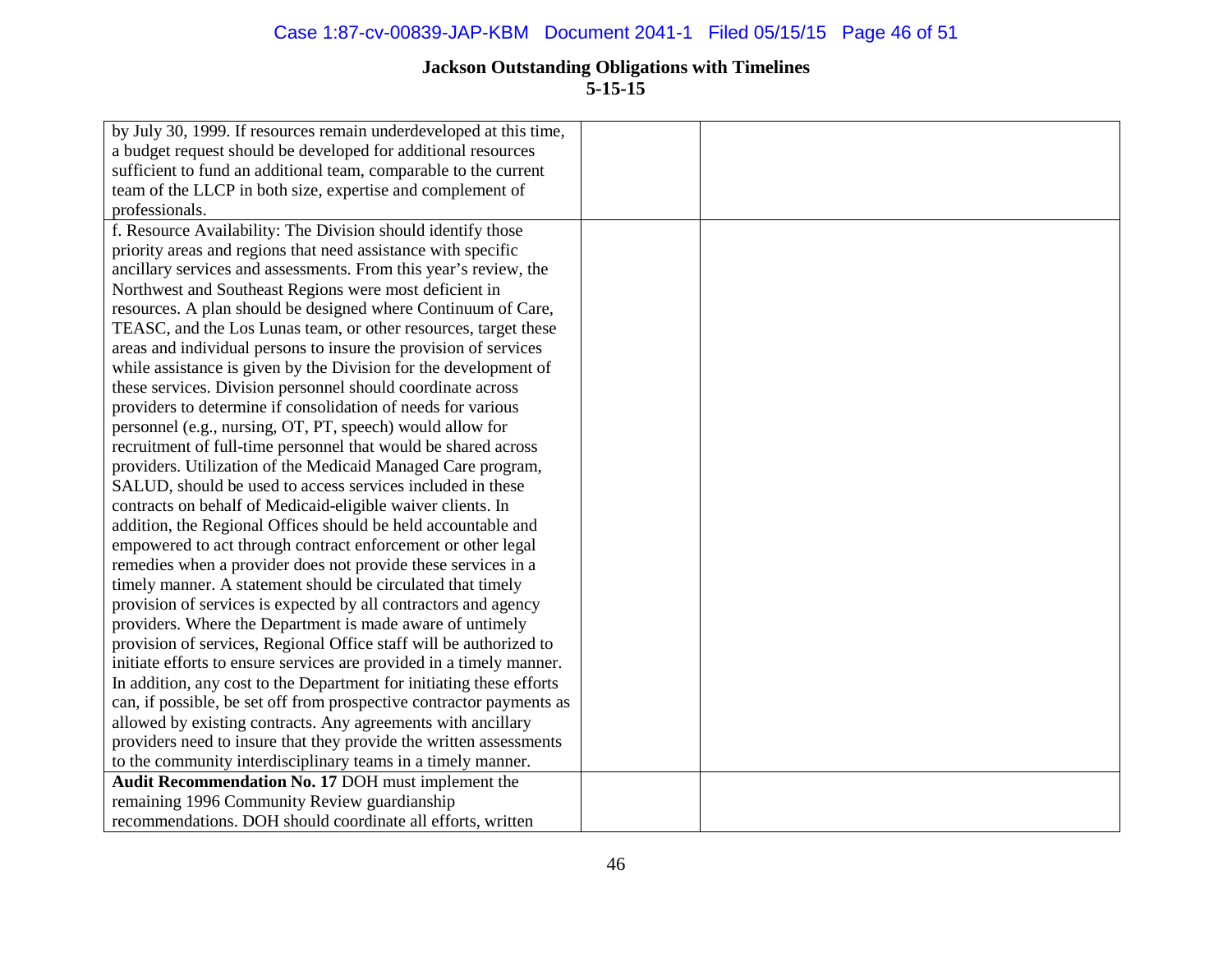| materials and content of training with the Attorney General's        |  |
|----------------------------------------------------------------------|--|
| guardianship efforts, to wit: 1996 – Guardians and Family Member     |  |
| Services: Division guidelines for guardian involvement and           |  |
| activities should be developed and disseminated. This should         |  |
| include guidelines for participation in team meetings, advocacy for  |  |
| individual persons served and the roles and responsibilities of the  |  |
| case manager in working with guardians and their charges.            |  |
| Audit Recommendation No. 18 DOH shall assign a liaison to            |  |
| work with advocacy groups and funding sources for self               |  |
| determination/self-advocacy. If capacity is not developed in a one-  |  |
| year period sufficient to meet the needs of 35% of the class         |  |
| members with unmet individual recommendations for a                  |  |
| friend/advocate, DOH will request and make its best efforts to       |  |
| obtain state general fund dollars and relevant federal resources to  |  |
| fund contracts to coordinate and provide these services.             |  |
| Audit Recommendation No. 19 DOH must provide class                   |  |
| members and guardians important documents in their native            |  |
| language (where a written language exists). Requests for all         |  |
| translation and interpreters for persons/guardians for ISP and other |  |
| important meetings must be provided upon request from the            |  |
| appropriate Regional Office, which shall maintain an available       |  |
| pool of interpreters.                                                |  |
| Audit Recommendation No. 22 The emphasis of technical                |  |
| assistance by training staff should be on meaningful and             |  |
| measurable objectives and detailed strategies that include           |  |
| information from relevant assessments. The emphasis of technical     |  |
| assistance provided by Regional office staff should focus on long    |  |
| term visions, functional assessments and goals. The overall general  |  |
| formal ISP training should be provided by the training staff as      |  |
| needed. Regional Office staff should research individual             |  |
| recommendations from 1997 and 1998 reviews and coordinate            |  |
| with training and regional specialist staff to respond to technical  |  |
| assistance and basic training needs as identified.                   |  |
| Audit Recommendation No. 24 A three-person Jackson                   |  |
| Coordinating Committee (JCC) should be established by DOH and        |  |
| HSD to resolve interdepartmental issues that affect Jackson Class    |  |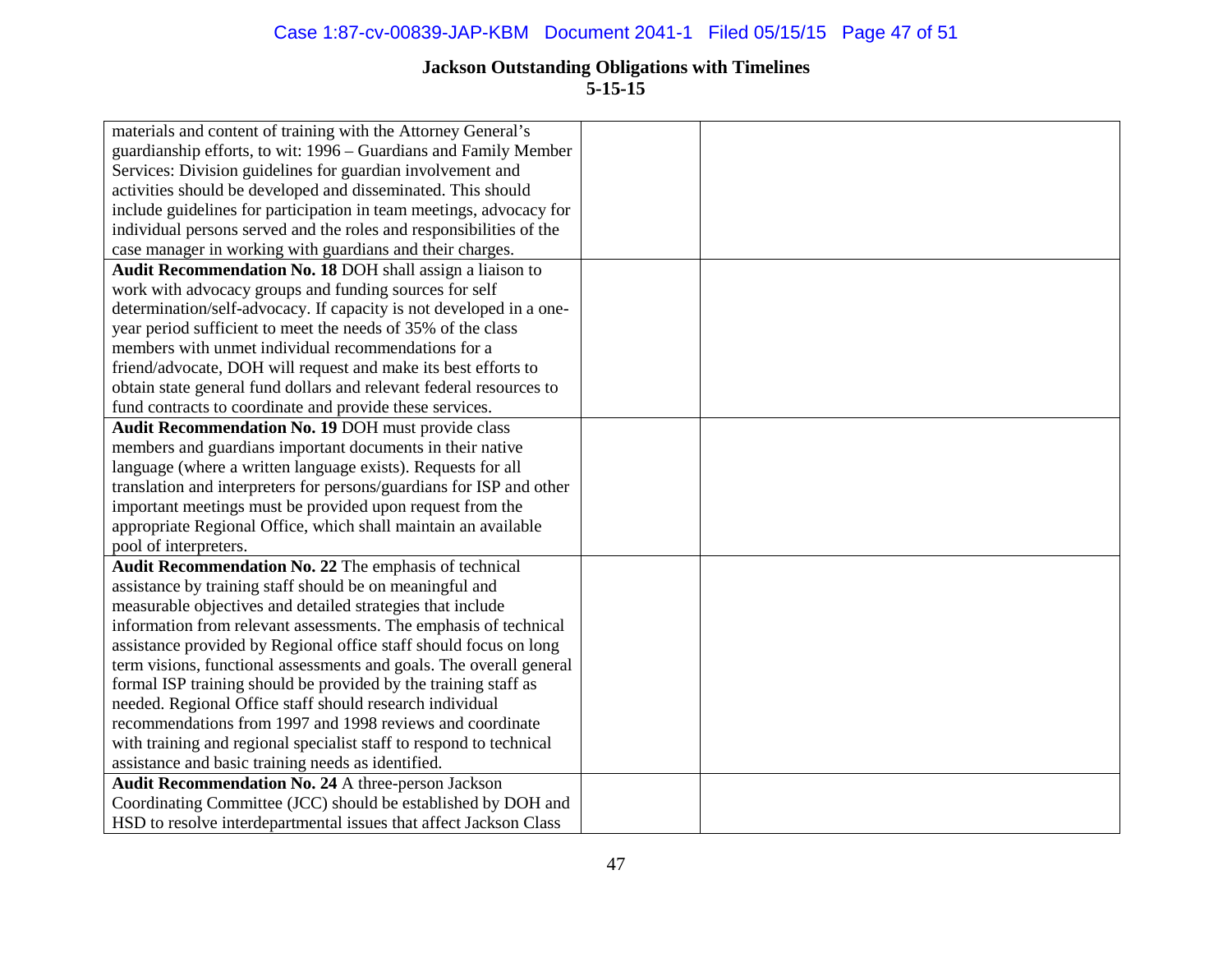| Members and compliance in Jackson. The Director of MAD/HSD,           |  |
|-----------------------------------------------------------------------|--|
| the Director of LTSD or their designees with authority to make        |  |
| decisions and the DOH Internal Jackson Monitor (facilitator and       |  |
| chair) will meet at least monthly. Where issues cannot [be]           |  |
| resolved by the JCC, the Community Monitor will attempt to            |  |
| resolve the disagreement. If the disagreement is not resolved, the    |  |
| Community Monitor shall present the issues and the Monitor's          |  |
| recommendations to the Secretaries of HSD and DOH for their           |  |
| determination. Agendas of and decisions made at JCC meetings          |  |
| should be recorded in minutes and shared with Plaintiffs and          |  |
| Interveners for the duration of the Jackson Litigation.               |  |
| a. Providing a mechanism for collecting information from the          |  |
| DOH field regarding ongoing individual issues with Jackson Class      |  |
| Members and Medicaid services provided through the Waiver or          |  |
| the Managed Care program and providing resolution to these            |  |
| issues.                                                               |  |
| b. Evaluating the findings of the 1999 and 2000 Jackson               |  |
| Community System Quality Review (audit) with the Community            |  |
| Monitor to determine necessary actions of HSD and DOH to come         |  |
| into compliance with the JSD. Specific actions needed will be         |  |
| agreed to and timetables will be determined within 90 days            |  |
| following each review. In the absence of an agreement, the issues     |  |
| will be submitted to the Community Monitor for a decision.            |  |
| c. Make a specific determination, from the 1999 review data and       |  |
| the case management agency reviews being undertaken by LTSD,          |  |
| whether or not the independent contractor model of case               |  |
| management services should be allowed to continue. (This model        |  |
| can only be allowed to continue if there is a demonstrated ability    |  |
| to provide services consistent with Department standards and          |  |
| regulations and the requirements of Jackson.) The JCC decision on     |  |
| this issue should be made in sufficient time to allow the fiscal year |  |
| 2000-2001 Case Management contracts to reflect any required           |  |
| changes.                                                              |  |
| d. The JCC should evaluate the adequacy of the newly                  |  |
| promulgated Alternative Augmentative Communication (AAC)              |  |
| regulations and rates, as they apply to Jackson Class Members, one    |  |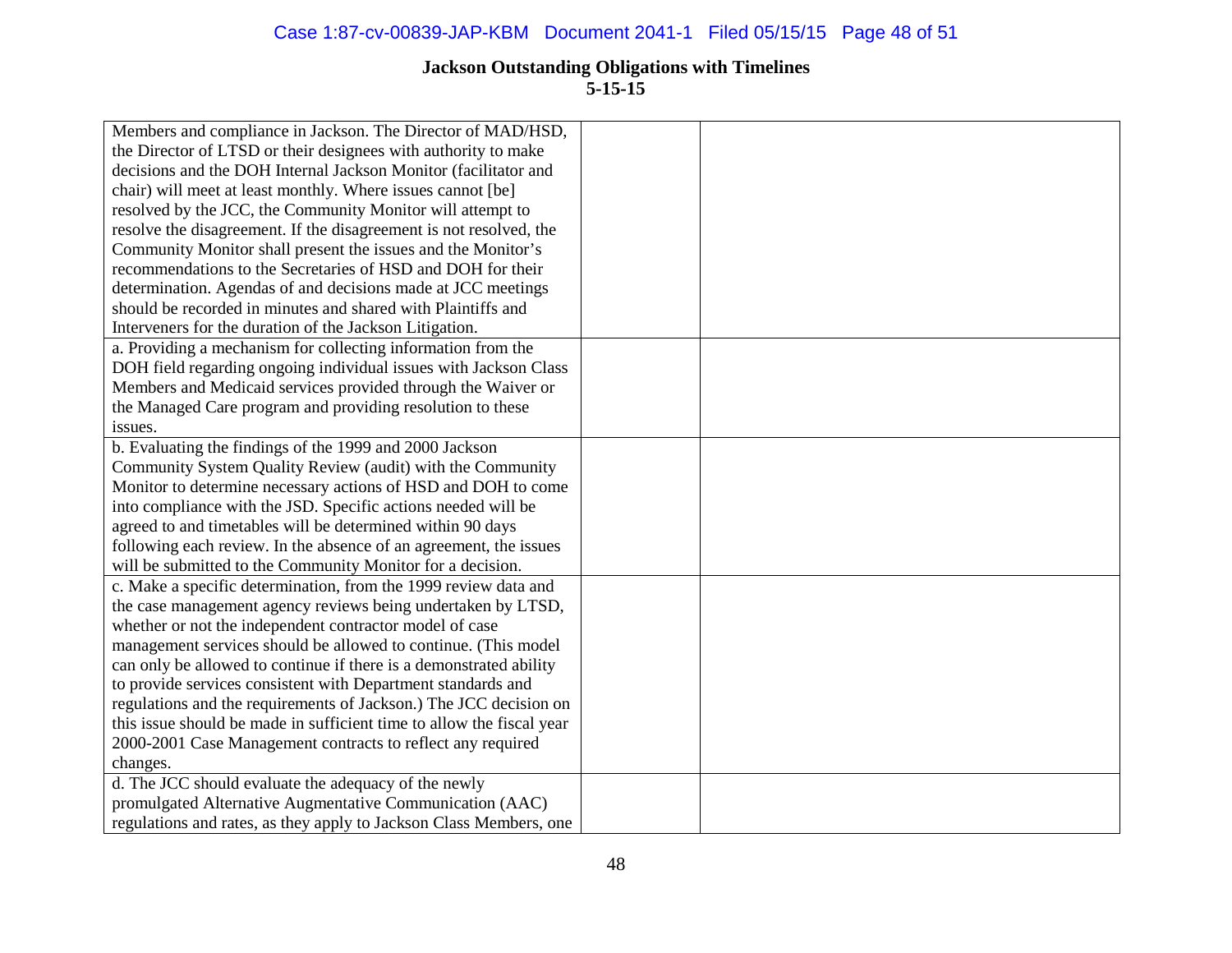**5-15-15**

| year after their implementation and make specific                     |  |
|-----------------------------------------------------------------------|--|
| recommendations to HSD on changes needed. Recommendations             |  |
| should be implemented within six months except for budgetary          |  |
| issues, which will be implemented in the next budget cycle.           |  |
| e. Policies and Regulations to Insure Adequate Provision of           |  |
| Supplies and Other Durable Medical Equipment from                     |  |
| MCO/HMOs. An analysis of this problem should occur through            |  |
| the JCC by May 15, 1999. HSD's tracking of individual problems        |  |
| appears to point to misinformation or confusion in ordering           |  |
| materials at the provider or case management level. While HSD is      |  |
| willing to send guidance memos to their MCOs, this may not solve      |  |
| the problem. The JCC should decide on how to assure appropriate       |  |
| ongoing input on problems from the case management and                |  |
| provider agencies and determine what actions, clarifying              |  |
| information, etc., should be provided and to whom. Any actions        |  |
| needed following May 15, 1999, analysis should be implemented         |  |
| by August 15, 1999. Provider and case management agencies             |  |
| should be notified to forward to the JCC and HSD any problems         |  |
| with regard to obtaining supplies or equipment.                       |  |
| f. Availability of Doctors and Dentists. HSD will adequately          |  |
| address the availability of doctors and dentists by January 1, 2000.  |  |
| Actions to enhance the availability of doctors and dentists will be   |  |
| implemented within six months if within HSD's control. If fiscal      |  |
| resources are required, HSD will implement them in the next           |  |
| budget cycle.                                                         |  |
| g. Formulary issues. The JCC should notify case management and        |  |
| provider agencies that when formulary problems arise, this            |  |
| information should be provided to both HSD and the JCC. If            |  |
| problems appear systematic (as related to specific HMO policies),     |  |
| the JCC should make recommendations to HSD. HSD shall take            |  |
| the appropriate actions, if needed, with HMOs.                        |  |
| h. Rate Studies: The JCC, one year following the implementation       |  |
| of the direct care, therapists and case management (long term) rate   |  |
| adjustments, (see Recommendations 6, 8 and 9) shall evaluate          |  |
| whether the problems (e.g., turnover, inability to recruit) have been |  |
| solved with these adjustments. The JCC will make                      |  |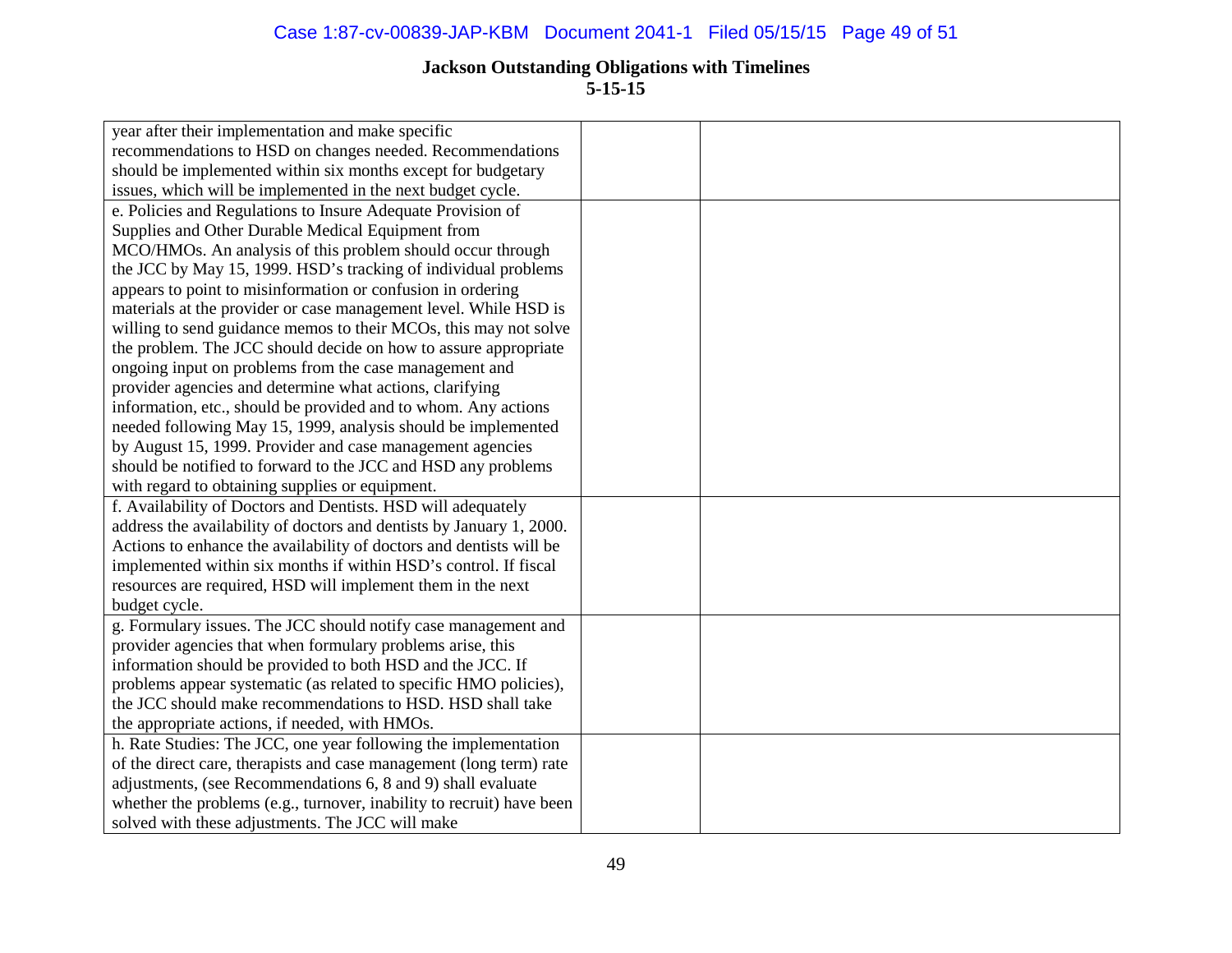| recommendations for further adjustments or analysis to LTSD          |  |
|----------------------------------------------------------------------|--|
| within 60 days of this anniversary. Actions will be implemented      |  |
| within six months if within the Defendants' control (sic) if fixed   |  |
| resources are required, Defendants will implement them in the        |  |
| next budget cycle.                                                   |  |
| i. Other Jackson-related JCC activities: The JCC should identify     |  |
| those areas not exclusively under the control of the defendant state |  |
| agencies that affect class members and compliance in Jackson and     |  |
| to develop strategies to resolve these issues.                       |  |
| 1. The Medicare problem as it relates to dual eligible Jackson       |  |
| Class Members and their ability to receive timely adaptive           |  |
| equipment and adaptations to existing equipment, is an example.      |  |
| This problem, as HSD clearly noted, is a national issue. The         |  |
| parties will work jointly in developing a position statement on      |  |
| Medicare problems for presentation by the two Secretaries to the     |  |
| congressional Delegation.                                            |  |
| 2. The JCC should provide a technical, legal and political analysis  |  |
| of whether or not the waiver can be amended to provide a higher      |  |
| average cost for Waiver services based on a higher Los Lunas         |  |
| Developmental Center rate at the time of its closure. This analysis  |  |
| should be completed by April 1, 1999, and submitted to the           |  |
| Community Monitor.                                                   |  |
| <b>Audit Recommendation No. 25 Medical Services Coordination:</b>    |  |
| The Division should follow up on its recently distributed policy     |  |
| manual on medical coordination with specific training by             |  |
| Continuum of Care for each case management agency. Specific          |  |
| persons served found in the audit to require such actions should be  |  |
| selected by Continuum of Care as examples for hands-on technical     |  |
| assistance and training to each case management agency.              |  |
| Continuum of Care should be assigned to assist the Regional          |  |
| Office with any technical assistance needed in following up on       |  |
| both individual recommendations from the audit and systemic          |  |
| problems in medical coordination or identification of resources      |  |
| within that region. The system must insure that persons served       |  |
| receive needed:                                                      |  |
| 1. TD screening for persons on psychoactive medications;             |  |